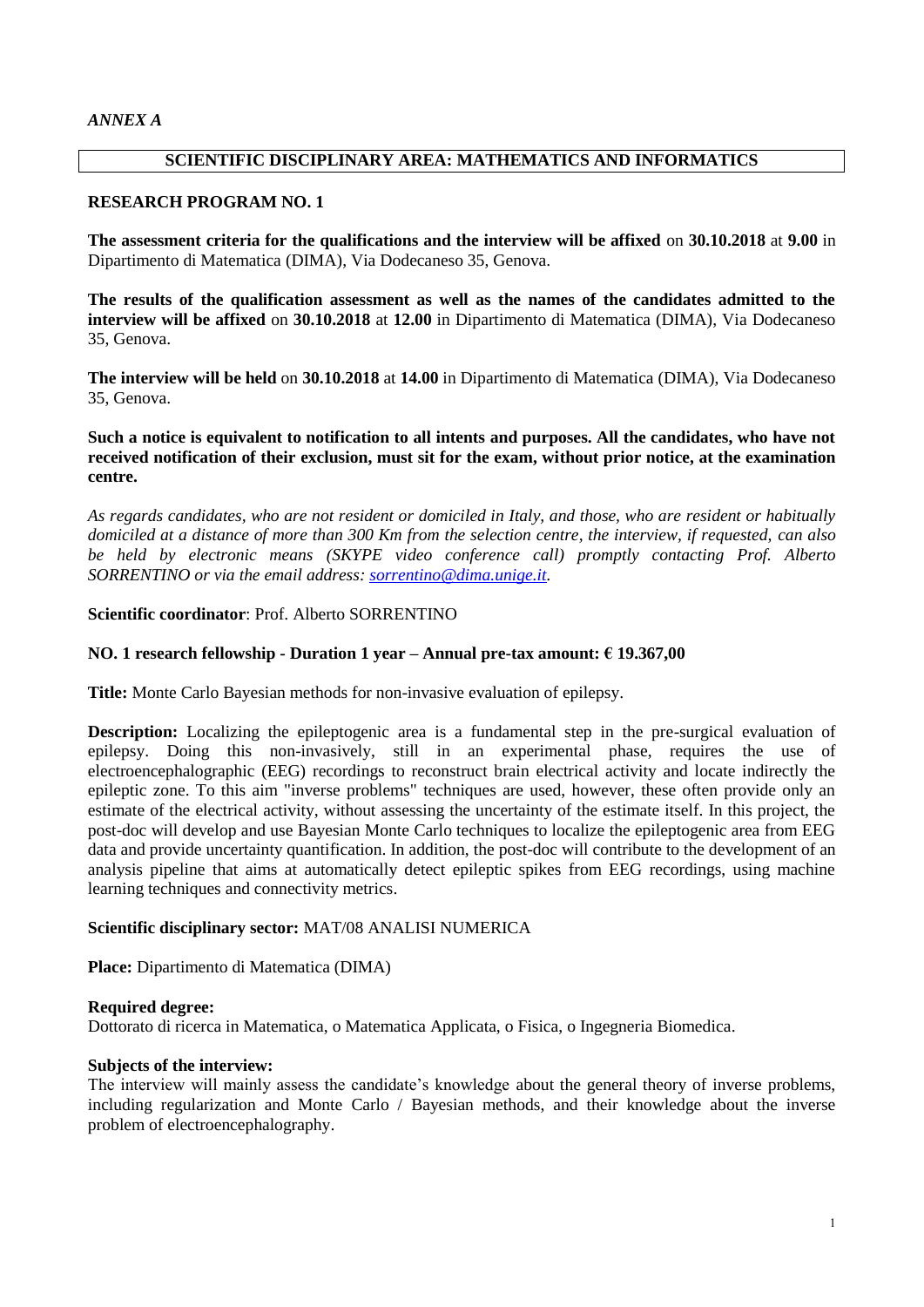**The assessment criteria for the qualifications and the interview will be affixed** on **26.10.2018** at **9.00** in Dipartimento di Informatica, Bioingegneria, Robotica e Ingegneria dei Sistemi (DIBRIS), Via Dodecaneso 35, Genova.

**The results of the qualification assessment as well as the names of the candidates admitted to the interview will be affixed** on **26.10.2018** at **14.00** in Dipartimento di Informatica, Bioingegneria, Robotica e Ingegneria dei Sistemi (DIBRIS), Via Dodecaneso 35, Genova.

**The interview will be held** on **26.10.2018** at **14.30** in Dipartimento di Informatica, Bioingegneria, Robotica e Ingegneria dei Sistemi (DIBRIS), Via Dodecaneso 35, Genova.

**Such a notice is equivalent to notification to all intents and purposes. All the candidates, who have not received notification of their exclusion, must sit for the exam, without prior notice, at the examination centre.**

## **Scientific coordinator**: Prof. Barbara CATANIA

### **NO. 1 research fellowship - Duration 1 year – Annual pre-tax amount: € 19.367,00**

**Title:** Privacy by Design: analysis and redesign of databases according to GDPR.

**Description:** Privacy by Design (Article 25 of GDPR) is a design approach that takes into account the requirements related to the protection of privacy from the beginning of the design phase of data management systems and throughout the entire data life cycle. A deep re-engineering of information systems is therefore required to focus the attention on the protection of personal and sensitive data, starting from the data and service design phase. The objective of the proposed research is to analyze the problems and techniques to guarantee the Privacy by Design of new systems and existing ones. The research will be applied to a concrete case study, represented by the information system related to the teaching management of a University.

## **Scientific disciplinary sector:** INF/01 INFORMATICA

**Place:** DIBRIS (Dipartimento di Informatica, Bioingegneria, Robotica e Ingegneria dei Sistemi) – ferrai Centro Dati, Informatica e telematica di Ateneo (CeDIA)

#### **Required degree:**

Larea V.O in Informatica. Laurea Specialistica delle classi: 23/S Informatica, o 35/S Ingegneria informatica. Laurea Magistrale delle classi: LM-18 Informatica, o LM-32 Ingegneria informatica.

## **Subjects of the interview:**

- Access control in database management systems.
- Analysis and design of databases.
- Tuning of databases.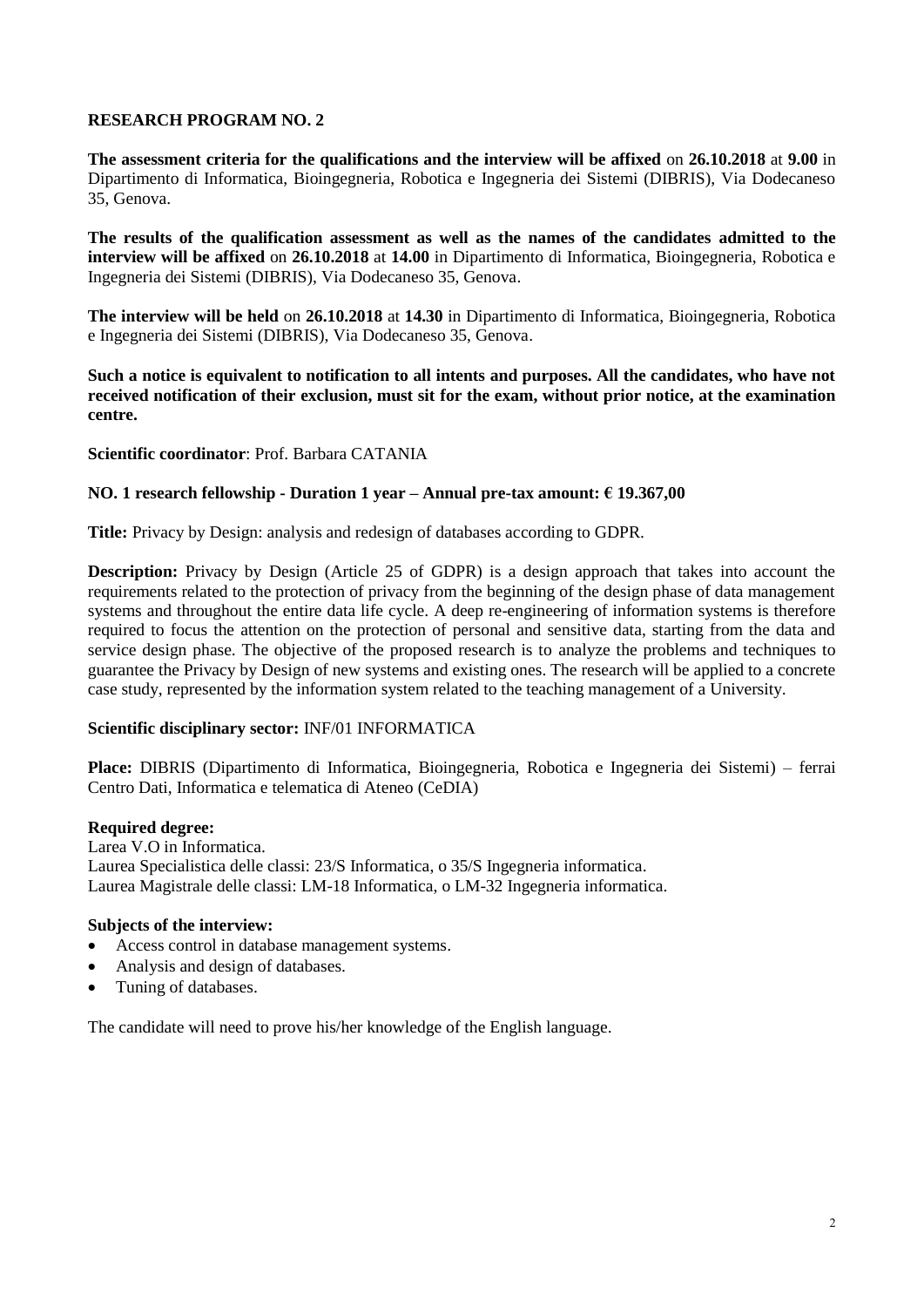**The assessment criteria for the qualifications and the interview will be affixed** on **5.11.2018** at **10.00** in Dipartimento di Informatica, Bioingegneria, Robotica e Ingegneria dei Sistemi (DIBRIS), Via Dodecaneso 35, Genova.

**The results of the qualification assessment as well as the names of the candidates admitted to the interview will be affixed** on **5.11.2018** at **13.00** in Dipartimento di Informatica, Bioingegneria, Robotica e Ingegneria dei Sistemi (DIBRIS), Via Dodecaneso 35, Genova.

**The interview will be held** on **6.11.2018** at **14.00** in Dipartimento di Informatica, Bioingegneria, Robotica e Ingegneria dei Sistemi (DIBRIS), Via Dodecaneso 35, Genova.

### **Such a notice is equivalent to notification to all intents and purposes. All the candidates, who have not received notification of their exclusion, must sit for the exam, without prior notice, at the examination centre.**

*As regards candidates, who are not resident or domiciled in Italy, and those, who are resident or habitually domiciled at a distance of more than 300 Km from the selection centre, the interview, if requested, can also be held by electronic means (SKYPE video conference call) promptly contacting Prof. Nicoletta Noceti on the phone number +39 0103536704 or via the email address: [nicoletta.noceti@unige.it.](mailto:nicoletta.noceti@unige.it)*

## **Scientific coordinator**: Prof. Nicoletta NOCETI

## **NO. 1 research fellowship - Duration 1 year – Annual pre-tax amount: € 23.250,00**

**Title:** DIONISO – Wearable vision systems for Search&Rescue scenarios.

**Description:** The project focuses on the use of intelligent systems in Search&Rescue scenarios, to favor the research phase with the automatic creation of maps of the scene from data acquired with wearable devices provided to rescue personnel.

In particular, goals of the project will be the study, development, and validation of Computer Vision algorithms to: automatically detect adaptive scene landmarks from image sequences; learn temporal models of the observed scene; accurately reconstruct scene maps based on integrating SLAM techniques and the temporal models.

## **Scientific disciplinary sector:** INF/01 INFORMATICA

**Place:** Dipartimento di Informatica, Bioingegneria, Robotica e Ingegneria dei Sistemi (DIBRIS)

## **Required degree:**

Laurea Specialistica delle classi: 23/S Informatica, o 29/S Ingegneria dell'automazione, o 35/S Ingegneria informatica.

Laurea Magistrale delle classi: LM-18 Informatica, o LM-25 Ingegneria dell'automazione, o LM-32 Ingegneria informatica, o LM-66 Sicurezza informatica.

## **Subjects of the interview:**

- Deep understanding of methods and techniques of Computer Vision for image and 3D scene representation.
- Principles of Machine Learning applied to Computer Vision.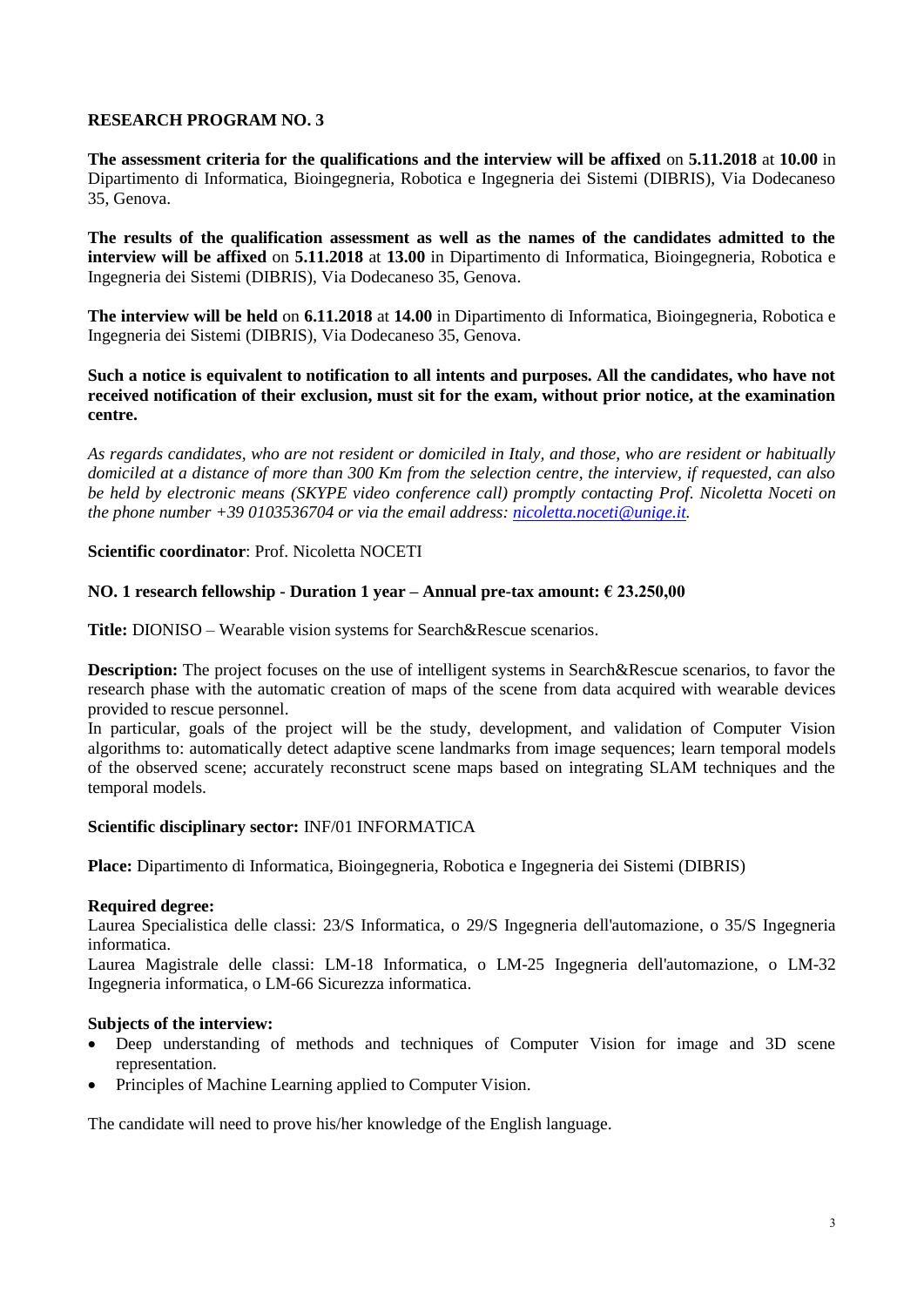**The assessment criteria for the qualifications and the interview will be affixed** on **30.10.2018** at **9.30** in Dipartimento di Informatica, Bioingegneria, Robotica e Ingegneria dei Sistemi (DIBRIS), Via Dodecaneso 35, Genova.

**The results of the qualification assessment as well as the names of the candidates admitted to the interview will be affixed** on **30.10.2018** at **14.00** in Dipartimento di Informatica, Bioingegneria, Robotica e Ingegneria dei Sistemi (DIBRIS), Via Dodecaneso 35, Genova.

**The interview will be held** on **30.10.2018** at **14.30** in Dipartimento di Informatica, Bioingegneria, Robotica e Ingegneria dei Sistemi (DIBRIS), Via Dodecaneso 35, Genova.

## **Such a notice is equivalent to notification to all intents and purposes. All the candidates, who have not received notification of their exclusion, must sit for the exam, without prior notice, at the examination centre.**

*As regards candidates, who are not resident or domiciled in Italy, and those, who are resident or habitually domiciled at a distance of more than 300 Km from the selection centre, the interview, if requested, can also be held by electronic means (SKYPE video conference call) promptly contacting Prof. Enrico PUPPO on the phone number +39 0103536706 or via the email address: [enrico.puppo@unige.it.](mailto:enrico.puppo@unige.it)*

## **Scientific coordinator**: Prof. Enrico PUPPO

## **NO. 1 research fellowship - Duration 1 year – Annual pre-tax amount: € 19.367,00**

**Title:** Algorithms for the automatic and interactive generation of cages for the animation of digital characters.

**Description:** The goal of this research is to provide an automatic or interactive method to build cages for the animation of digital characters guided by its curve skeleton. The study will focus on the creation of algorithms to construct high-quality cages interactively, and then it will investigate the possibility to automatise the method, studying a way to segment the model or the skeleton automatically, producing similar results to the ones obtained by the user. The objective of the study is to improve the State of the art results thus simplifying the animation pipeline and also improving the quality of the animations.

## **Scientific disciplinary sector:** INF/01 INFORMATICA

**Place:** Dipartimento di Informatica, Bioingegneria, Robotica e Ingegneria dei Sistemi (DIBRIS)

#### **Required degree:**

Laurea V.O in: Informatica, o Matematica. Laurea Specialistica delle classi: 23/S Informatica, o 45/S Matematica. Laurea Magistrale delle classi: LM-18 Informatica, o LM-40 Matematica.

#### **Subjects of the interview:**

State of the art in cage-based animation and cage generation. State of the art in curve skeletons and their properties.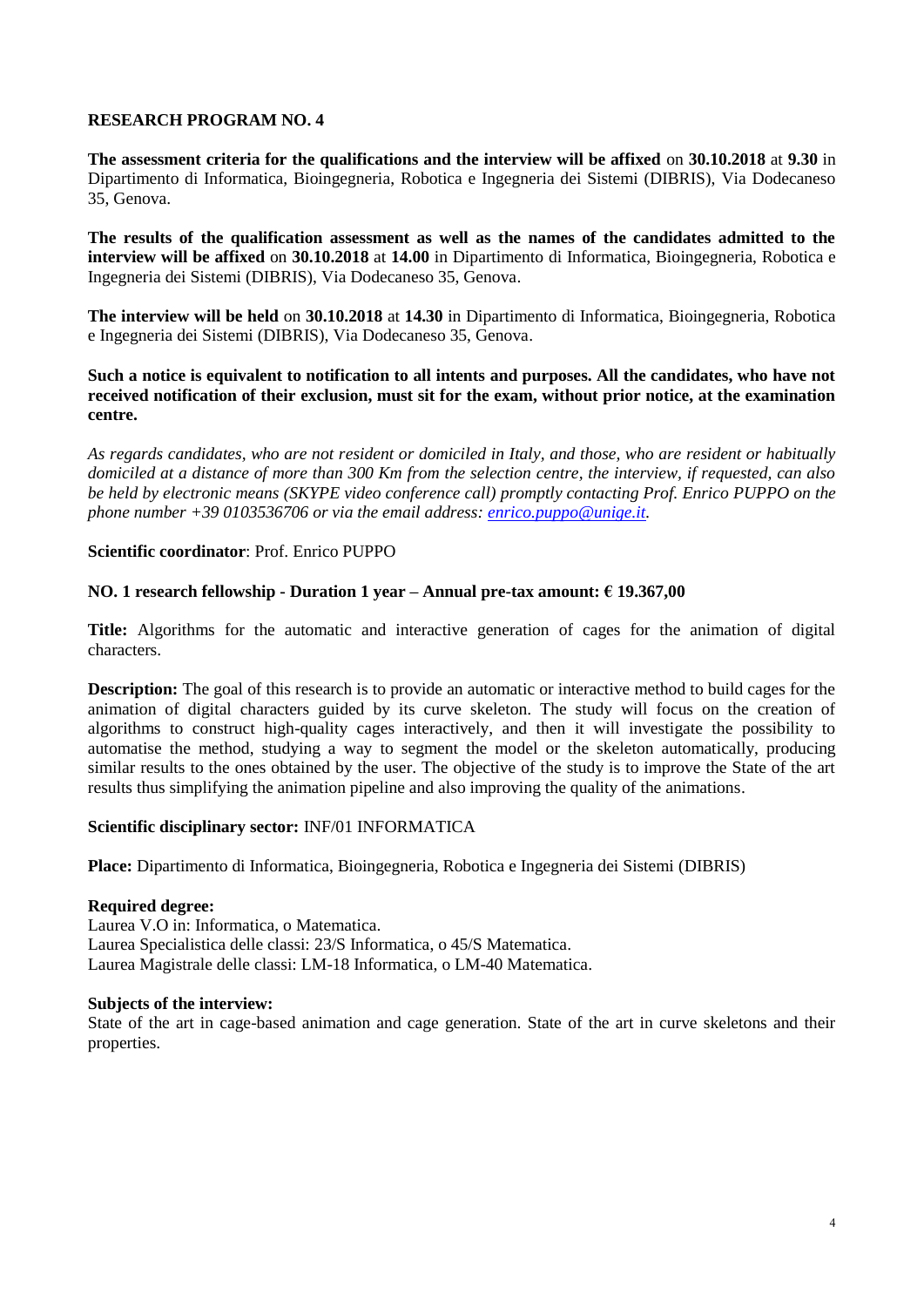# **SCIENTIFIC DISCIPLINARY AREA: PHYSICS**

### **RESEARCH PROGRAM NO. 5**

**The assessment criteria for the qualifications and the interview will be affixed** on **30.10.2018** at **18.00** in Dipartimento di Fisica (DIFI), Via Dodecaneso 31, Genova.

**The results of the qualification assessment as well as the names of the candidates admitted to the interview will be affixed** on **31.10.2018** at **18.00** in Dipartimento di Fisica (DIFI), Via Dodecaneso 31, Genova.

**The interview will be held** on **2.11.2018** at **10.00** in Dipartimento di Fisica (DIFI), Via Dodecaneso 31, Genova.

**Such a notice is equivalent to notification to all intents and purposes. All the candidates, who have not received notification of their exclusion, must sit for the exam, without prior notice, at the examination centre.**

*As regards candidates, who are not resident or domiciled in Italy, and those, who are resident or habitually domiciled at a distance of more than 300 Km from the selection centre, the interview, if requested, can also be held by electronic means (SKYPE video conference call) promptly contacting Prof. Marina PUTTI on the phone number +39 0103536383 or via the email address: [putti@fisica.unige.it.](mailto:putti@fisica.unige.it)*

## **Scientific coordinator**: Prof. Marina PUTTI

### **NO. 1 research fellowship - Duration 1 year – Annual pre-tax amount: € 19.367,00**

**Title:** Experimental investigation of the strange metal regime of unconventional superconductors.

**Description:** Fermi liquid theory describes the majority of metals existing in nature. However, in the 80's physicists realized that some materials could not be modeled by this theory and they behave as "strange metals". Interestingly, the strange metal regime occurs in many unconventional superconductors. Recently, a new theoretical approach has been developed in the context of quantum gravity. In particular, the dependence of transport coefficients on temperature and magnetic field , have been predicted for the strange metals. Among the possible candidate materials, BSCCO-2201 is a cuprate superconductor which exhibits all the basic prerequisites, generally considered as signatures of the Fermi liquid breakdown. The research program proposes to investigate the electrical (resistivity and Hall effect), thermal (thermal conductivity) and thermo-electrical (Seebeck and Nernst effects) transport properties of BSCCO-2201 samples.

## **Scientific disciplinary sector:** FIS/03 FISICA DELLA MATERIA

**Place:** Dipartimento di Fisica (DIFI)

#### **Required degree:**

Laurea V.O in Fisica. Laurea Specialistica delle classi: 20/S Fisica, o 61/S Scienza e Ingegneria dei materiali. Laurea Magistrale delle classi: LM-17 Fisica, o LM-53 Scienza e Ingegneria dei Materiali.

### **Subjects of the interview:**

Thermal and transport properties in metals: experimental techniques and phenomenological models.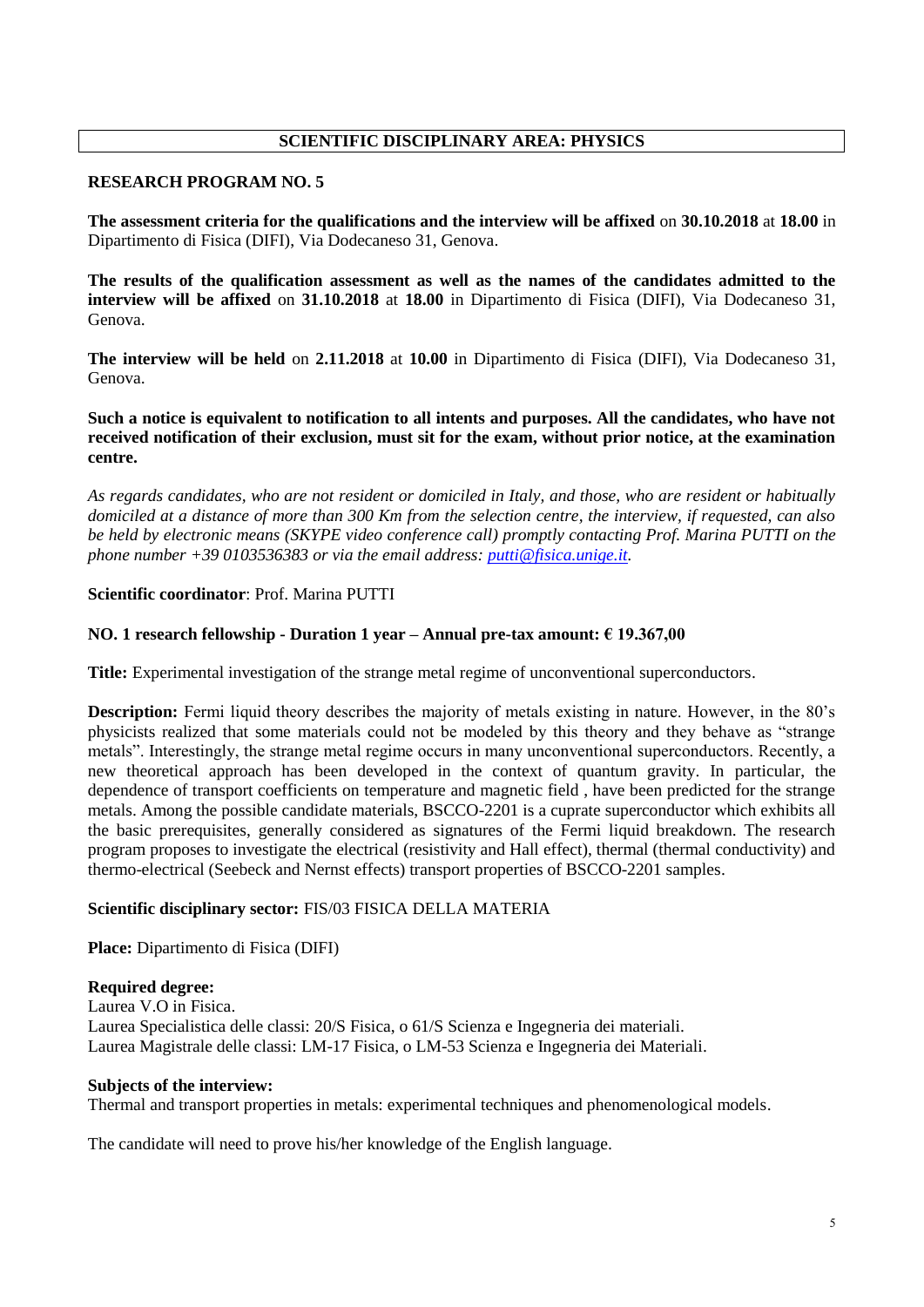# **SCIENTIFIC DISCIPLINARY AREA: CHEMISTRY**

### **RESEARCH PROGRAM NO. 6**

**The assessment criteria for the qualifications and the interview will be affixed** on **29.10.2018** at **18.00** in Dipartimento di Chimica e Chimica Industriale (DCCI), Via Dodecaneso 31, Genova.

**The results of the qualification assessment as well as the names of the candidates admitted to the interview will be affixed** on **30.10.2018** at **18.00** in Dipartimento di Chimica e Chimica Industriale (DCCI), Via Dodecaneso 31, Genova.

**The interview will be held** on **2.11.2018** at **13.00** in Dipartimento di Chimica e Chimica Industriale (DCCI), Via Dodecaneso 31, Genova.

**Such a notice is equivalent to notification to all intents and purposes. All the candidates, who have not received notification of their exclusion, must sit for the exam, without prior notice, at the examination centre.**

*As regards candidates, who are not resident or domiciled in Italy, and those, who are resident or habitually domiciled at a distance of more than 300 Km from the selection centre, the interview, if requested, can also be held by electronic means (SKYPE video conference call) promptly contacting Prof. Renata RIVA via the email address: [renata.riva@unige.it.](mailto:renata.riva@unige.it)* 

## **Scientific coordinator**: Prof. Renata RIVA

### **NO. 1 research fellowship - Duration 1 year – Annual pre-tax amount: € 19.367,00**

**Title:** Multicomponent synthesis of new STAT3 protein inhibitors.

**Description:** This multidisciplinary project is focused on the synthesis of new molecules as potential inhibitors of protein STAT3, a very promising and interesting molecular target for cancer therapy. For exploring the structural diversity of the new molecules, several different building blocks will be synthesized, combining them together through multicomponent reactions, especially the Ugi reaction. This will allow the employment of highly efficient step and atom economic procedures. The choice of the structures to be synthesized will be made on the basis of docking studies and the biological properties will be evaluated "in vitro" and "in vivo" as well, thanks to the collaboration with the research groups involved in the project.

## **Scientific disciplinary sector:** CHIM/06 CHIMICA ORGANICA

**Place:** Dipartimento di Farmacia (DIFAR) – The research will be held at Dipartimento di Chimica e Chimica Industriale (DCCI)

## **Required degree:**

Laurea V.O in: Chimica, o Chimica e Tecnologia Farmaceutiche, o Chimica Industriale.

Laurea Specialistica delle classi: 14/S Farmacia e farmacia industriale, o 62/S Scienze chimiche, o 81/S Scienze e tecnologie della chimica industriale.

Laurea Magistrale delle classi: LM-13 Farmacia e farmacia industriale, o LM-54 Scienze chimiche, o LM-71 Scienze e tecnologie della chimica industriale.

#### **Subjects of the interview:**

Diversity oriented synthesis, asymmetric synthesis, especially catalytic methods (biocatalysis, organocatalysis), multicomponent reactions, heterocycles synthesis.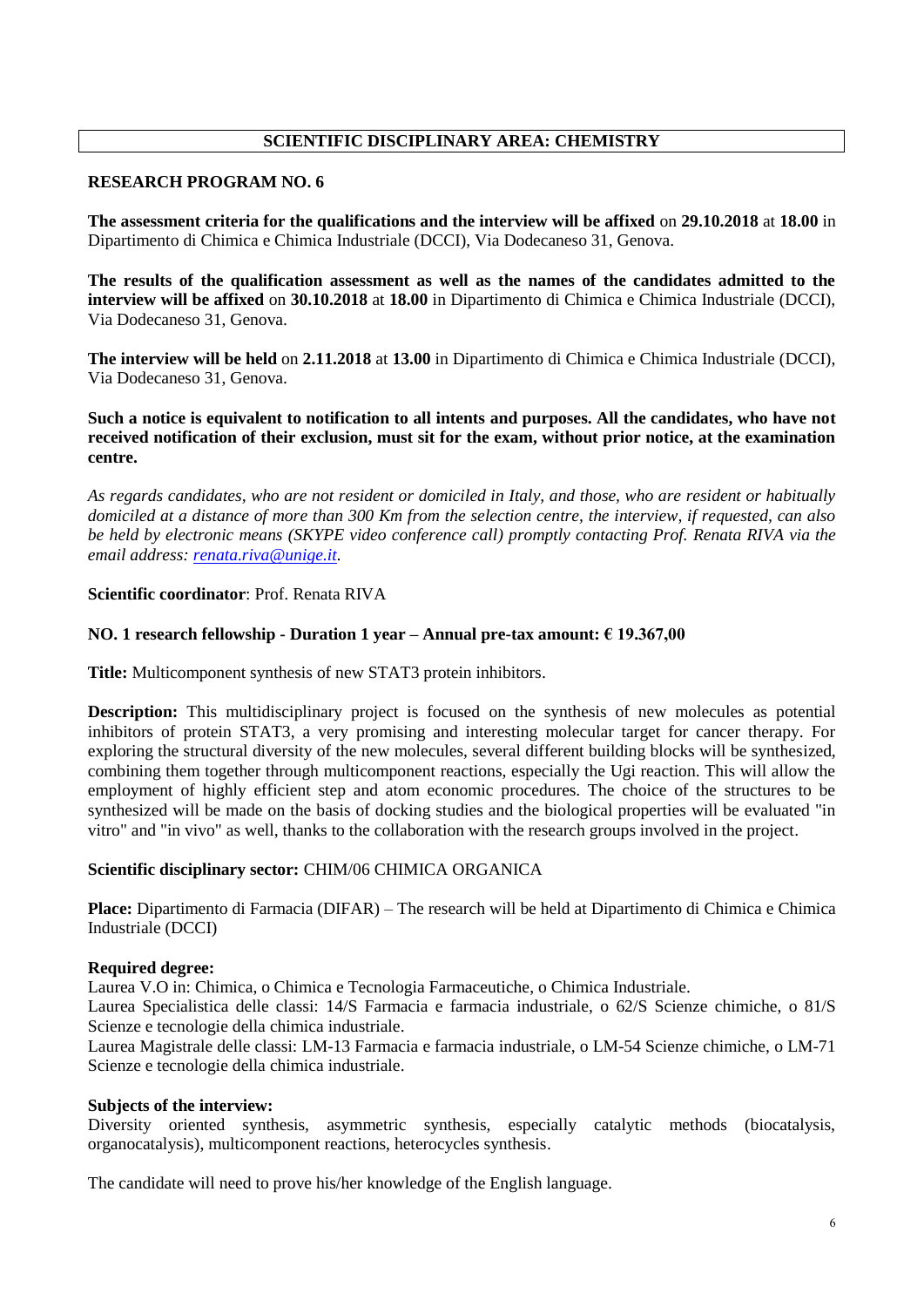# **SCIENTIFIC DISCIPLINARY AREA: BIOLOGY**

### **RESEARCH PROGRAM NO. 7**

**The assessment criteria for the qualifications and the interview will be affixed** on **31.10.2018** at **9.30** in Dipartimento di Medicina Sperimentale (DIMES), Laboratorio di Medicina Rigenerativa, Centro di Biotecnologie Avanzate (CBA), Torre C, III piano, Largo Rosanna Benzi 10, Genova.

**The results of the qualification assessment as well as the names of the candidates admitted to the interview will be affixed** on **31.10.2018** at **12.30** in Dipartimento di Medicina Sperimentale (DIMES), Laboratorio di Medicina Rigenerativa, Centro di Biotecnologie Avanzate (CBA), Torre C, III piano, Largo Rosanna Benzi 10, Genova.

**The interview will be held** on **31.10.2018** at **14.30** in Dipartimento di Medicina Sperimentale (DIMES), Laboratorio di Medicina Rigenerativa, Centro di Biotecnologie Avanzate (CBA), Torre C, III piano, Largo Rosanna Benzi 10, Genova.

**Such a notice is equivalent to notification to all intents and purposes. All the candidates, who have not received notification of their exclusion, must sit for the exam, without prior notice, at the examination centre.**

**Scientific coordinator**: Prof. Chiara GENTILI

## **NO. 1 research fellowship - Duration 1 year – Annual pre-tax amount: € 19.367,00**

**Title:** Nanotechnological approach for the labeling of Extracellular Vesicles (EVs) to be used in cell therapy.

**Description:** Stem cell research offers the possibility of developing therapies to treat important diseases affecting different types of tissues and many degenerative diseases. Although clinical and basic research has shown the great potential differentiation of these cells and how they are able by the factors, molecules and vesicles released in the damaged microenvironment, to activate the sequence of events that lead to tissue regeneration; the dynamics and distribution of stem cells during tissue regeneration remains unclear. Our research group aims to validate the distribution of MSCs and extracellular vesicles (EVs) in vivo in animal models of osteoarthritis. Using approaches of Photo-acoustic imaging we plan to use nanoparticles defined as "nanostars" to mark stem cells and EVs, which will be used in vivo for a cell therapy approach aimed at the treatment of mouse osteoarthritis, sheep and man.

## **Scientific disciplinary sector:** BIO/13 BIOLOGIA APPLICATA

**Place:** Dipartimento di Medicina Sperimentale (DIMES)

#### **Required degree:**

Laurea Magistrale delle classi: LM-6 Biologia, o LM-9 Biotecnologie mediche, veterinarie e farmaceutiche.

## **Subjects of the interview:**

- Stem cell culture.
- Cell therapy and connective tissue engineering.
- Animal model.
- Bioreactor and biomaterial for bone and cartilage regeneration.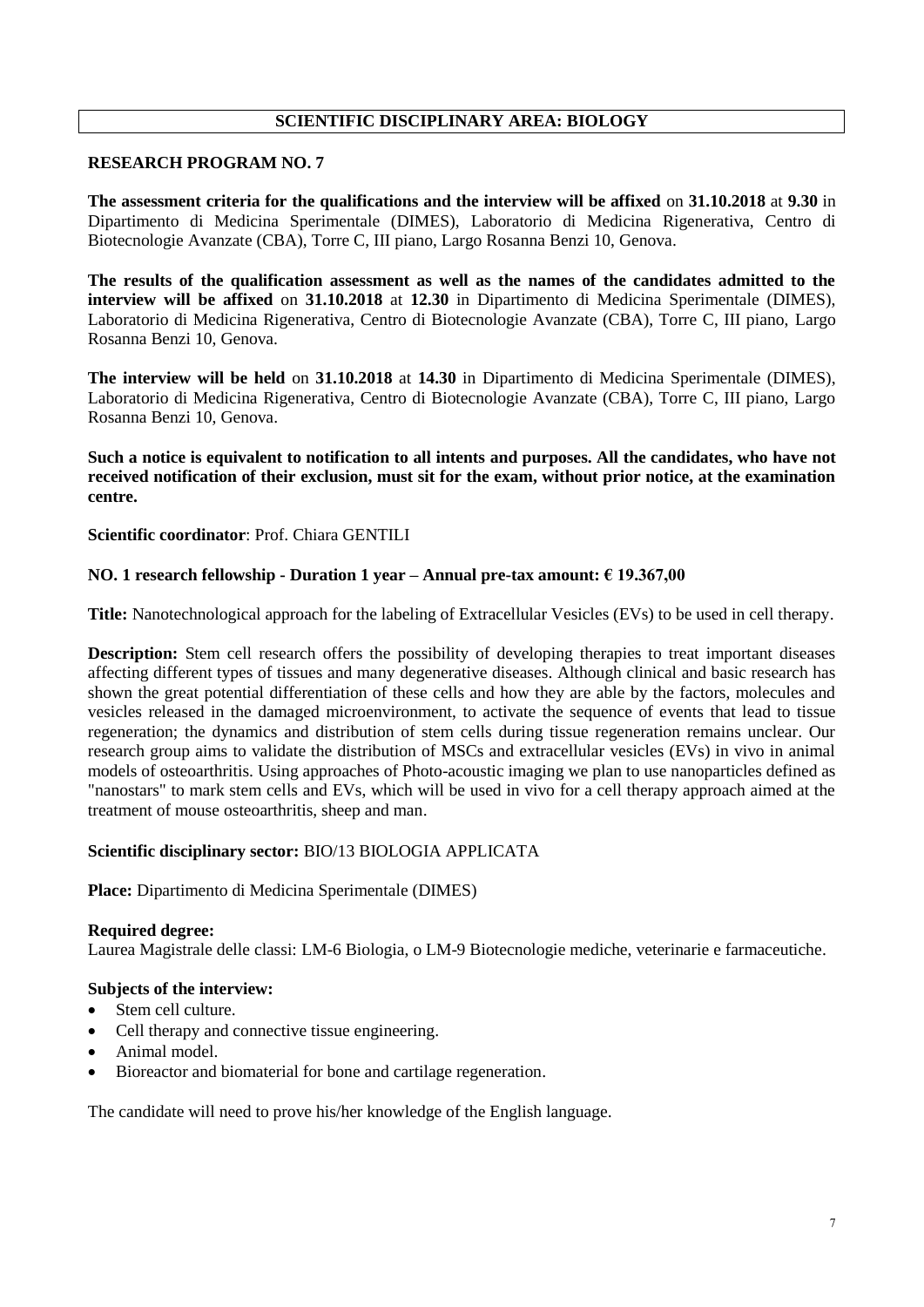# **SCIENTIFIC DISCIPLINARY AREA: MEDICINE**

### **RESEARCH PROGRAM NO. 8**

**The assessment criteria for the qualifications and the interview will be affixed** on **29.10.2018** at **9.00** in Dipartimento di medicina interna e specialità mediche (DIMI), Viale Benedetto XV 6, Genova.

**The results of the qualification assessment as well as the names of the candidates admitted to the interview will be affixed** on **29.10.2018** at **12.00** in Dipartimento di medicina interna e specialità mediche (DIMI), Viale Benedetto XV 6, Genova.

**The interview will be held** on **29.10.2018** at **12.30** in Dipartimento di medicina interna e specialità mediche (DIMI), Viale Benedetto XV 6, Genova.

## **Such a notice is equivalent to notification to all intents and purposes. All the candidates, who have not received notification of their exclusion, must sit for the exam, without prior notice, at the examination centre.**

*As regards candidates, who are not resident or domiciled in Italy, and those, who are resident or habitually domiciled at a distance of more than 300 Km from the selection centre, the interview, if requested, can also be held by electronic means (SKYPE video conference call) promptly contacting Prof. Alberto BALLESTRERO on the phone number +39 0103538667 or via the email address: [aballestrero@unige.it;](mailto:aballestrero@unige.it) [maurizio.gallo@unige.it.](mailto:maurizio.gallo@unige.it)*

## **Scientific coordinator**: Prof. Alberto BALLESTRERO

## **NO. 1 research fellowship - Duration 1 year – Annual pre-tax amount: € 27.133,00**

**Title:** Clinical evaluation and collection of data concerning the clinical features of patients with breast and colorectal cancer recruited in clinical trials and translational research programs.

**Description:** The development of clinical trials and translational research programs at the Internal Medicine and Oncology Clinic (Director: Prof. Alberto Ballestrero) leads to the engagement of a medical oncologist with the following requirements: a) experience in the management of clinical cancer trials according to the good clinical practice (GCP); b) clinical experience in breast and colorectal cancer; c) basic skills in the use of the most common informatic data collection and analysis suites (Office or similar); d) high knowledge of Italian and English, spoken and written, including medical terms.

#### **Scientific disciplinary sector:** MED/09 MEDICINA INTERNA

**Place:** Dipartimento di medicina interna e specialità mediche (DIMI)

#### **Required degree:**

Specializzazione in Oncologia Medica con adeguata produzione scientifica derivante da pubblicazioni scientifiche attinenti l'argomento di ricerca.

#### **Subjects of the interview:**

- Clinical management of breast and colorectal cancer.
- Principles of Clinical Trials and Good Clinical Practice (GCP).
- Audit and Monitoring of Clinical Studies.
- Basic IT management of clinical databases.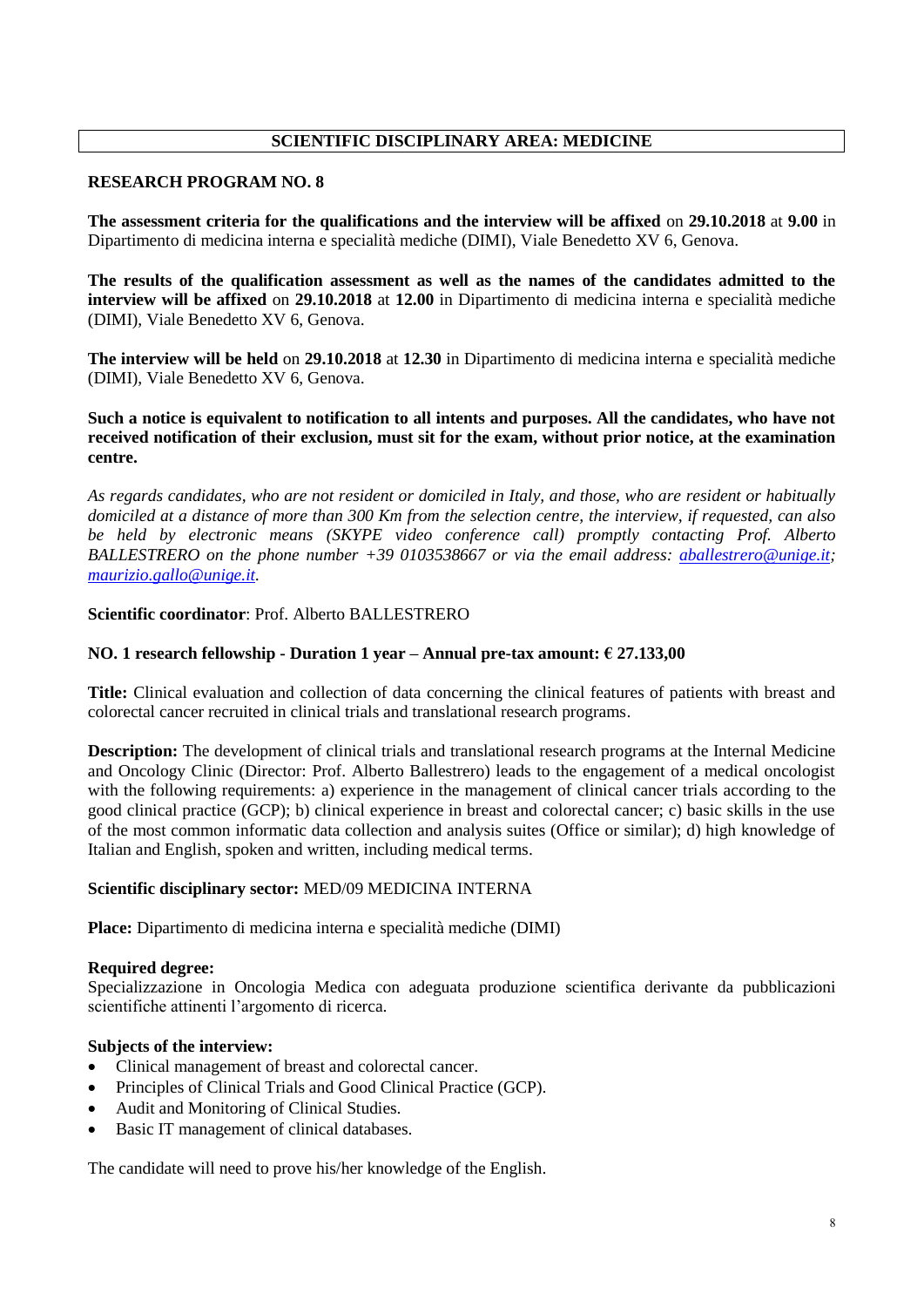**The assessment criteria for the qualifications and the interview will be affixed** on **5.11.2018** at **9.00** in Dipartimento di medicina interna e specialità mediche (DIMI), Viale Benedetto XV 6, Genova.

**The results of the qualification assessment as well as the names of the candidates admitted to the interview will be affixed** on **5.11.2018** at **12.00** in Dipartimento di medicina interna e specialità mediche (DIMI), Viale Benedetto XV 6, Genova.

**The interview will be held** on **5.11.2018** at **14.00** in Dipartimento di medicina interna e specialità mediche (DIMI), Viale Benedetto XV 6, Genova.

**Such a notice is equivalent to notification to all intents and purposes. All the candidates, who have not received notification of their exclusion, must sit for the exam, without prior notice, at the examination centre.**

**Scientific coordinator**: Prof. Maurizio CUTOLO

## **NO. 1 research fellowship - Duration 1 year – Annual pre-tax amount: € 23.250,00**

**Title:** Evaluation of microcirculation comparing capillaroscopy, laser speckle contrast analysis and ultrasound in rheumatic disease.

**Description:** Microvascular damage characterizes many rheumatic diseases, in particular connective tissue diseases, such as systemic sclerosis. The assessment of the cutaneous microvascular system has significant implications regarding diagnosis, prognosis and therapy. Microvascular damage may be evaluated by various morphological methods, such as videocapillaroscopy and ultrasound, and functional techniques, as laser speckle contrast analysis and power Doppler ultrasound. The aim of this project is to search possible correlations between different methods to evaluate microvascular damage.

## **Scientific disciplinary sector:** MED/16 REUMATOLOGIA

**Place:** Dipartimento di medicina interna e specialità mediche (DIMI)

## **Required degree:**

Specializzazione in Reumatologia con adeguata produzione scientifica derivante da pubblicazioni su riviste medico scientifiche di rilevanza nazionale/internazionale con almeno cinque lavori originali come primo o ultimo nome.

## **Subjects of the interview:**

Morphological and functional evaluation of microcirculation in connective tissue diseases.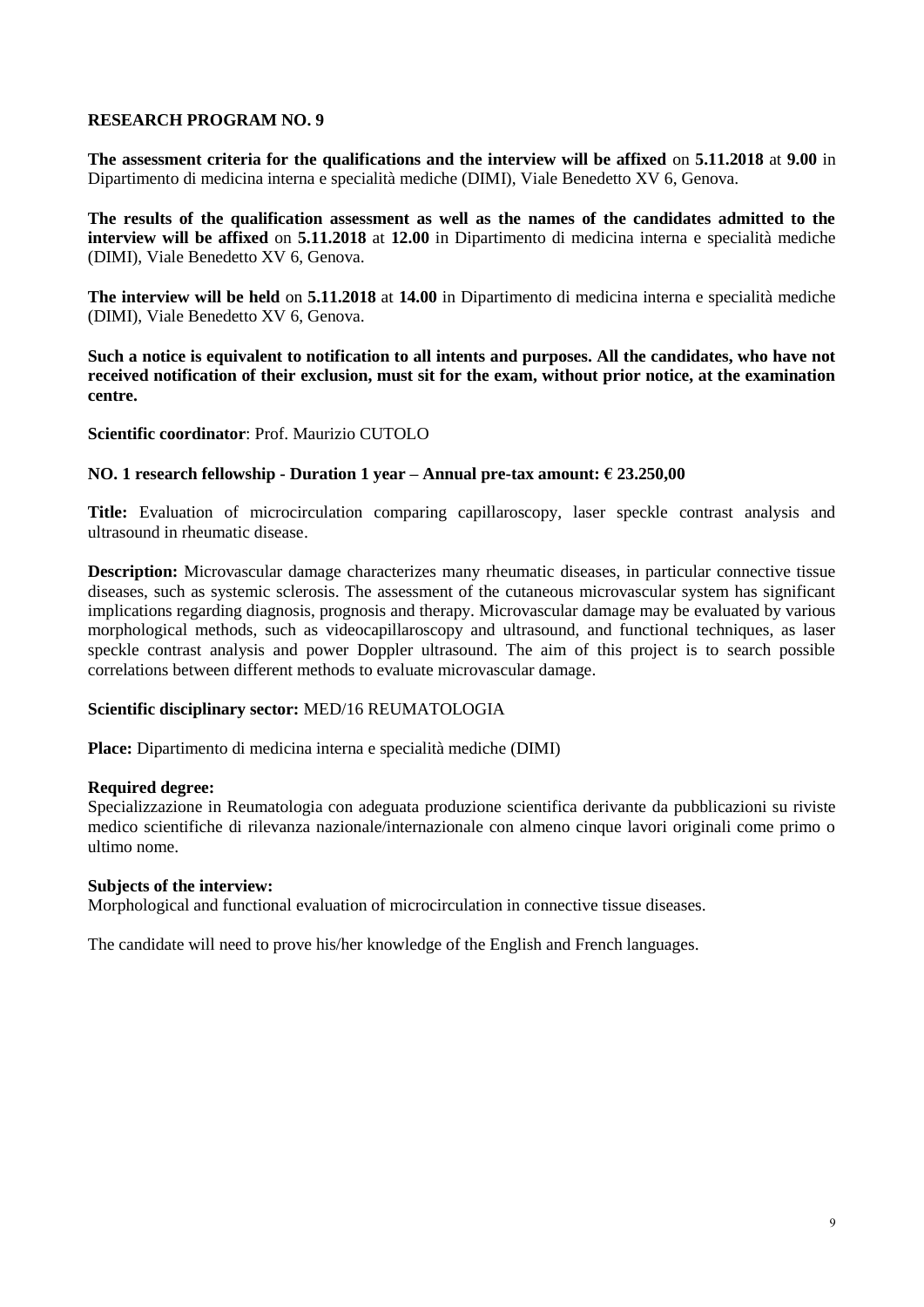**The assessment criteria for the qualifications and the interview will be affixed** on **26.10.2018** at **13.00** in Dipartimento di Neuroscienze, Riabilitazione, Oftalmologia, Genetica e Scienze Materno-Infantili (DINOGMI), Library, Largo Paolo Daneo 3, Genova.

**The results of the qualification assessment as well as the names of the candidates admitted to the interview will be affixed** on **26.10.2018** at **16.00** in Dipartimento di Neuroscienze, Riabilitazione, Oftalmologia, Genetica e Scienze Materno-Infantili (DINOGMI), Library, Largo Paolo Daneo 3, Genova.

**The interview will be held** on **26.10.2018** at **18.00** in Dipartimento di Neuroscienze, Riabilitazione, Oftalmologia, Genetica e Scienze Materno-Infantili (DINOGMI), Library, Largo Paolo Daneo 3, Genova.

**Such a notice is equivalent to notification to all intents and purposes. All the candidates, who have not received notification of their exclusion, must sit for the exam, without prior notice, at the examination centre.**

## **Scientific coordinator**: Prof. Matilde INGLESE

## **NO. 1 research fellowship - Duration 1 year – Annual pre-tax amount: € 27.133,00**

**Title:** Improving cognition in people with progressive Multiple Sclerosis.

**Description:** Cognitive impairment affects 70% of people with MS. The present study proposes to treat cognitive deficits using cognitive rehabilitation and aerobic exercise in combination. Treatment will be administered to 40 patients for 12 weeks. Patients will undergo brain MRI before and after treatment to investigate whether the cognitive improvement is associated with brain functional and structural changes.

## **Scientific disciplinary sector:** MED/26 NEUROLOGIA

**Place:** Dipartimento di Neuroscienze, Riabilitazione, Oftalmologia, Genetica e Scienze Materno-Infantili (DINOGMI)

#### **Required degree:**

Laurea V.O in Psicologia. Laurea Specialistica della classe 58/S Psicologia. Laurea Magistrale della classe LM-51 Psicologia.

#### **Subjects of the interview:**

- Cognitive dysfunction in MA.
- Neuropsychological battery for the evaluation of patients with MS.
- Cognitive rahabilitation in MS.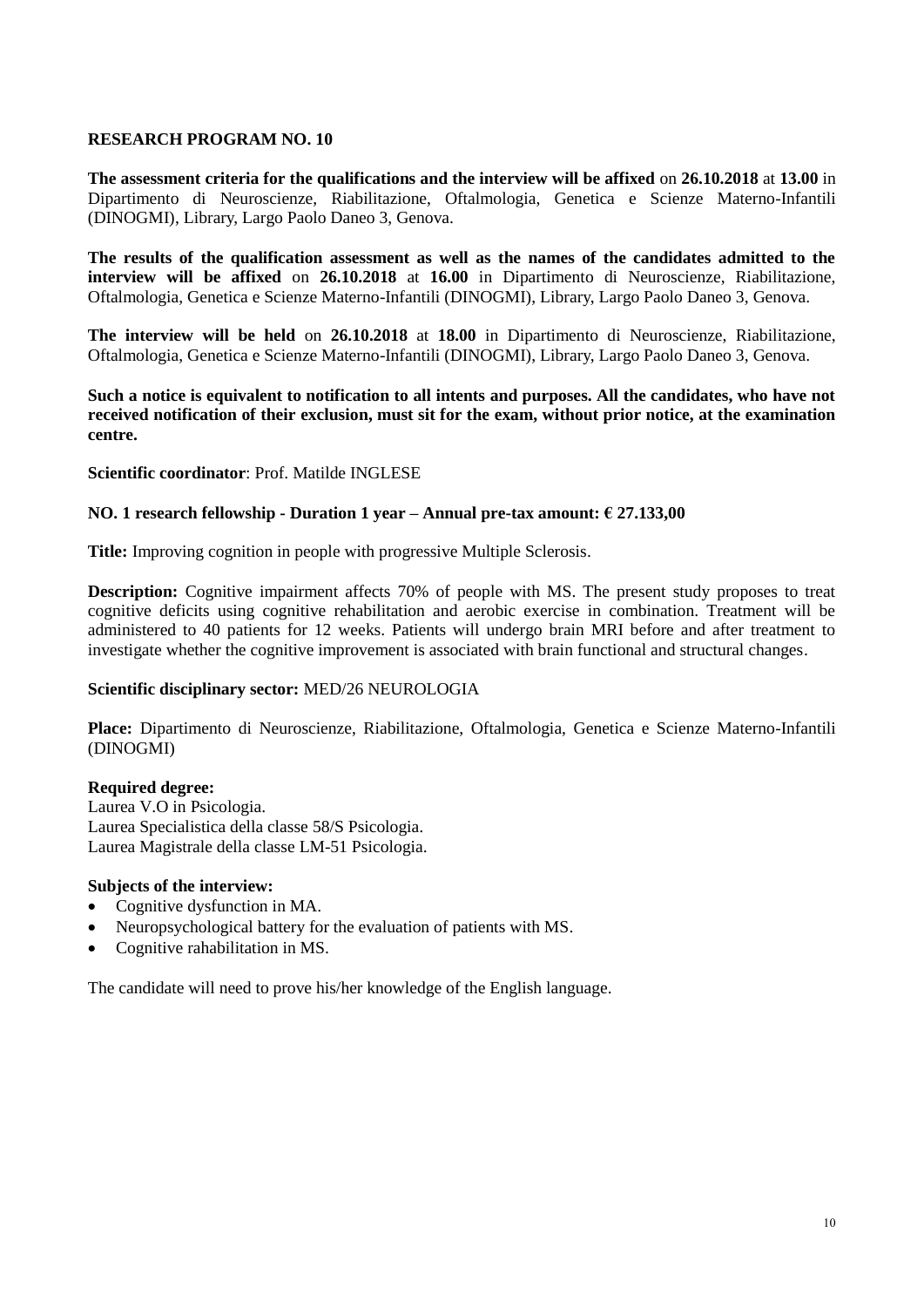**The assessment criteria for the qualifications and the interview will be affixed** on **31.10.2018** at **9.00** in Dipartimento di Neuroscienze, Riabilitazione, Oftalmologia, Genetica e Scienze Materno-Infantili (DINOGMI), Largo Paolo Daneo 3, Genova.

**The results of the qualification assessment as well as the names of the candidates admitted to the interview will be affixed** on **31.10.2018** at **12.00** in Dipartimento di Neuroscienze, Riabilitazione, Oftalmologia, Genetica e Scienze Materno-Infantili (DINOGMI), Largo Paolo Daneo 3, Genova.

**The interview will be held** on **31.10.2018** at **13.00** in Dipartimento di Neuroscienze, Riabilitazione, Oftalmologia, Genetica e Scienze Materno-Infantili (DINOGMI), Largo Paolo Daneo 3, Genova.

**Such a notice is equivalent to notification to all intents and purposes. All the candidates, who have not received notification of their exclusion, must sit for the exam, without prior notice, at the examination centre.**

**Scientific coordinator**: Prof. Gianluigi MANCARDI

### **NO. 1 research fellowship - Duration 1 year – Annual pre-tax amount: € 23.250,00**

**Title:** Study on the effect of choral singing activity on stroke-related aphasia.

**Description:** We will perform a controlled study with the goal of demonstrating, with a correct scientific approach, that the treatment with choral singing activity may have a positive therapeutic effect on non-fluent aphasia due to a previous stabilized focal cerebral vascular lesion.

We believe that this activity may cause a significant and measurable improvement of the non-fluent aphasia by comparing Italian verbal speaking and singing speaking in a single as well as in a group setting.

We plan to evaluate also the duration of the beneficial effect on the speaking ability and the effect of the choral singing activity on morphological and functional brain aspects, evaluated by 3 Tesla MRI.

## **Scientific disciplinary sector:** MED/26 NEUROLOGIA

**Place:** Dipartimento di Neuroscienze, Riabilitazione, Oftalmologia, Genetica e Scienze Materno-Infantili (DINOGMI)

#### **Required degree:**

Laurea V.O. in Medicina e Chirurgia, o Lettere con adeguato curriculum comprovante il possesso di conoscenze ed esperienza scientifico-professionale relativi allo studio da svolgere come oggetto della ricerca.

#### **Subjects of the interview:**

General aspects of the choral singing activity; knowledge of basic aspects of stroke epidemiology; knowledge of the different types of speaking disturbances due to stroke; ability in using electronic databases for clinical findings recording activity.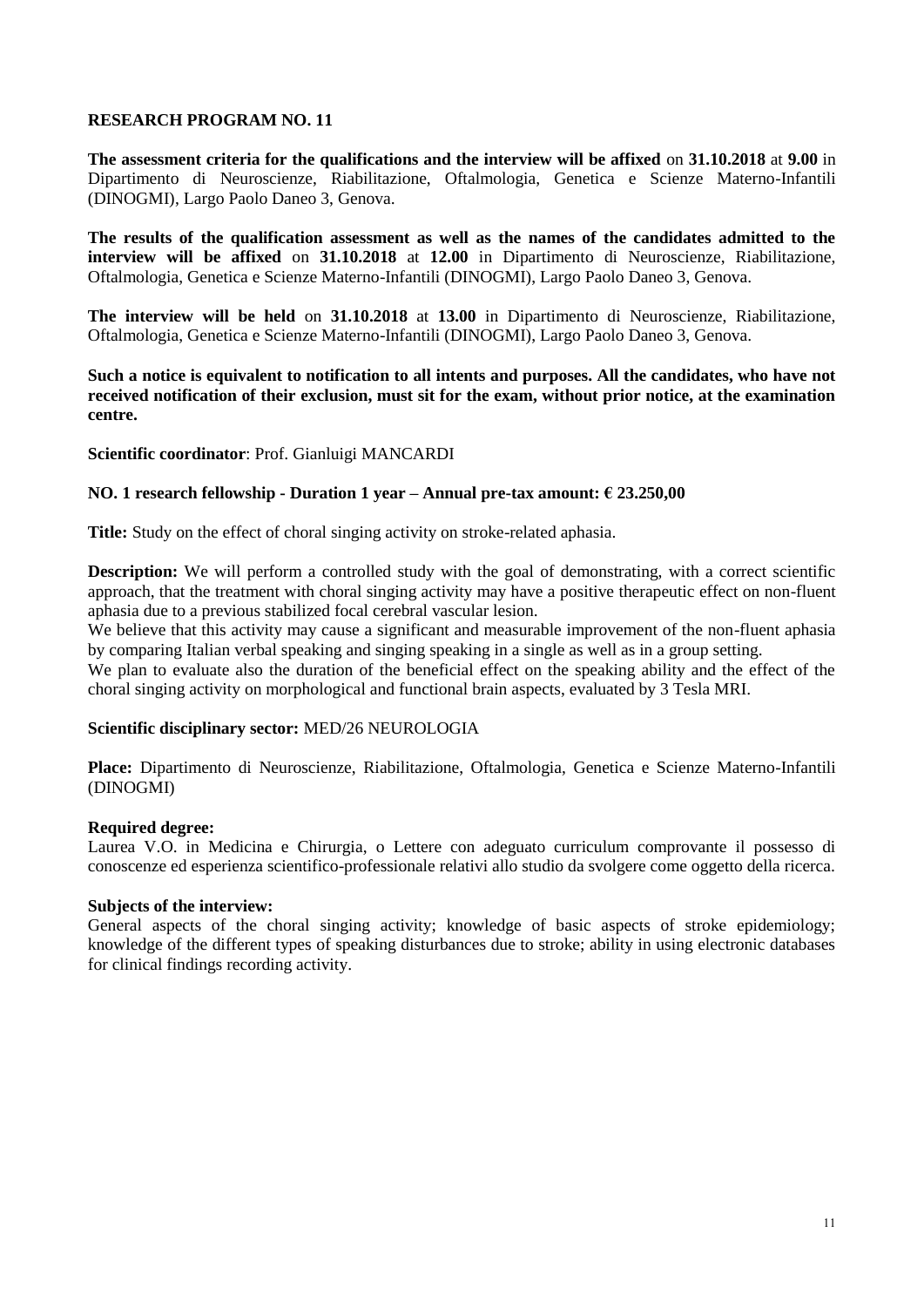**The assessment criteria for the qualifications and the interview will be affixed** on **31.10.2018** at **8.30** in Dipartimento di Neuroscienze, Riabilitazione, Oftalmologia, Genetica e Scienze Materno-Infantili (DINOGMI), piano terra, Largo Paolo Daneo 3, Genova.

**The results of the qualification assessment as well as the names of the candidates admitted to the interview will be affixed** on **31.10.2018** at **11.30** in Dipartimento di Neuroscienze, Riabilitazione, Oftalmologia, Genetica e Scienze Materno-Infantili (DINOGMI), piano terra, Largo Paolo Daneo 3, Genova.

**The interview will be held** on **31.10.2018** at **12.30** in Dipartimento di Neuroscienze, Riabilitazione, Oftalmologia, Genetica e Scienze Materno-Infantili (DINOGMI), piano terra, Largo Paolo Daneo 3, Genova.

**Such a notice is equivalent to notification to all intents and purposes. All the candidates, who have not received notification of their exclusion, must sit for the exam, without prior notice, at the examination centre.**

## **Scientific coordinator**: Prof. Angelo SCHENONE

## **NO. 1 research fellowship - Duration 1 year – Annual pre-tax amount: € 19.367,00**

**Title:** Validation of MUNIX and Echography as an effective non-invasive biomarker for assessing disease progression for some neuromuscular disease.

**Description:** A biomarker is defined as a characteristic that is objectively measured and evaluated as an indicator of pathogenic processes. Motor unit number index (MUNIX) is a technique to obtain a parameter related to number of motor unit. It has been demonstrated to be a valid electrophysiological biomarker in motor neuron disease and hereditary or inflammatory neuropathies. Muscle ultrasound can be used in almost all Neuromuscular diseases. One of the easiest and quickest uses of ultrasound is assessing muscle size and echogenicity. Quantification of muscle echo intensity is more objective and less observer dependent, and therefore it is expected to increase the reliability and sensitivity of muscle ultrasound. It has been demonstrated to be a good biomarker in most neuromuscular diseases. A correlation between MUNIX, muscle ultrasound and strength in a follow-up study will confirm the value of this biomarkers in detecting alterations in neuropathy and motor-neuron disease severity over time.

#### **Scientific disciplinary sector:** MED/26 NEUROLOGIA

**Place:** Dipartimento di Neuroscienze, Riabilitazione, Oftalmologia, Genetica e Scienze Materno-Infantili (DINOGMI)

## **Required degree:**

Laurea V.O. in Medicina e chirurgia. Laurea Specialistica della classe 46/S Medicina e chirurgia. Laurea Magistrale della classe LM-41 Medicina e chirurgia.

#### **Subjects of the interview:**

Hereditary Neuropathies, Acquired Neuropathies, Electrophysiology of the Peripheral Nervous system, Imaging of the Peripheral Nervous system.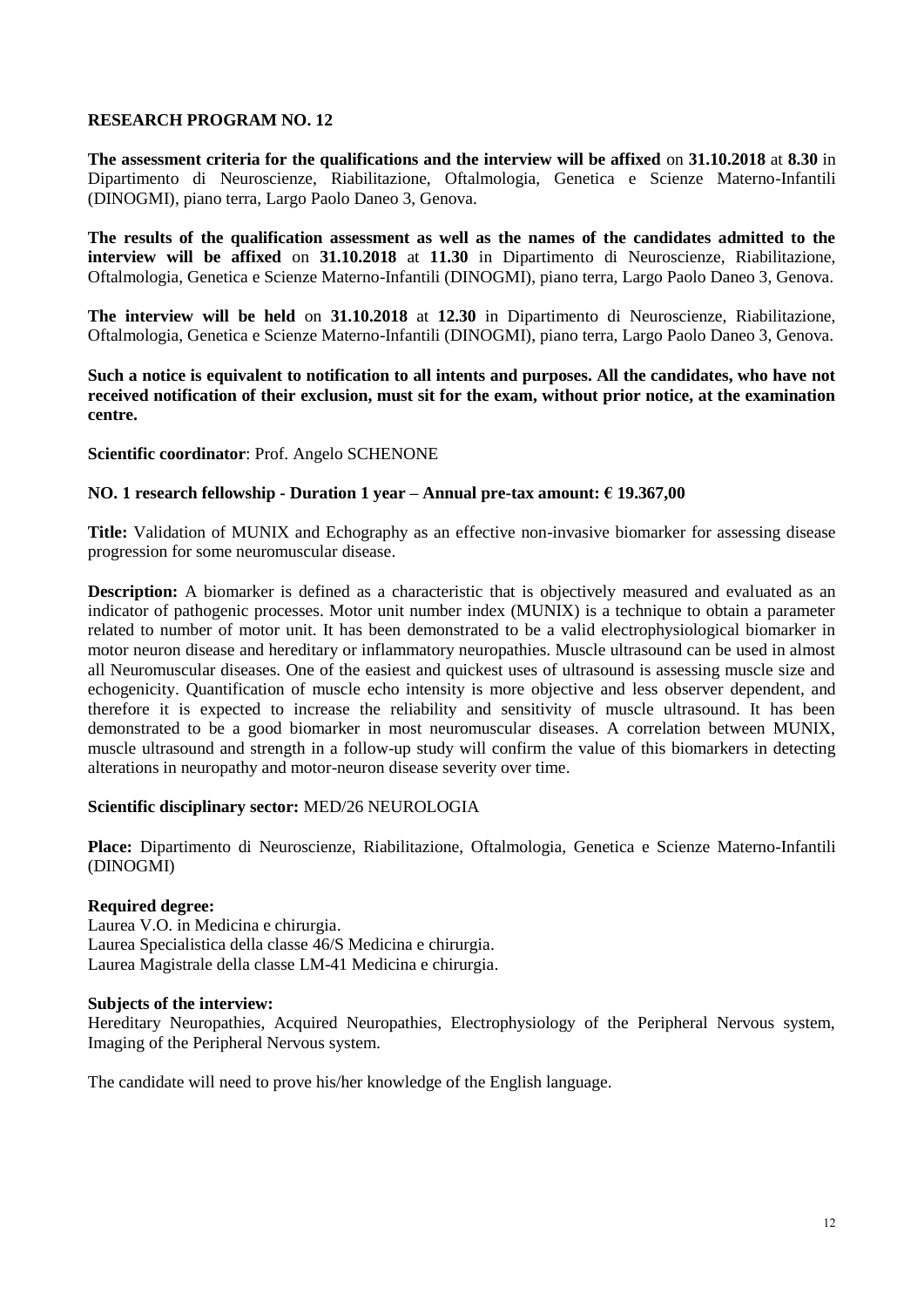**The assessment criteria for the qualifications and the interview will be affixed** on **26.10.2018** at **9.30** in Dipartimento di Neuroscienze, Riabilitazione, Oftalmologia, Genetica e Scienze Materno-Infantili (DINOGMI), piano terra, bacheca, Largo Paolo Daneo 3, Genova.

**The results of the qualification assessment as well as the names of the candidates admitted to the interview will be affixed** on **26.10.2018** at **12.30** in Dipartimento di Neuroscienze, Riabilitazione, Oftalmologia, Genetica e Scienze Materno-Infantili (DINOGMI), piano terra, bacheca, Largo Paolo Daneo 3, Genova.

**The interview will be held** on **26.10.2018** at **15.30** in Dipartimento di Neuroscienze, Riabilitazione, Oftalmologia, Genetica e Scienze Materno-Infantili (DINOGMI), piano terra, Largo Paolo Daneo 3, Genova.

**Such a notice is equivalent to notification to all intents and purposes. All the candidates, who have not received notification of their exclusion, must sit for the exam, without prior notice, at the examination centre.**

**Scientific coordinator**: Prof. Antonio UCCELLI

## **NO. 1 research fellowship - Duration 1 year – Annual pre-tax amount: € 23.250,00**

**Title:** Dissection of the role of HCAR2 in the therapeutic features and potential side effects exerted by dimethyl fumarate in multiple sclerosis.

**Description:** Based on the role of HCAR2 in the therapeutic effect of DMF in EAE, together with our data supporting an anti-inflammatory effect of DMF on microglia through the novel HCAR2-mediated AMPK/Sirt1 axis, we postulated that DMF may exert its neuroprotective action through its effect on myeloid cells through the activation this new pathway. In particular we'll focus on its effect on spleen-DC. Besides, since DMF is often associated with gastro-intestinal side effects we postulated that this could be related to a pro-inflammatory effect of MMF through HCAR2-dependent production of prostaglandins in intestinal epithelial cells. Thus, since HCAR2-pathways are cell- and ligand-biased, we'll evaluate the possibility to exploit ligand competition for HCAR2 to relieve this gastro-intestinal side effects.

## **Scientific disciplinary sector:** MED/26 NEUROLOGIA

**Place:** Dipartimento di Neuroscienze, Riabilitazione, Oftalmologia, Genetica e Scienze Materno-Infantili (DINOGMI)

## **Required degree:**

Laurea Specialistica della classe 6/S Biologia.

## **Subjects of the interview:**

- Neuroinflammation and neurodegeneration.
- Pathogenetic mechanisms in multiple sclerosis and in the experimental model.
- Immunomodulatory therapy in multiple sclerosis.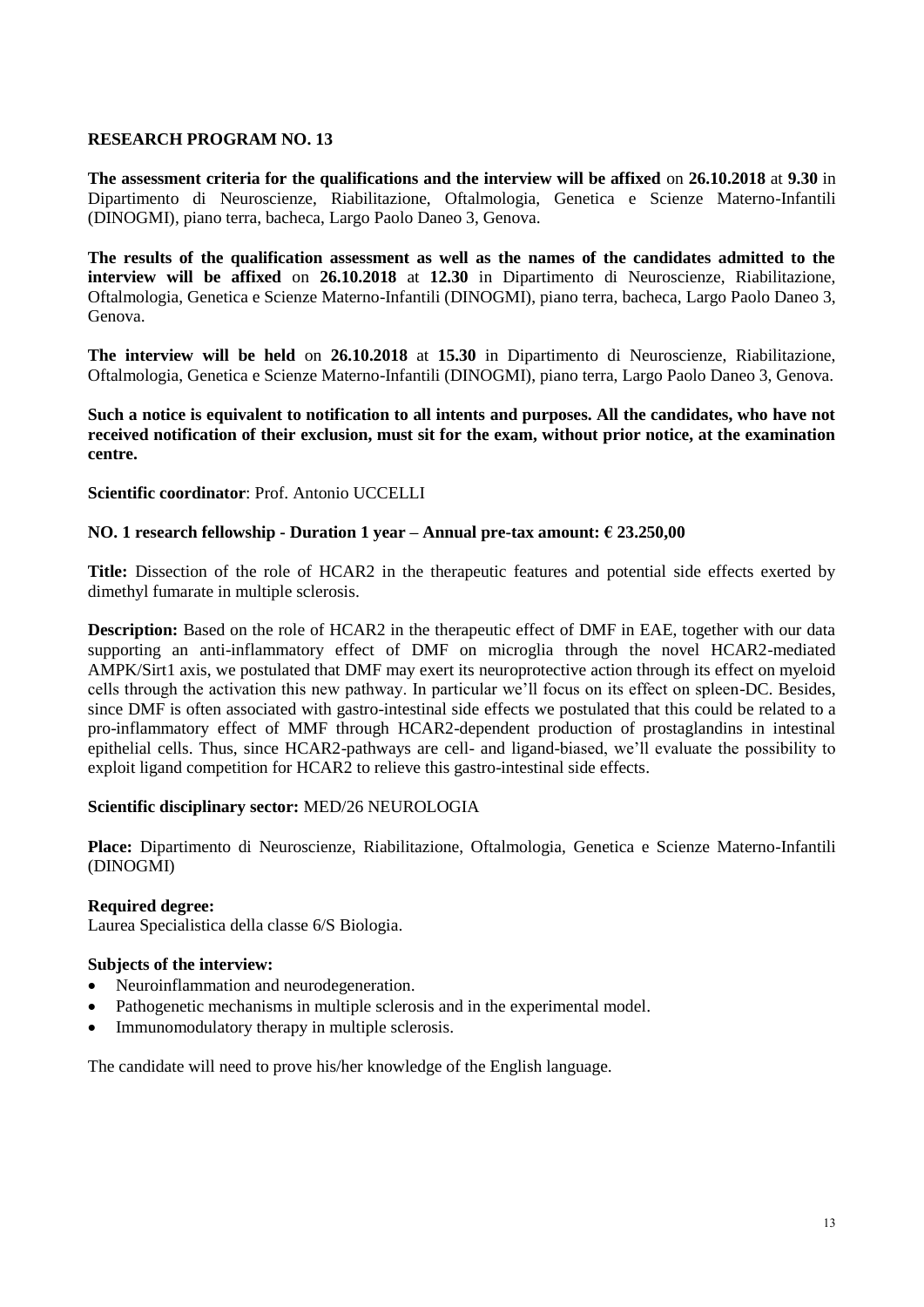**The assessment criteria for the qualifications and the interview will be affixed** on **5.11.2018** at **17.30** in Centro di eccellenza per lo studio dei meccanismi molecolari di comunicazione tra cellule: dalla ricerca di base alla clinica (CEBR), Viale Benedetto XV 9, Genova.

**The results of the qualification assessment as well as the names of the candidates admitted to the interview will be affixed** on **6.11.2018** at **9.30** in Centro di eccellenza per lo studio dei meccanismi molecolari di comunicazione tra cellule: dalla ricerca di base alla clinica (CEBR), Viale Benedetto XV 9, Genova.

**The interview will be held** on **6.11.2018** at **11.30** in Dipartimento di Neuroscienze, Riabilitazione, Oftalmologia, Genetica e Scienze Materno-Infantili (DINOGMI), Studio Prof. Uccelli, Largo Paolo Daneo 3, Genova.

**Such a notice is equivalent to notification to all intents and purposes. All the candidates, who have not received notification of their exclusion, must sit for the exam, without prior notice, at the examination centre.**

## **Scientific coordinator**: Prof. Antonio UCCELLI

# **NO. 1 research fellowship - Duration 1 year – Annual pre-tax amount: € 19.367,00**

**Title:** Development of Mouse Model of Multiple sclurosis.

**Description:** Multiple sclerosis is an autoimmune disease of the central nervous system, characterized by chronic inflammation and demyelination, leading to an impairment of synaptic transmission and network connectivity with both neuronal and axonal loss. Chronic inflammatory processes that continuously disturb neuro-axonal homeostasis drive neurodegeneration, so the clinical outcome is likely to depend on the balance between inflammation and the remaining capacity to neuronal self-protection and repair. A better understanding of molecular and pathogenic mechanisms involved in myelin loss and in cell infiltration to periphery into the central nervous system, will allow to test, in the animal model, new therapeutic approaches to be translated in the clinical field of multiple sclerosis.

## **Scientific disciplinary sector:** MED/26 NEUROLOGIA

**Place:** Centro di eccellenza per lo studio dei meccanismi molecolari di comunicazione tra cellule: dalla ricerca di base alla clinica (CEBR)

## **Required degree:**

Laurea Specialistica della classe 9/S Biotecnologie mediche, veterinarie e farmaceutiche.

# **Subjects of the interview:**

- Neuroinflammation, neurodegeneration.
- Pathogenetic mechanism of multiple sclerosi and in the animal model.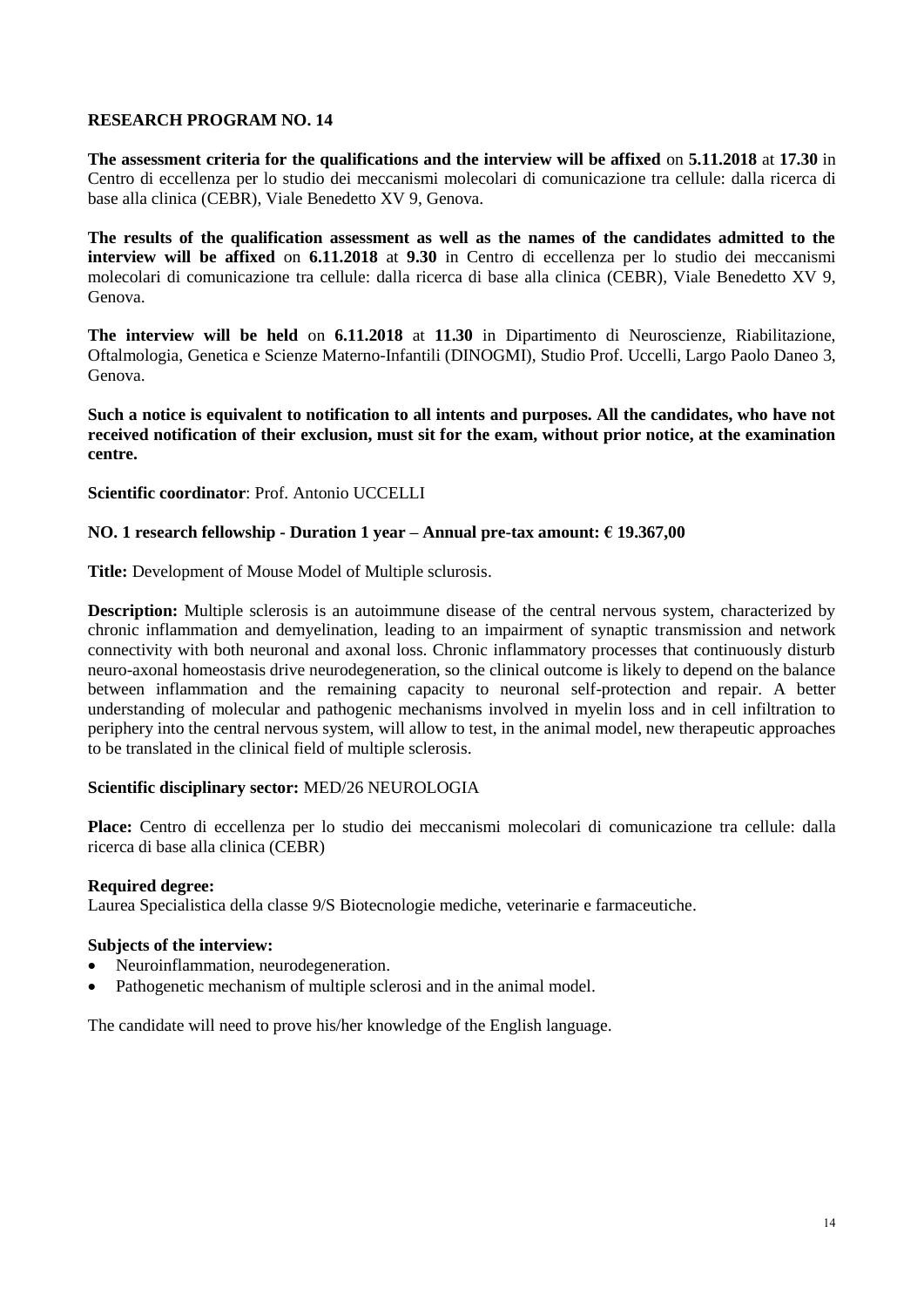**The assessment criteria for the qualifications and the interview will be affixed** on **29.10.2018** at **8.00** in Dipartimento di Scienze Chirurgiche e Diagnostiche Integrate (DISC), Padiglione 4, Largo Rosanna Benzi, 10, Genova.

**The results of the qualification assessment as well as the names of the candidates admitted to the interview will be affixed** on **29.10.2018** at **11.00** in Dipartimento di Scienze Chirurgiche e Diagnostiche Integrate (DISC), Padiglione 4, Largo Rosanna Benzi, 10, Genova.

**The interview will be held** on **29.10.2018** at **12.30** in Dipartimento di Scienze Chirurgiche e Diagnostiche Integrate (DISC), Padiglione 4, Largo Rosanna Benzi, 10, Genova.

**Such a notice is equivalent to notification to all intents and purposes. All the candidates, who have not received notification of their exclusion, must sit for the exam, without prior notice, at the examination centre.**

**Scientific coordinator**: Prof. Paolo PERA

# **NO. 1 research fellowship - Duration 1 year – Annual pre-tax amount: € 19.367,00**

**Title:** Implant prosthodontic rehabilitation using zygomatic implants.

**Description:** The aim of this study will be to evaluate the clinical outcomes of immediate full-arch rehabilitations using mono- or bi-lateral zygomatic implants and carbon fiber frameworks.

Patients with severely atrophic maxillae and requiring mono- or bi-lateral zygomatic implants to support a fixed full-arch rehabilitaion will be included.

Fixed screw-retained prostheses will be delivered within 48 hours and will be endowed with a carbon fiber reinforced composite framework.

During the follow-up patients' satisfaction and peri-implant health parameters will be evaluated. Technical and biological complications will be recorded.

## **Scientific disciplinary sector:** MED/28 MALATTIE ODONTOSTOMATOLOGICHE

**Place:** Dipartimento di Scienze Chirurgiche e Diagnostiche Integrate (DISC)

#### **Required degree:**

Laurea V.O in Odontoiatria e protesi dentaria. Laurea Specialistica della classe 52/S Odontoiatria e protesi dentaria. Laurea Magistrale delle classi LM-46 Odontoiatria e protesi dentaria.

# **Subjects of the interview:**

- Physiopathology of the stomatognatic system.
- Implant prosthodontic rehabilitation of partial and completely edentulous patients.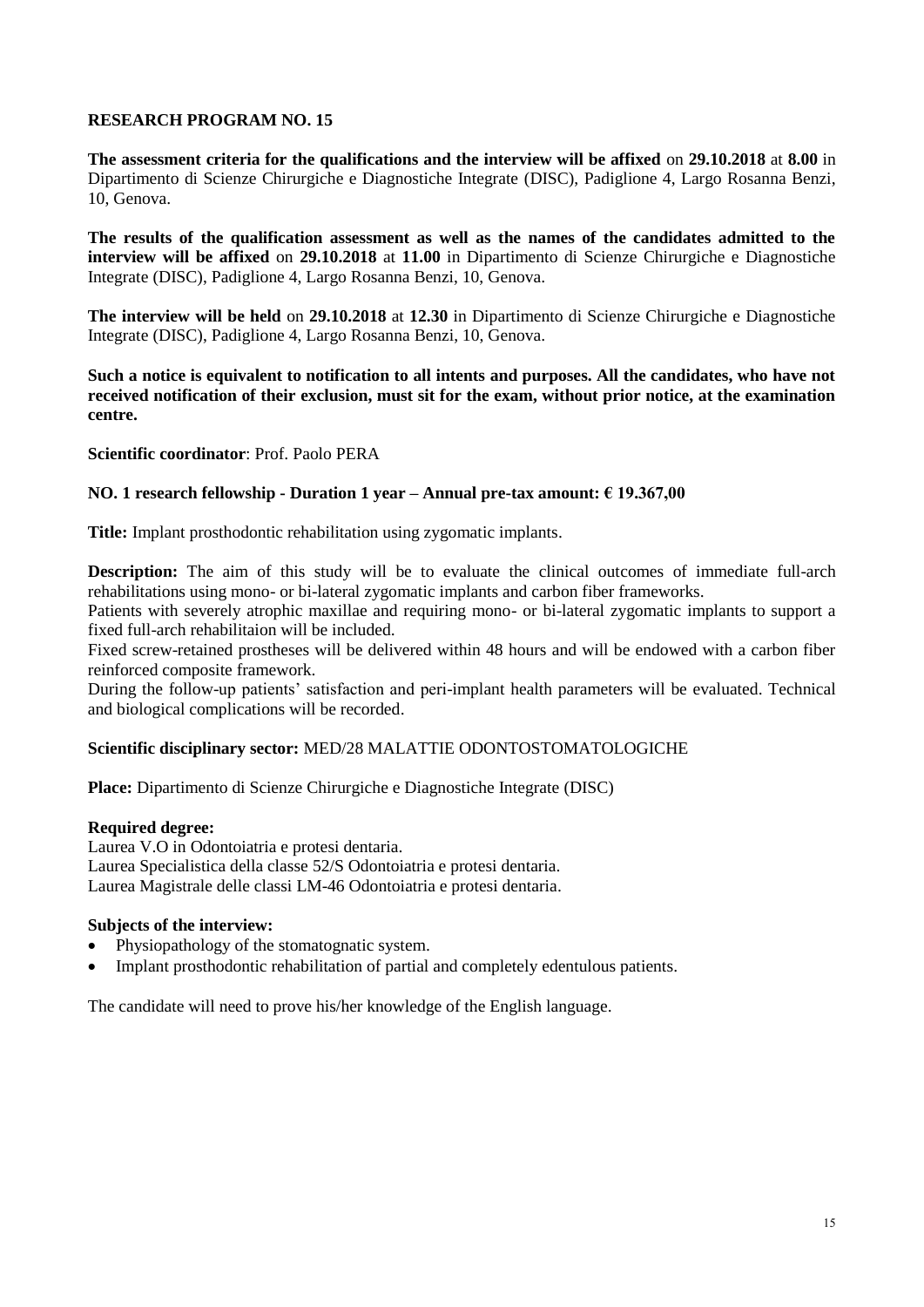**The assessment criteria for the qualifications and the interview will be affixed** on **31.10.2018** at **8.00** in Dipartimento di Scienze Chirurgiche e Diagnostiche Integrate (DISC), Padiglione 4, Largo Rosanna Benzi, 10, Genova.

**The results of the qualification assessment as well as the names of the candidates admitted to the interview will be affixed** on **31.10.2018** at **11.00** in Dipartimento di Scienze Chirurgiche e Diagnostiche Integrate (DISC), Padiglione 4, Largo Rosanna Benzi, 10, Genova.

**The interview will be held** on **31.10.2018** at **12.30** in Dipartimento di Scienze Chirurgiche e Diagnostiche Integrate (DISC), Padiglione 4, Largo Rosanna Benzi, 10, Genova.

**Such a notice is equivalent to notification to all intents and purposes. All the candidates, who have not received notification of their exclusion, must sit for the exam, without prior notice, at the examination centre.**

**Scientific coordinator**: Prof. Paolo PERA

## **NO. 1 research fellowship - Duration 1 year – Annual pre-tax amount: € 19.367,00**

**Titolo** One stage vs. two stage technique for extrashort implants: split-mouth study.

**Description:** The aim of this split-mouth study will be to evaluate the clinical outcomes of extrashort dental implants placed using a one-stage or a two-stage technique in the upper or the lower jaw.

Each patient will receive two identical extrashort implants with a 5,5 or 6,5 mm length in adjacent sites.

In each site one of the two implants (randomly selected) will be inserted with a single stage technique, the other with a two-stage technique.

During the follow-up, ISQ values and peri-implant health parameters will be evaluated. Technical and biological complications will be recorded.

## **Scientific disciplinary sector:** MED/28 MALATTIE ODONTOSTOMATOLOGICHE

**Place:** Dipartimento di Scienze Chirurgiche e Diagnostiche Integrate (DISC)

## **Required degree:**

Laurea V.O in Odontoiatria e protesi dentaria. Laurea Specialistica della classe 52/S Odontoiatria e protesi dentaria. Laurea Magistrale delle classi LM-46 Odontoiatria e protesi dentaria.

## **Subjects of the interview:**

- Physiopathology of the stomatognatic system.
- Implant prosthodontic rehabilitation of partial and completely edentulous patients.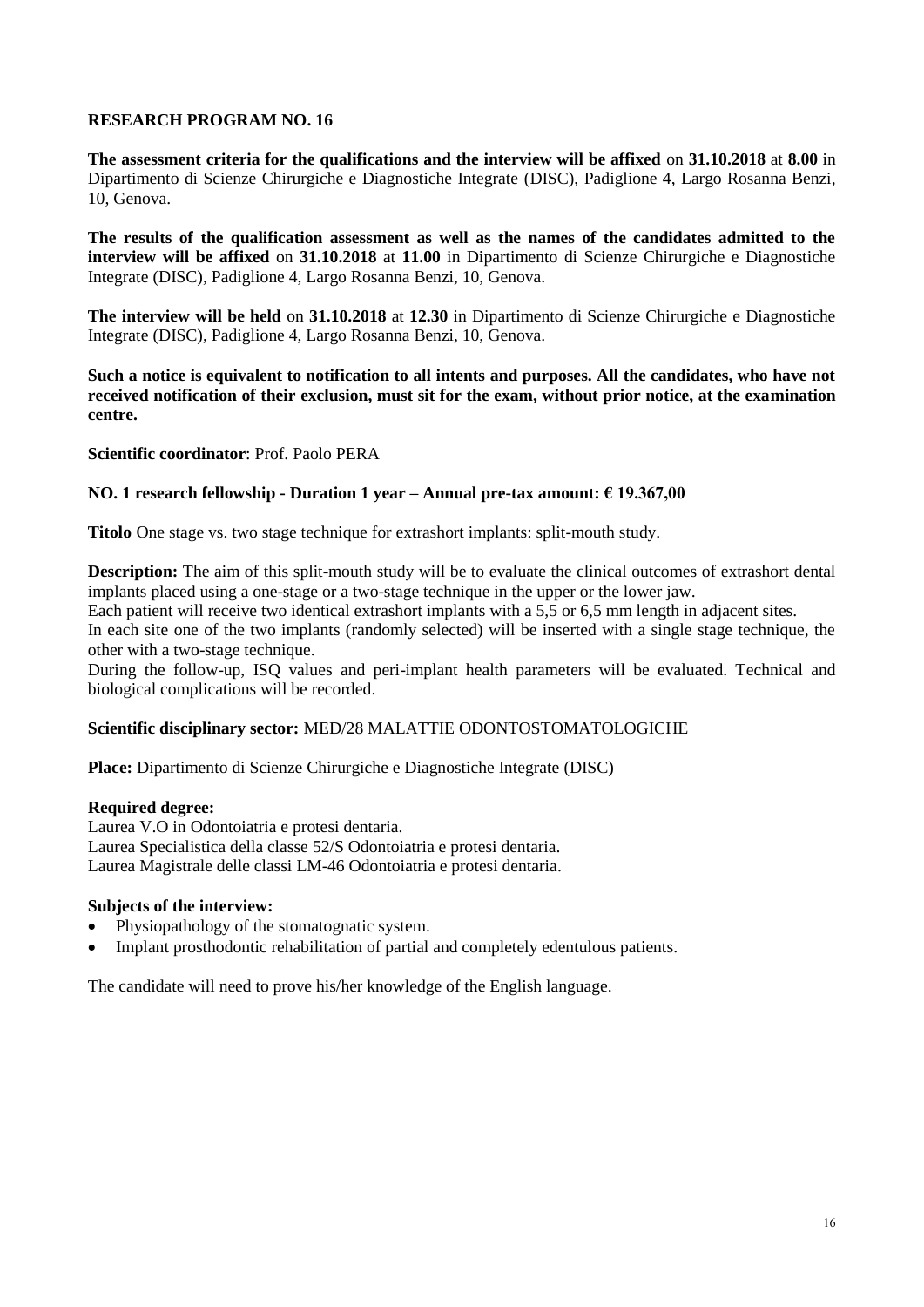**The assessment criteria for the qualifications and the interview will be affixed** on **26.10.2018** at **9.00** in Dipartimento di Neuroscienze, riabilitazione, oftalmologia, genetica e scienze materno-infantili (DINOGMI), Largo R. Benzi 10, Genova.

**The results of the qualification assessment as well as the names of the candidates admitted to the interview will be affixed** on **26.10.2018** at **12.00** in Dipartimento di Neuroscienze, riabilitazione, oftalmologia, genetica e scienze materno-infantili (DINOGMI), Largo R. Benzi 10, Genova.

**The interview will be held** on **26.10.2018** at **13.00** in Dipartimento di Neuroscienze, riabilitazione, oftalmologia, genetica e scienze materno-infantili (DINOGMI), Clinica Psichiatrica, Largo R. Benzi 10, Genova.

**Such a notice is equivalent to notification to all intents and purposes. All the candidates, who have not received notification of their exclusion, must sit for the exam, without prior notice, at the examination centre.**

## **Scientific coordinator**: Prof. Laura MORI

# **NO. 1 research fellowship - Duration 1 year – Annual pre-tax amount: € 19.367,00**

**Title:** The effect of combined anodal tDCS and exergames in the treatment of cognitive disorders in patients affected by Multiple Sclerosis: a double-blind, randomized, controlled study.

**Description:** The present randomized, double-blind, controlled study aims to investigate the effects of AtDCS in the treatment of cognitive disorders in a large population of MS patients. The recruited subjects will undergo cognitive treatment by means of exergames and A-tDCS. The exergames exploit a virtual reality model that, through a wireless controller, allows the subject to interact with an avatar in response to changes in speed, direction and acceleration to stimulate cognitive abilities. Since the positive effects presented in recent papers, we expect to confirm the importance of A-tDCS in the treatment of cognitive disorders and to evaluate the possible improvements obtained in everyday life through the combined treatment.

# **Scientific disciplinary sector:** MED/34 MEDICINA FISICA E RIABILITATIVA

**Place:** Dipartimento di Neuroscienze, riabilitazione, oftalmologia, genetica e scienze materno-infantili (DINOGMI)

## **Required degree:**

Laurea V.O in Ingegneria Biomedica. Laurea Specialistica della classe 26/S Ingegneria Biomedica. Laurea Magistrale della classe LM-21 Ingegneria Biomedica.

## **Subjects of the interview:**

- Evidence based medicine, virtual reality and wireless controllers, guidelines and rehabilitative approaches in exergames.
- Analysis and data processing.
- Principles and techniques of non-invasive cortical neuromodulation.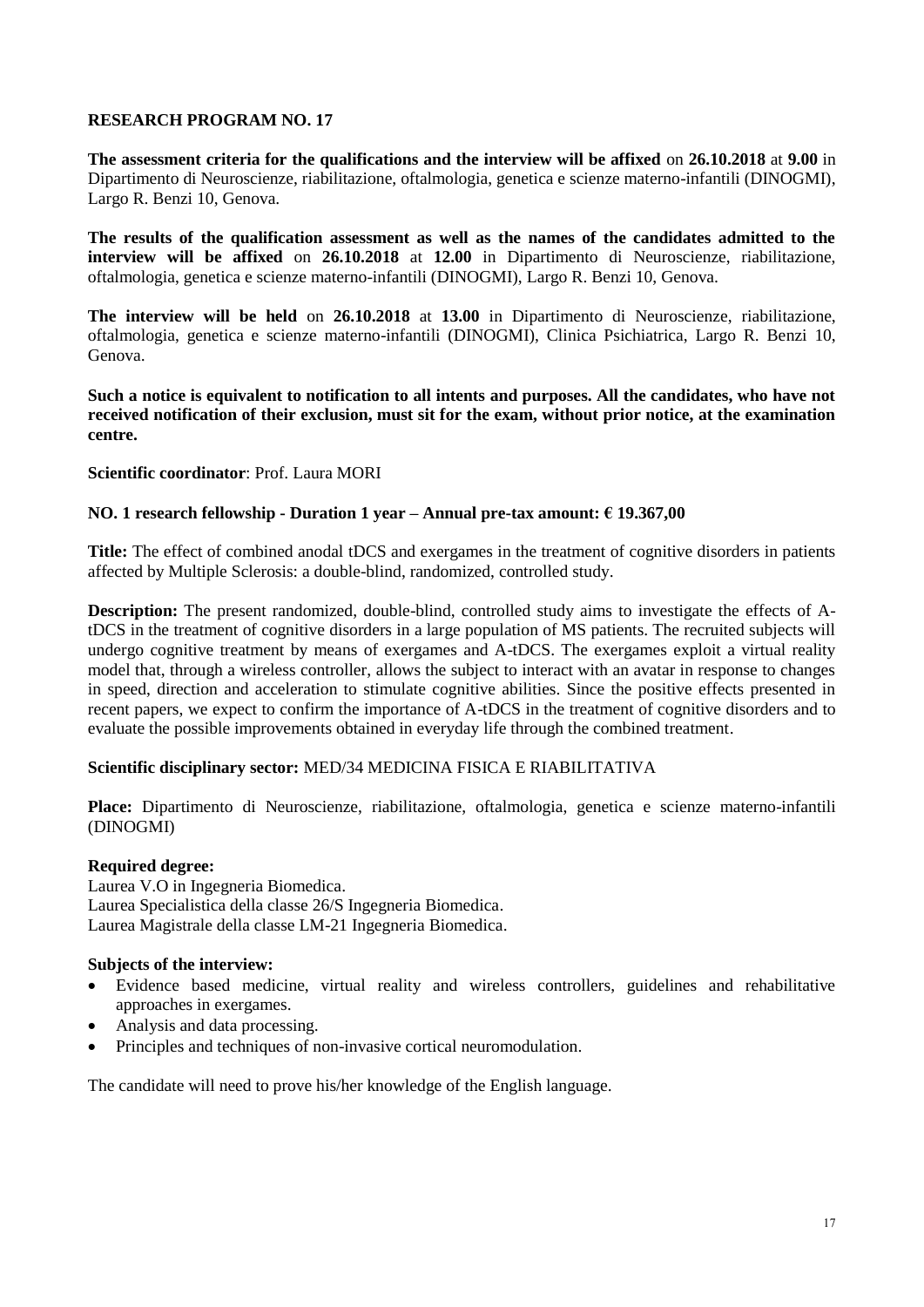**The assessment criteria for the qualifications and the interview will be affixed** on **30.10.2018** at **9.00** in Dipartimento di scienze della salute (DISSAL), Via Antonio Pastore 1, Genova.

**The results of the qualification assessment as well as the names of the candidates admitted to the interview will be affixed** on **30.10.2018** at **12.00** in Dipartimento di scienze della salute (DISSAL), Via Antonio Pastore 1, Genova.

**The interview will be held** on **30.10.2018** at **14.00** in Dipartimento di scienze della salute (DISSAL), Via Antonio Pastore 1, Genova.

**Such a notice is equivalent to notification to all intents and purposes. All the candidates, who have not received notification of their exclusion, must sit for the exam, without prior notice, at the examination centre.**

**Scientific coordinator**: Prof. Andrea ORSI

## **NO. 1 research fellowship - Duration 1 year – Annual pre-tax amount: € 23.250,00**

**Title:** Evaluation of common clinical-epidemiological characteristics and socio-epidemiological burden of influenza and other acute respiratory infections, in the light of new integrated vaccination strategies.

**Description:** Acute Respiratory Infections (ARI) are a serious problem for human health. Some of the microorganisms related to ARI, such as Influenza virus, Respiratory Syncytial Virus, Streptococcus pneumoniae, are recognized by the World Health Organization (WHO) as pathogens with a high risk for their epidemic and pandemic potential. In line with the WHO recommendations, the design and implementation of adequate integrated surveillance systems are considered a priority in terms of research for public health. The present project includes the evaluation of the clinical, epidemiological and social impact of the various microorganisms responsible for ARI in the different age groups and of new integrated vaccination strategies for the prevention of ARI.

## **Scientific disciplinary sector:** MED/42 IGIENE GENERALE E APPLICATA

**Place:** Dipartimento di scienze della salute (DISSAL)

#### **Required degree:**

Dottorato di ricerca in Epidemiologia e Prevenzione, indirizzo Prevenzione Vaccinale.

#### **Subjects of the interview:**

- Epidemiological impact of influenza and Acute Respiratory Infections (ARI).
- Methodologies for assessing the clinical, epidemiological and social impact of ARI.
- Effectiveness of influenza vaccination in the subject over-65.
- Benefits offered by the introduction of conjugated pneumococcal vaccine in adults.
- Risk factors associated with the development of lower respiratory tract infections with particular reference to community-acquired pneumonia.
- Vaccines against the Respiratory Syncytial Virus.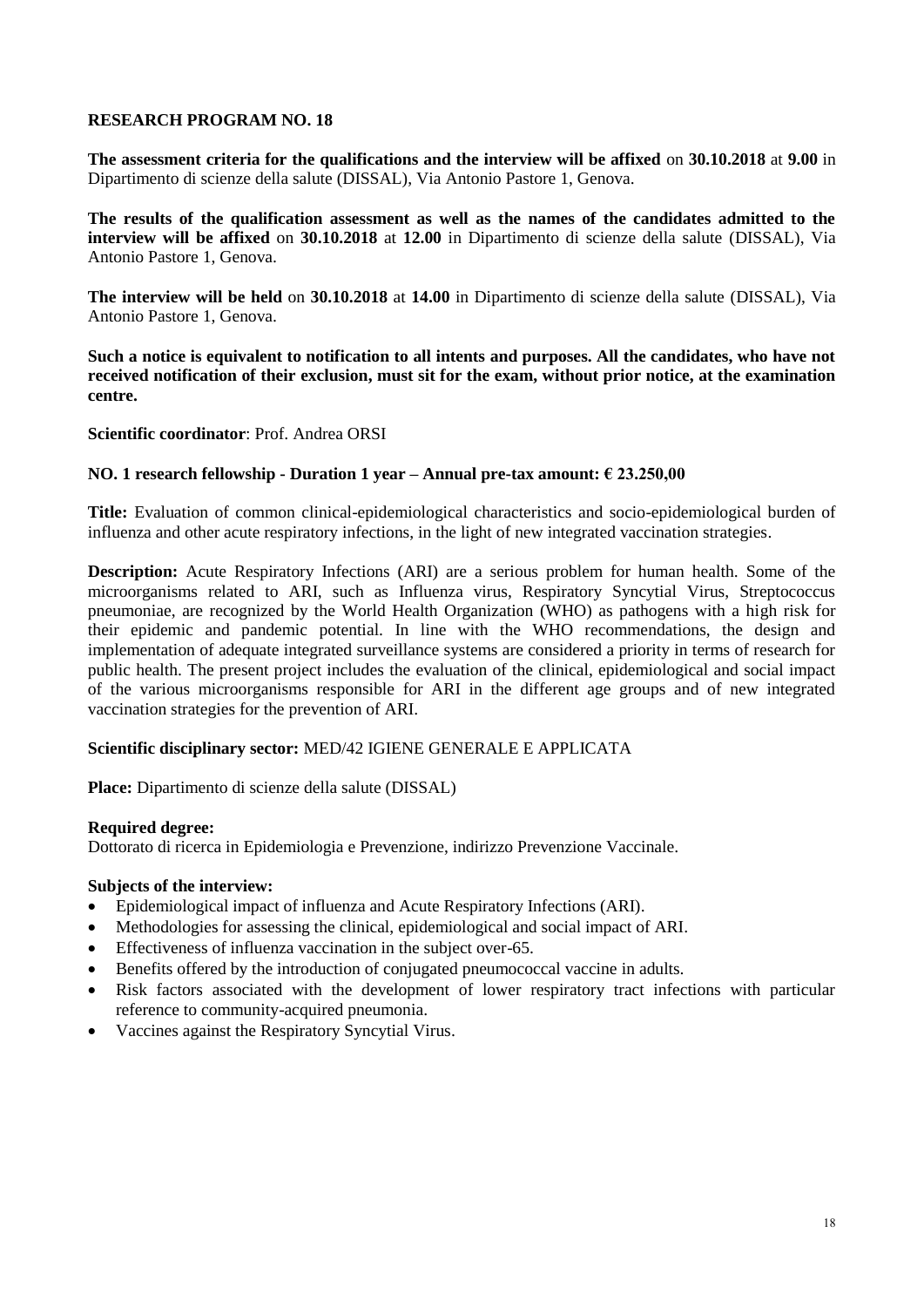**The assessment criteria for the qualifications and the interview will be affixed** on **26.10.2018** at **8.30** in Dipartimento di scienze della salute (DISSAL), Via De Toni 12, Genova.

**The results of the qualification assessment as well as the names of the candidates admitted to the interview will be affixed** on **26.10.2018** at **12.00** in Dipartimento di scienze della salute (DISSAL), Via De Toni 12, Genova.

**The interview will be held** on **5.11.2018** at **9.00** in Dipartimento di scienze della salute (DISSAL), Via De Toni 12, Genova.

**Such a notice is equivalent to notification to all intents and purposes. All the candidates, who have not received notification of their exclusion, must sit for the exam, without prior notice, at the examination centre.**

**Scientific coordinator**: Prof. Alfredo VERDE

## **NO. 1 research fellowship - Duration 1 year – Annual pre-tax amount: € 19.367,00**

**Title:** Narratives of delinquency: between narratology, semiotics and clinical criminology.

**Description:** In recent years, narrative sciences have found an application in criminology: the research project is at the crossroads between the analysis of the autobiographical texts of offenders and clinical criminology, through the analysis of the "narratives that precede the crime" of their relationship with the subsequent narratives to the same, and finally of the particular contexts and the particular necessities that the offender has to modify what is narrated to evident defensive purposes, also in a procedural sense. The methods utilized will transcend the mere narratological analysis, to move towards the psychodynamic reading typical of "psychosocial criminology", open to the unconscious mechanisms the relation between narrator and narratee in the co-costruction of the meaning.

## **Scientific disciplinary sector:** MED/43 MEDICINA LEGALE

**Place:** Dipartimento di scienze della salute (DISSAL)

## **Required degree:**

Laurea V.O in: Filosofia, o Psicologia.

Laurea Specialistica delle classi: 17/S Filosofia e storia della scienza, o 18/S Filosofia teoretica, morale, politica ed estetica, o 58/S Psicologia, o 96/S Storia della filosofia.

Laurea Magistrale delle classi: LM-51 Psicologia, o LM-78 Scienze filosofiche.

# **Subjects of the interview:**

- Recent developments in narrative psychology.
- The relations between philosophy and psychodynamic approaches.
- Structuralism, semiotics and narratology.
- Criminology and narrative science.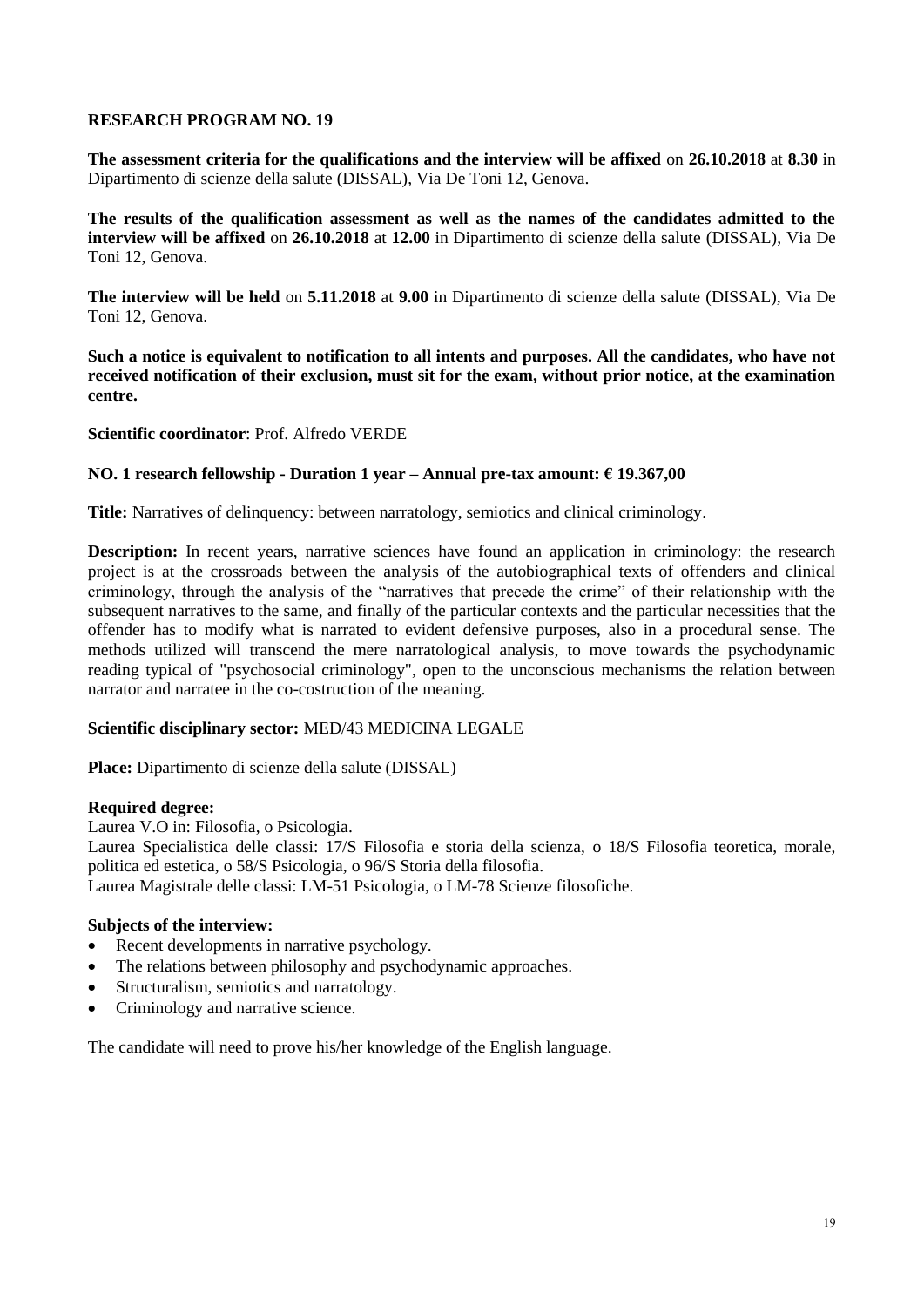# **SCIENTIFIC DISCIPLINARY AREA: CIVIL ENGINEERING AND ARCHITECTURE**

# **RESEARCH PROGRAM NO. 20**

**The assessment criteria for the qualifications and the interview will be affixed** on **30.10.2018** at **8.45** in Campus di Savona, Palazzina Marchi, Via A. Magliotto 2, Savona.

**The results of the qualification assessment as well as the names of the candidates admitted to the interview will be affixed** on **30.10.2018** at **13.00** in Campus di Savona, Palazzina Marchi, Via A. Magliotto 2, Savona.

**The interview will be held** on **30.10.2018** at **14.00** in Campus di Savona, Palazzina Marchi, Via A. Magliotto 2, Savona.

**Such a notice is equivalent to notification to all intents and purposes. All the candidates, who have not received notification of their exclusion, must sit for the exam, without prior notice, at the examination centre.**

*As regards candidates, who are not resident or domiciled in Italy, and those, who are resident or habitually domiciled at a distance of more than 300 Km from the selection centre, the interview, if requested, can also be held by electronic means (SKYPE video conference call) promptly contacting Prof. Luca FERRARIS on the phone number +39 019230271 or via the email address: [info@cimafoundatioNO.org.](mailto:info@cimafoundation.org)*

## **Scientific coordinator**: Prof. Luca FERRARIS

## **NO. 1 research fellowship - Duration 1 year – Annual pre-tax amount: € 19.367,00**

**Title:** Development of advanced tools for hydrological nowcasting.

**Description:** The research project is part of the theme of the operational flood forecasting. The goal of the research is to improve the hydro-meteorological chain FloodPROOFs, containing the Continuum hydrological model, operating at national level, by introducing tools able to provide a forecast of streamflow in the immediate future (nowcasting). The Continuum hydrological model will be coupled with the PhaSt model capable of statistically evolve in the future the precipitation field observed by meteorological radar. The ability of the PhaSt model to represent the dynamic evolution of precipitation will be improved and the ability of the system to correctly predict the observed streamflow will be investigated. The object of the research work is also the improvement of the hydrological Continnum model to reduce the hydrological uncertainty in the forecast of floods.

## **Scientific disciplinary sector:** ICAR/02 COSTRUZIONI IDRAULICHE E MARITTIME E IDROLOGIA

**Place:** Dipartimento di Informatica, Bioingegneria, Robotica e Ingegneria dei Sistemi (DIBRIS) - the research will be held at Centro Internazionale in Monitoraggio Ambientale Fondazione (CIMA)

## **Required degree:**

Laurea Magistrale delle classi: LM-35 Ingegneria per l'ambiente e il territorio.

## **Subjects of the interview:**

Hydrology, hydro-meteorology, nowcasting, distributed hydrological modelling, flood forecasting.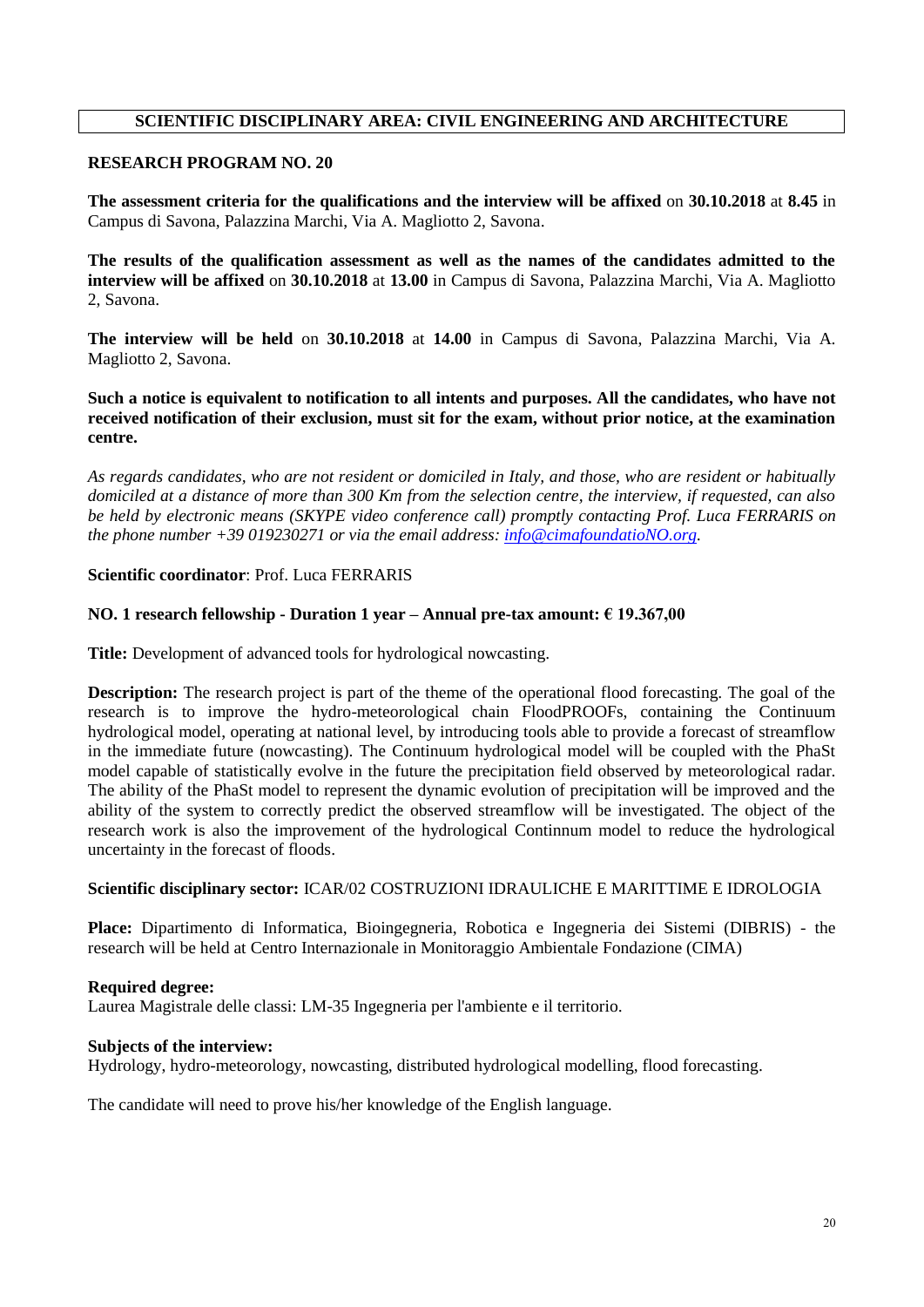**The assessment criteria for the qualifications and the interview will be affixed** on **6.11.2018** at **9.00** in Dipartimento di Ingegneria Civile, Chimica e Ambientale (DICCA), Via Montallegro 1, Genova.

**The results of the qualification assessment as well as the names of the candidates admitted to the interview will be affixed** on **6.11.2018** at **12.00** in Dipartimento di Ingegneria Civile, Chimica e Ambientale (DICCA), Via Montallegro 1, Genova.

**The interview will be held** on **6.11.2018** at **12.15** in Dipartimento di Ingegneria Civile, Chimica e Ambientale (DICCA), Via Montallegro 1, Genova.

**Such a notice is equivalent to notification to all intents and purposes. All the candidates, who have not received notification of their exclusion, must sit for the exam, without prior notice, at the examination centre.**

*As regards candidates, who are not resident or domiciled in Italy, and those, who are resident or habitually domiciled at a distance of more than 300 Km from the selection centre, the interview, if requested, can also be held by electronic means (SKYPE video conference call) promptly contacting Prof. Bianca FEDERICI on the phone number +39 010-3532421 or via the email address: [bianca.federici@unige.it.](mailto:bianca.federici@unige.it)*

## **Scientific coordinator**: Prof. Bianca FEDERICI

# **NO. 1 research fellowship - Duration 1 year – Annual pre-tax amount: € 19.367,00**

**Title:** Generation and management of 3D models of the Roia basin on webGIS platform.

**Description:** The candidate is required to identify optimal 3D visualisation procedures on webGIS platforms of river basin morphology and data distributed above or below them (e.g., climate or groundwater data). He could experiment the javascript libraries currently used by major webGIS, integrating them with the latest WebGL graphics libraries for managing and generating 3D models via web. All software will have to be cross platform and server-oriented, distributed under open-source license. The procedure will have to be applied for the visualization of the cross-border Roia basin. The activity will take place within the framework of the research project INTERREG V-A France - Italy ALCOTRA 2014-2020 CONCERT-EAUX.

## **Scientific disciplinary sector:** ICAR/06 TOPOGRAFIA E CARTOGRAFIA

**Place:** Dipartimento di Ingegneria Civile, Chimica e Ambientale (DICCA)

## **Required degree:**

Laurea Specialistica delle classi: 3/S Architettura del paesaggio, o 4/S Architettura e ingegneria edile, o 28/S Ingegneria civile, o 38/S Ingegneria per l'ambiente e il territorio.

Laurea Magistrale delle classi: LM-3 Architettura del Paesaggio, o LM-4 Architettura e ingegneria edilearchitettura, o LM-18 Informatica, o LM-23 Ingegneria civile, o LM-24 Ingegneria dei sistemi edilizi, o LM-26 Ingegneria della sicurezza, o LM-35 Ingegneria per l'ambiente e il territorio.

## **Subjects of the interview:**

- Numerical cartography and GIS, with particular attention to the management and integration of distributed data.
- GIS platforms and services on the web.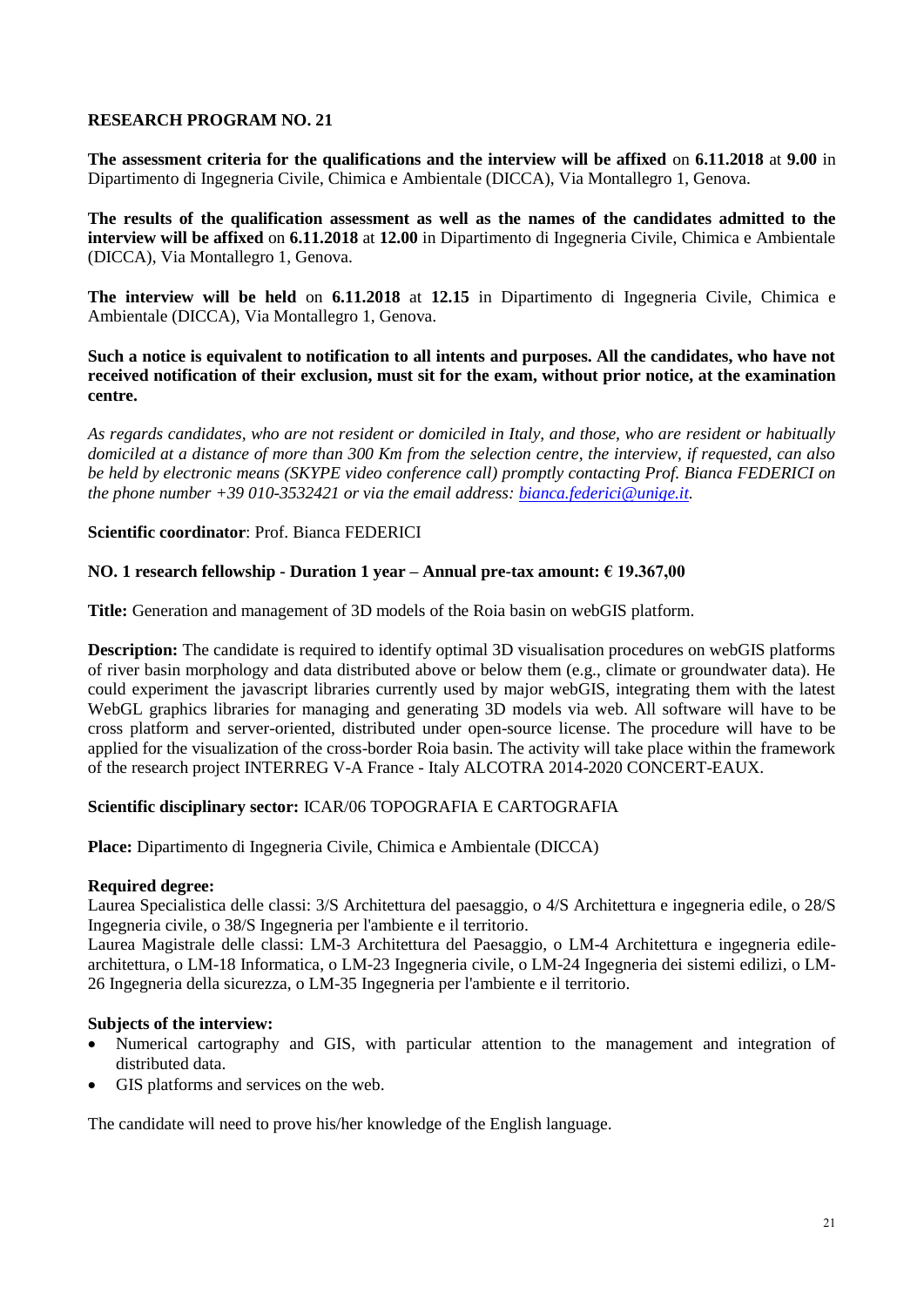**The assessment criteria for the qualifications and the interview will be affixed** on **30.10.2018** at **10.30** in Dipartimento di Ingegneria Civile, Chimica e Ambientale (DICCA), Via all'Opera Pia 15/A, Genova.

**The results of the qualification assessment as well as the names of the candidates admitted to the interview will be affixed** on **30.10.2018** at **13.30** in Dipartimento di Ingegneria Civile, Chimica e Ambientale (DICCA), Via all'Opera Pia 15/A, Genova.

**The interview will be held** on **30.10.2018** at **14.00** in Dipartimento di Ingegneria Civile, Chimica e Ambientale (DICCA), Via all'Opera Pia 15/A, Genova.

**Such a notice is equivalent to notification to all intents and purposes. All the candidates, who have not received notification of their exclusion, must sit for the exam, without prior notice, at the examination centre.**

**Scientific coordinator**: Prof. Francesca PIRLONE

## **NO. 1 research fellowship - Duration 1 year – Annual pre-tax amount: € 19.367,00**

**Title:** Definition of a joint plan for the sustainable management of waste (in port areas) - PORT-5R Project.

**Description:** The research is aimed at the definition of a joint plan for the prevention, reduction and treatment of waste in the port areas of the partners of the project PORT-5R. This plan refers to the 5R strategy - Reduce, Recycle, Reuse, Rot, Refuse - and it is a preparatory work for the adoption of a common protocol between the partners. Within the Plan, possible joint governance actions are identified to reduce the impact of human activities related to the exploitation of the sea and to improve the quality of marine waters in ports.

## **Scientific disciplinary sector:** ICAR/20 TECNICA E PIANIFICAZIONE URBANISTICA

**Place:** Dipartimento di Ingegneria Civile, Chimica e Ambientale (DICCA)

#### **Required degree:**

Laurea Specialistica della classe 4/S Architettura e Ingegneria edile.

#### **Subjects of the interview:**

Community programming, sustainable waste management land planning, land management.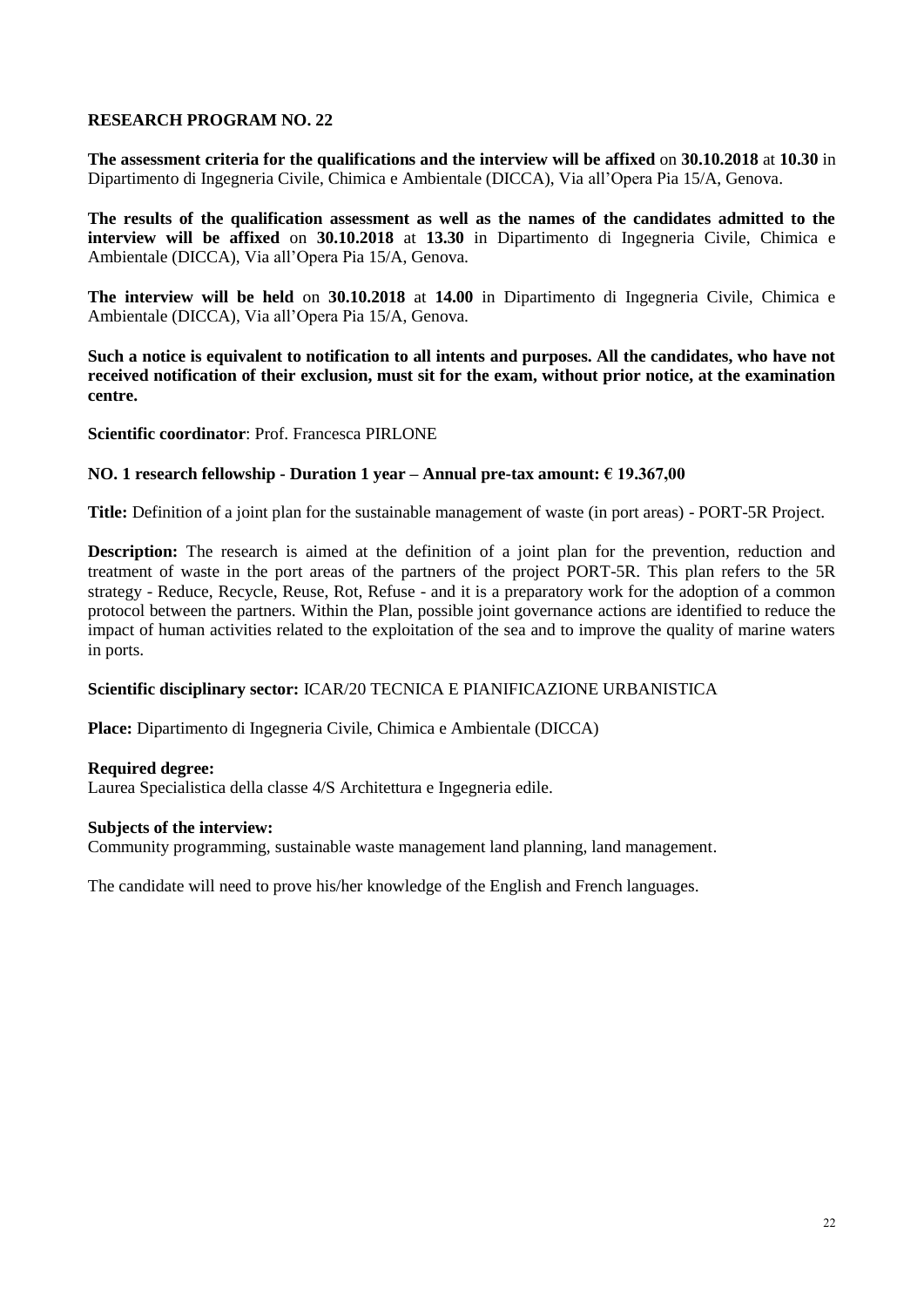# **SCIENTIFIC DISCIPLINARY AREA: INDUSTRIAL AND INFORMATION ENGINEERING**

## **RESEARCH PROGRAM NO. 23**

**The assessment criteria for the qualifications and the interview will be affixed** on **26.10.2018** at **8.45** in Dipartimento di Ingegneria Navale, Elettrica, Elettronica e delle Telecomunicazioni (DITEN), Scuola Politecnica, Via Montallegro 1, Genova.

**The results of the qualification assessment as well as the names of the candidates admitted to the interview will be affixed** on **26.10.2018** at **11.45** in Dipartimento di Ingegneria Navale, Elettrica, Elettronica e delle Telecomunicazioni (DITEN), Scuola Politecnica, Via Montallegro 1, Genova.

**The interview will be held** on **26.10.2018** at **12.00** in Dipartimento di Ingegneria Navale, Elettrica, Elettronica e delle Telecomunicazioni (DITEN), Scuola Politecnica, Via Montallegro 1, Genova.

## **Such a notice is equivalent to notification to all intents and purposes. All the candidates, who have not received notification of their exclusion, must sit for the exam, without prior notice, at the examination centre.**

**Scientific coordinator**: Prof. Paola GUALENI

# **NO. 1 research fellowship - Duration 1 year – Annual pre-tax amount: € 23.250,00**

**Title:** Second Generation Intact Stability criteria.

**Description:** The activity is focused on the second generation intact stability criteria, that are about to be finalized at the International Maritime Organization (IMO). They have been developed to assess the ship roll behavior in a seaway (under the effects of wave and wind). They are organized in a multi-layer approach and make reference to stability failure modes (e.g. parametric roll, surf-riding). The adopted formulations require the development of computational tools, already implemented at DITEN.

The main aims of the activity are: to complete the validation of such computational tools by means of comparisons with other seakeeping numerical tools and experimental data; to point out possible design issues deriving from the application of these new criteria, with the possible relevant solutions*.*

## **Scientific disciplinary sector:** ING-IND/01 ARCHITETTURA NAVALE

**Place:** Dipartimento di Ingegneria Navale, Elettrica, Elettronica e delle Telecomunicazioni (DITEN)

## **Required degree:**

Laurea V.O. in Ingegneria Navale. Laurea Specialistica della classe 37/S Ingegneria navale. Laurea Magistrale della classe LM-34 Ingegneria navale.

## **Subjects of the interview:**

- Seakeeping.
- Ship Stability.
- IMO Safety Criteria.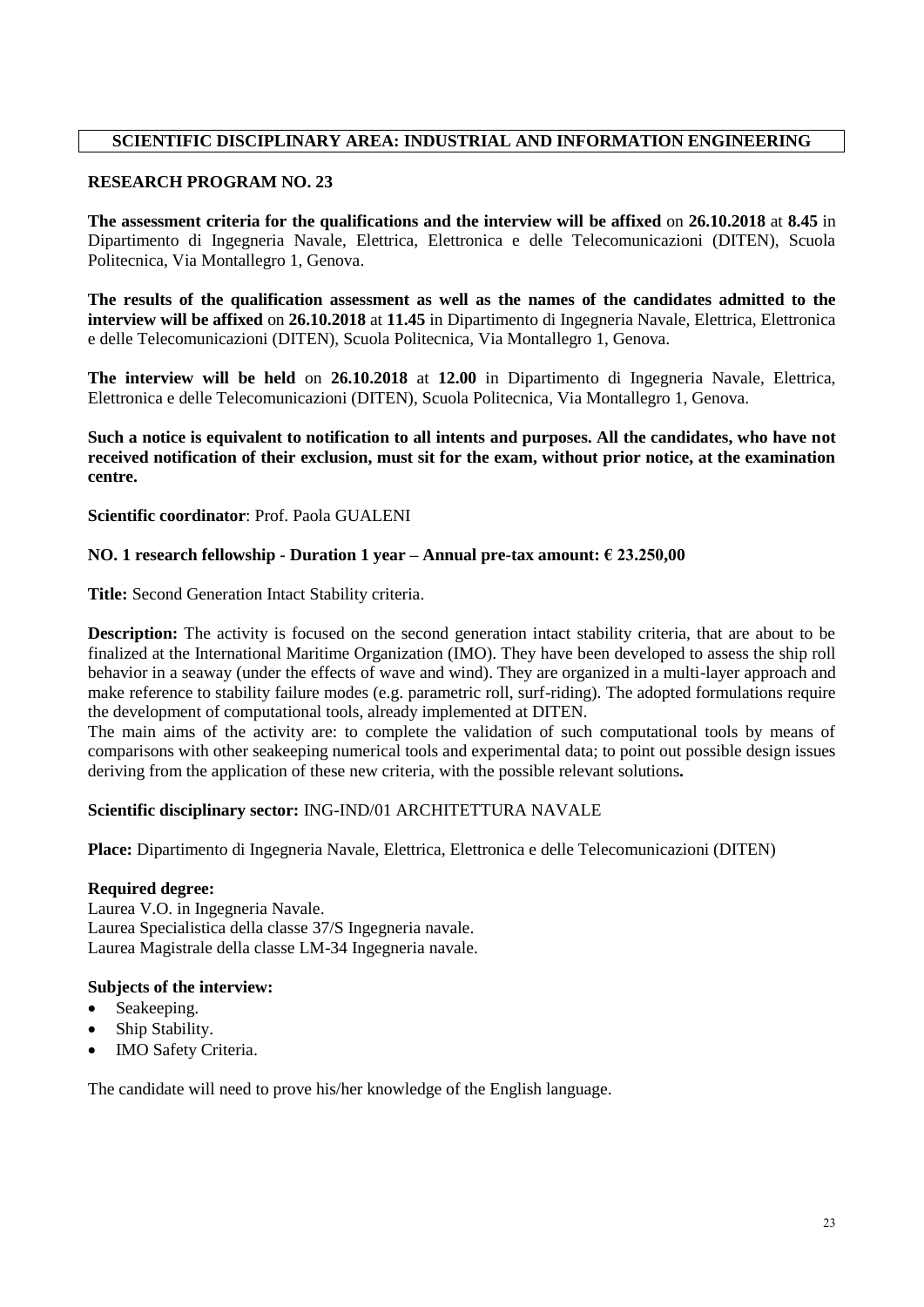**The assessment criteria for the qualifications and the interview will be affixed** on **5.11.2018** at **11.00** in Dipartimento di Ingegneria Navale, Elettrica, Elettronica e delle Telecomunicazioni (DITEN), Scuola Politecnica, Via Montallegro 1, Genova.

**The results of the qualification assessment as well as the names of the candidates admitted to the interview will be affixed** on **6.11.2018** at **11.00** in Dipartimento di Ingegneria Navale, Elettrica, Elettronica e delle Telecomunicazioni (DITEN), Scuola Politecnica, Via Montallegro 1, Genova.

**The interview will be held** on **6.11.2018** at **14.00** in Dipartimento di Ingegneria Navale, Elettrica, Elettronica e delle Telecomunicazioni (DITEN), Scuola Politecnica, Via Montallegro 1, Genova.

**Such a notice is equivalent to notification to all intents and purposes. All the candidates, who have not received notification of their exclusion, must sit for the exam, without prior notice, at the examination centre.**

*As regards candidates, who are not resident or domiciled in Italy, and those, who are resident or habitually domiciled at a distance of more than 300 Km from the selection centre, the interview, if requested, can also be held by electronic means (SKYPE video conference call) promptly contacting Prof. Cesare Mario RIZZO on the phone number +39 0103532272 or via the email address: [cesare.rizzo@unige.it.](mailto:cesare.rizzo@unige.it)*

**Scientific coordinator**: Prof. Cesare Mario RIZZO

## **NO. 1 research fellowship - Duration 1 year – Annual pre-tax amount: € 19.367,00**

**Title:** The design of innovative submarines: methodological and specialist issues with particular attention to marine vehicle structures and on board systems.

**Description:** The aim of the activity is to further strengthen and deepen the fundamental knowledge about innovative submarines design that can be developed from a general perspective on the design process and from specific perspective on specialist subject, but in any case in strong relation with the mission and the operational profile of the unit. The activity will focus on the selection of the submarine energy production system and propulsion plant, by comparison of different design solutions based also on energy efficiency performance. Furthermore advanced criteria for the submarine structural lay –out selection and relevant scantlings will be identified.

An innovative methodology will be developed for decision support when dealing with survivability issues.

## **Scientific disciplinary sector:** ING-IND/02 COSTRUZIONI E IMPIANTI NAVALI E MARINI

**Place:** Dipartimento di Ingegneria Navale, Elettrica, Elettronica e delle Telecomunicazioni (DITEN)

## **Required degree:**

Laurea V.O. in Ingegneria Navale. Laurea Specialistica della classe 37/S Ingegneria navale. Laurea Magistrale della classe LM-34 Ingegneria navale.

### **Subjects of the interview:**

Ship design, ship structures and on board systems with specific reference to submarines.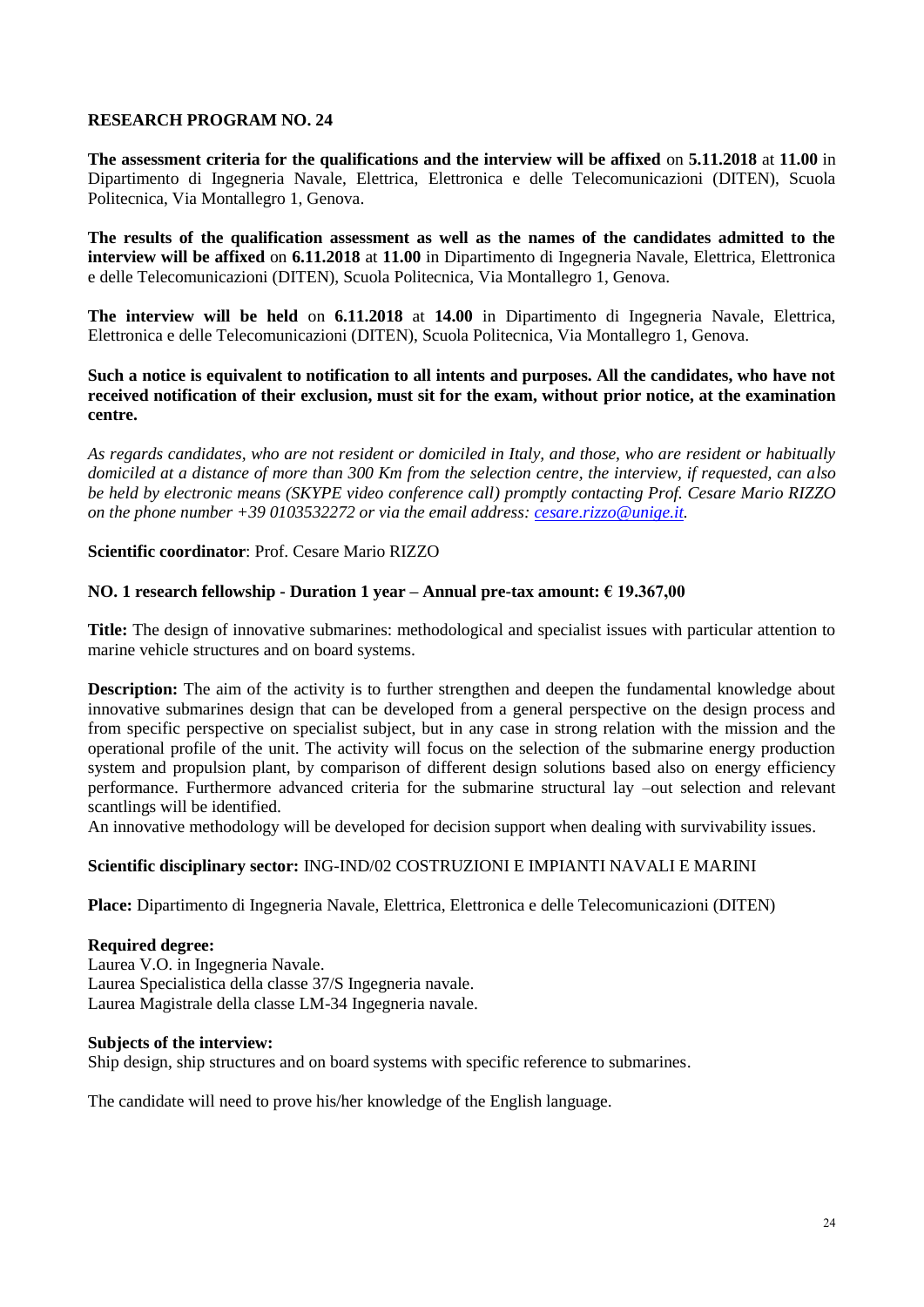### **Scientific coordinator**: Prof. Andrea CATTANEI

### **NO. 1 research fellowship - Duration 1 year – Annual pre-tax amount: € 19.367,00**

**Title:** Experimental study of the aerodynamic flutter in low-speed fans for automotive cooling units.

**Description:** The research regards the subharmonic vibration of low-speed axial fans with shrouded blades and is aimed at characterizing the phenomenon and detecting the parameters which allows to minimize it. The vibration is due to the interaction of the leakage flow with the rotor blades, which results in a periodic thrust, and on the effect on the flow of the periodic variation of the gap size due to the deformation. The activity consists in three parts:

- Design e realization of a test rig which allows to reproduce the phenomenon and to take both anemometric and vibrometric measurements.
- Study of the effect of aerodynamic characteristics (shape of the shroud, obstacles, obstructions, blade stacking).
- Study of the effect of mechanical characteristics (equivalent elasticity and damping factor).

#### **Scientific disciplinary sector:** ING-IND/08 MACCHINE A FLUIDO

**Place:** Dipartimento di Ingegneria meccanica, energetica, gestionale e dei trasporti (DIME)

#### **Required degree:**

Dottorato di ricerca in Ingegneria delle macchine a fluido or equivalent qualifications.

### **Subjects of the interview:**

Fluid dynamics of shrouded low-speed fans and related aeroelastic phenomena, anemometric and vibrometric measurement techniques, suitable data processing methods.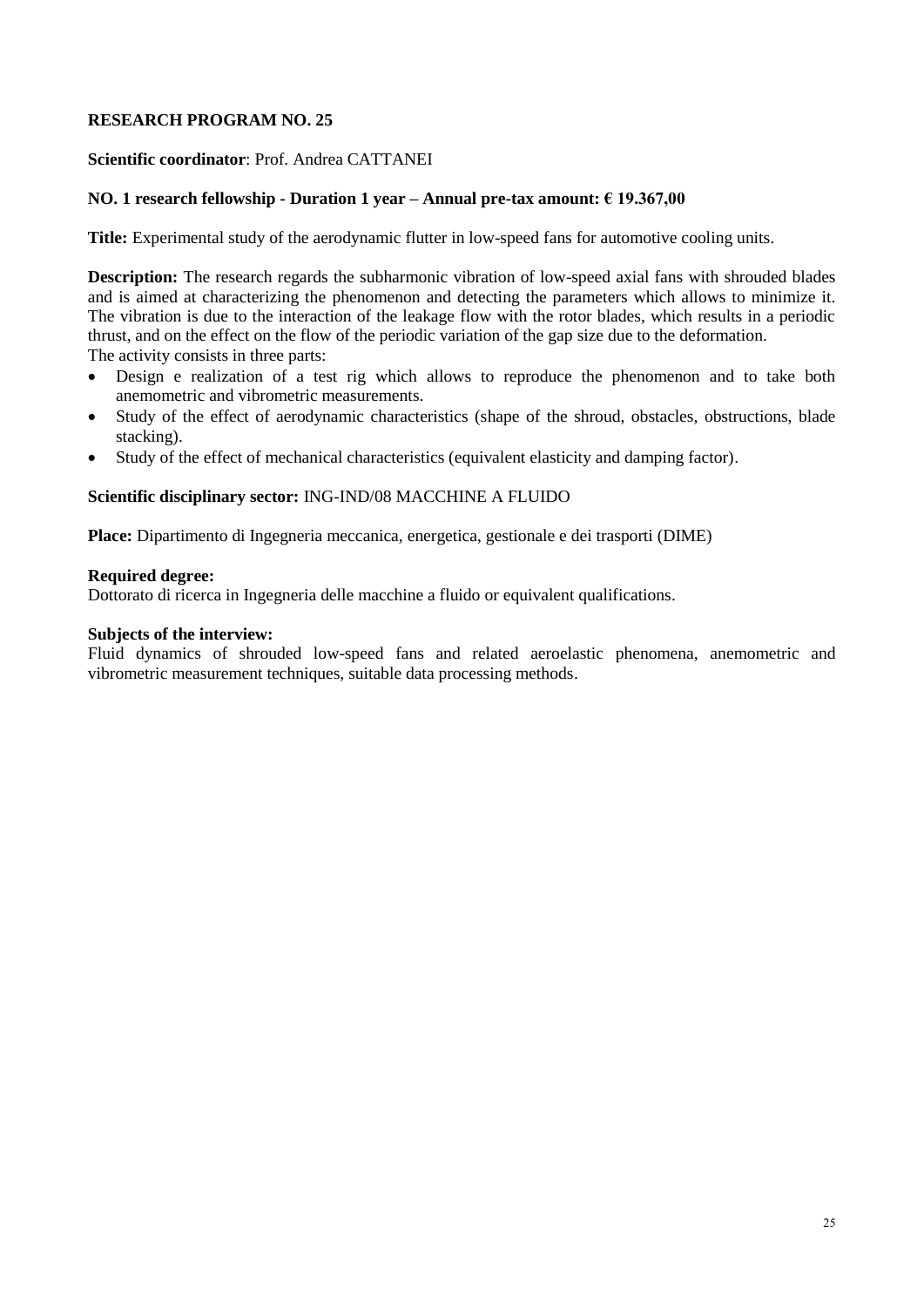**The assessment criteria for the qualifications and the interview will be affixed** on **29.10.2018** at **9.30** in Centro Italiano di Eccellenza sulla Logistica i Trasporti e le Infrastrutture (CIELI), Via F. Vivaldi 5 - Darsena (secondo piano), Genova.

**The results of the qualification assessment as well as the names of the candidates admitted to the interview will be affixed** on **29.10.2018** at **13.00** in Centro Italiano di Eccellenza sulla Logistica i Trasporti e le Infrastrutture (CIELI), Via F. Vivaldi 5 - Darsena (secondo piano), Genova.

**The interview will be held** on **29.10.2018** at **15.00** in Centro Italiano di Eccellenza sulla Logistica i Trasporti e le Infrastrutture (CIELI), Via F. Vivaldi 5 - Darsena (secondo piano), Genova.

**Such a notice is equivalent to notification to all intents and purposes. All the candidates, who have not received notification of their exclusion, must sit for the exam, without prior notice, at the examination centre.**

## **Scientific coordinator**: Prof. Giovanni SATTA

## **NO. 1 research fellowship - Duration 1 year – Annual pre-tax amount: € 19.367,00**

**Title:** Energy requirements analysis and design of infrastructures for LNG bunkering for Italian and French harbours in the framework of the European Project INTERREG Maritime ITA-FRA (TDI RETE-GNL).

**Description:** The research activity is part of the INTERREG Project "Tecnologie e Dimensionamento di Impianti per la RETE di distribuzione primaria di GNL nei porti dell'area transfrontaliera". The objective is the study and the design of the infrastructures and components for the bunkering of liquefied natural gas (LNG), with reference to the ports of the Target Area, considering the demand that insists on them and the synergies with the general management of the port energy flows. The energy requirements in the port area will be evaluated, considering the employment of cogenerative or trigenerative plants fueled with LNG, and considering the economic and environmental profiles. The plant characteristics and the plant components will be determined to meet the energy requirements from both electrical and thermal energy production point of view, with emphasis on the design and sizing of the plant components (dynamic components, combustion chamber, heat exchangers, storage and feeding systems).

## **Scientific disciplinary sector:** ING-IND/08 MACCHINE A FLUIDO

**Place:** Centro Italiano di Eccellenza sulla Logistica i Trasporti e le Infrastrutture (CIELI)

## **Required degree:**

Laurea Specialistica della classe 36/S Ingegneria meccanica.

#### **Subjects of the interview:**

- Technologies for the bunkering of liquefied natural gas (LNG) in the port area.
- Design criteria of LNG bunkering systems and components (dynamic components, combustion chamber, heat exchangers, storage and feeding systems).
- Study of port energy needs considering jointly technical-engineering, economic-financial and environmental sustainability profiles.
- Examination of energy requirements for energy production in the port area through cogenerative or trigenerative plants fueled with LNG.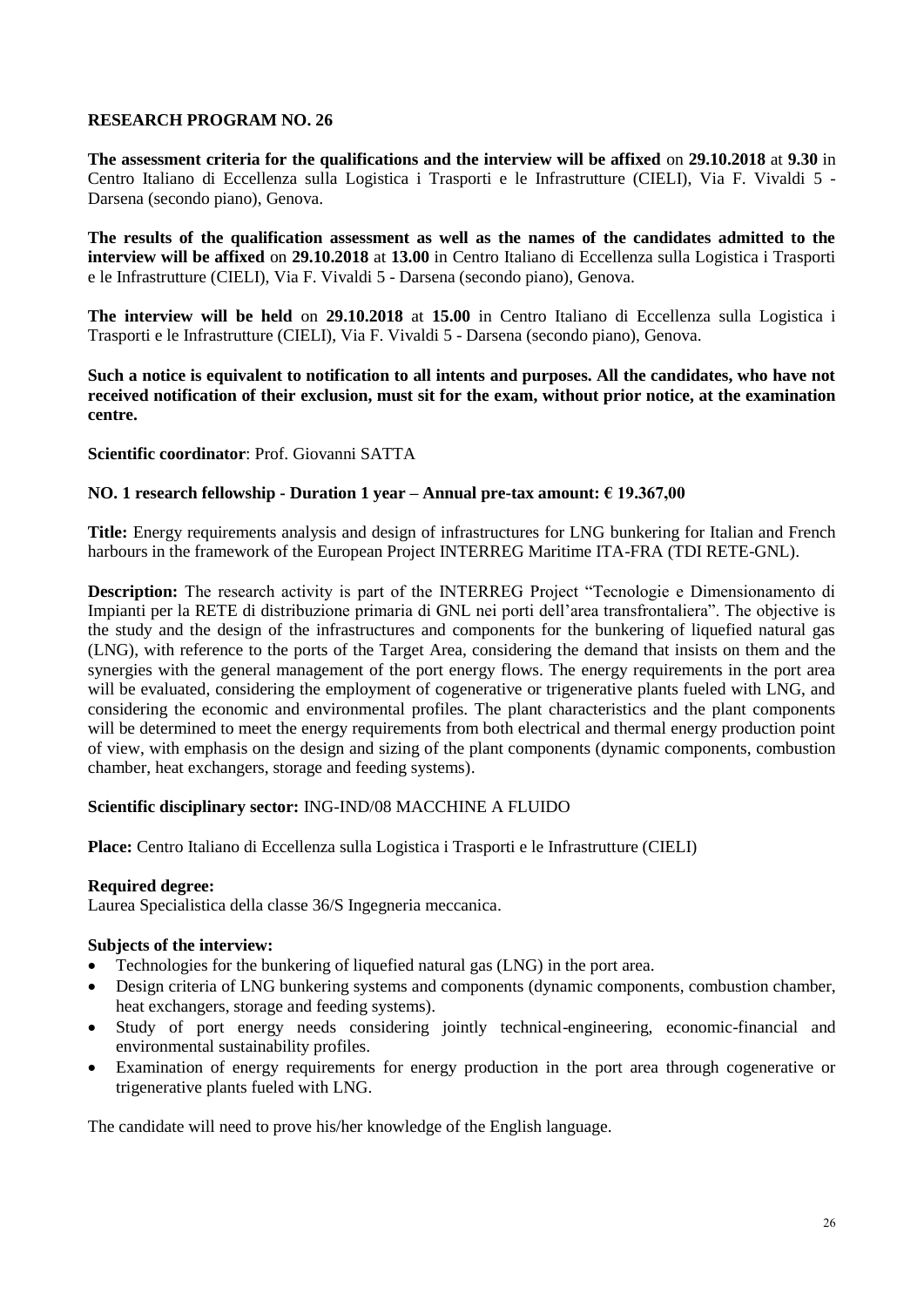**The assessment criteria for the qualifications and the interview will be affixed** on **7.11.2018** at **9.00** in Dipartimento di Ingegneria meccanica, energetica, gestionale e dei trasporti (DIME) - Sezione MASET, Via Montallegro 1, Genova.

**The results of the qualification assessment as well as the names of the candidates admitted to the interview will be affixed** on **7.11.2018** at **12.00** in Dipartimento di Ingegneria meccanica, energetica, gestionale e dei trasporti (DIME) - Sezione MASET, Via Montallegro 1, Genova.

**The interview will be held** on **7.11.2018** at **12.30** in Dipartimento di Ingegneria meccanica, energetica, gestionale e dei trasporti (DIME) - Sezione MASET, Via Montallegro 1, Genova.

**Such a notice is equivalent to notification to all intents and purposes. All the candidates, who have not received notification of their exclusion, must sit for the exam, without prior notice, at the examination centre.**

**Scientific coordinator**: Prof. Daniele SIMONI

### **NO. 1 research fellowship - Duration 1 year – Annual pre-tax amount: € 19.367,00**

**Title:** Analysis on transitional flat plate boundary layers and correlation development.

**Description:** The activity will be focused on the acquisition of the velocity fields characterizing flat plate boundary layers developing with different adverse pressure gradient, flow Reynolds number and free-stream turbulence intensity levels. Data will be adopted to produce an exhaustive data base describing the effects of the flow parameter variation on transitional related quantities, thus to generate correlations useful for the prediction of the boundary layer transition process and to assist closure scheme to be implemented in CFD solvers.

## **Scientific disciplinary sector:** ING-IND/08 MACCHINE A FLUIDO

**Place:** Dipartimento di Ingegneria meccanica, energetica, gestionale e dei trasporti (DIME)

## **Required degree:**

Laurea V.O in Ingegneria Meccanica. Laurea Specialistica della classe 36/S Ingegneria meccanica. Laurea Magistrale della classe LM-33 Ingegneria meccanica.

#### **Subjects of the interview:**

- Analysis and acquisition of the flow field in transitional flows by means of LDV and PIV.
- Modal decomposition techniques.
- Wavelet analysis and intermittency function.
- Turbulence spot production rate and related transitional parameter.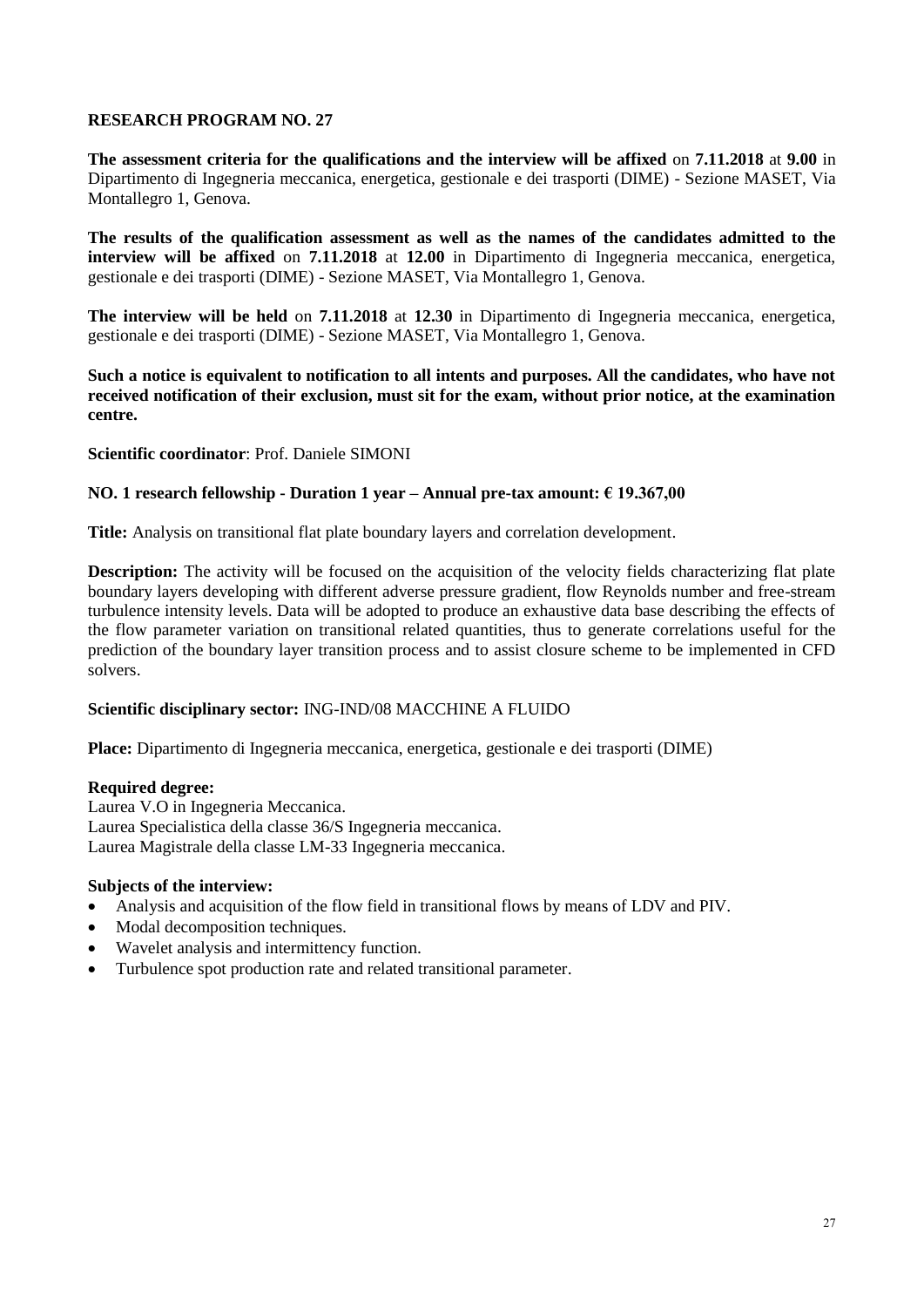**The assessment criteria for the qualifications and the interview will be affixed** on **26.10.2018** at **9.00** in Dipartimento di Ingegneria Civile, Chimica e Ambientale (DICCA), Via Opera Pia 15A, Genova.

**The results of the qualification assessment as well as the names of the candidates admitted to the interview will be affixed** on **26.10.2018** at **12.00** in Dipartimento di Ingegneria Civile, Chimica e Ambientale (DICCA), Via Opera Pia 15A, Genova.

**The interview will be held** on **26.10.2018** at **12.30** in Dipartimento di Ingegneria Civile, Chimica e Ambientale (DICCA), Via Opera Pia 15A, Genova.

**Such a notice is equivalent to notification to all intents and purposes. All the candidates, who have not received notification of their exclusion, must sit for the exam, without prior notice, at the examination centre.**

**Scientific coordinator**: Prof. Elisabetta ARATO

## **NO. 1 research fellowship - Duration 1 year – Annual pre-tax amount: € 19.367,00**

**Title:** Solid adsorption of gaseous pollutants.

**Description:** The research will be focused on the process of adsorption of  $CO<sub>2</sub>$  within the topic of its capture and segregation in order to reduce the emissions of greenhouse gases.

In the framework of the present activity, both different adsorbents and currents containing different concentrations of  $CO<sub>2</sub>$  will be analysed. In particular, the performances, as adsorbent, of biochar produced by gasification processes will be evaluated and the application of the adsorption process to flows with a high  $CO<sub>2</sub>$  content coming from fuel cells will be studied. The latter, in fact, can be used also as  $CO<sub>2</sub>$  concentrators in addition to the clean electricity production.

Furthermore, the research will be dedicated to the possibility of using the adsorption technique to other types of gaseous pollutants such as, for example,  $H_2S$ .

The study approach will consist in the parallel process of experimental activities and modeling activities in a mutual relationship guidance and verification.

For the purposes of the selection, the experience of one or more years in research and post-doc activity will be positively evaluated, particularly in the field of process simulation through experimental and numerical investigations.

## **Scientific disciplinary sector:** ING-IND/24 PRINCIPI DI INGEGNERIA CHIMICA

**Place:** Dipartimento di Ingegneria Civile, Chimica e Ambientale (DICCA)

## **Required degree:**

Dottorato di ricerca in Fluidodinamica e Processi dell'Ingegneria Ambientale.

#### **Subjects of the interview:**

Process analysis and simulation, chemical thermodynamics and kinetics, chemical reactor theory.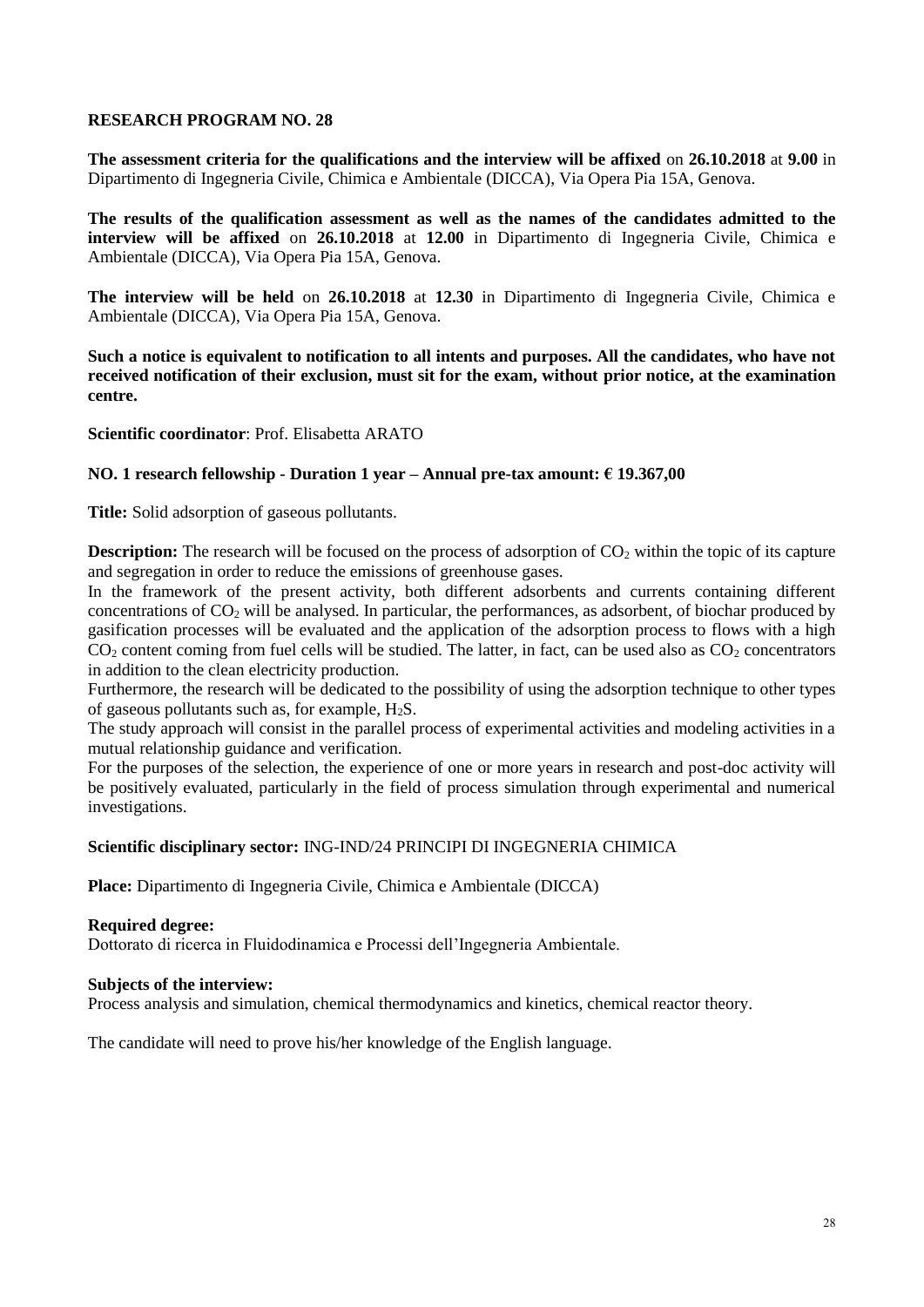**The assessment criteria for the qualifications and the interview will be affixed** on **26.10.2018** at **9.00** in Dipartimento di Ingegneria Civile, Chimica e Ambientale (DICCA), Via Opera Pia 15, Genova.

**The results of the qualification assessment as well as the names of the candidates admitted to the interview will be affixed** on **26.10.2018** at **12.00** in Dipartimento di Ingegneria Civile, Chimica e Ambientale (DICCA), Via Opera Pia 15, Genova.

**The interview will be held** on **26.10.2018** at **12.30** in Dipartimento di Ingegneria Civile, Chimica e Ambientale (DICCA), Via Opera Pia 15, Genova.

**Such a notice is equivalent to notification to all intents and purposes. All the candidates, who have not received notification of their exclusion, must sit for the exam, without prior notice, at the examination centre.**

**Scientific coordinator**: Prof. Patrizia PEREGO

## **NO. 1 research fellowship - Duration 1 year – Annual pre-tax amount: € 23.250,00**

**Title:** Enhanced food packaging with antioxidant properties.

**Description:** The research project aims to the realization of innovative materials for food packaging purposes, which will be obtained by adding antioxidant-rich and stabilized extracts into polymers, suitable for food contact.

The objectives of the project are: the production of the antioxidant-rich extract by extraction from vegetable sources; the extract stabilization by means of encapsulation techniques; fabrication by electrospinning of the functionalized polymer and its characterization. The functionalized material will be subjected to mechanical analysis and migration test in food simulants; the antioxidant properties will be evaluated both in the extract and in the functionalized material and, in addition, antimicrobial properties will be tested.

## **Scientific disciplinary sector:** ING-IND/25 IMPIANTI CHIMICI

**Place:** Dipartimento di Ingegneria Civile, Chimica e Ambientale (DICCA)

#### **Required degree:**

Laurea Magistrale della classe LM-22 Ingegneria Chimica.

#### **Subjects of the interview:**

Evaluation techniques for food contact materials, strategies for engineering polymeric materials with bioactive molecules, extraction techniques for thermo-sensitive compounds, analytical techniques for the determination of physico chemical and mechanical properties of polymers, modeling of release kinetic of entrapped molecules and of their degradation rate.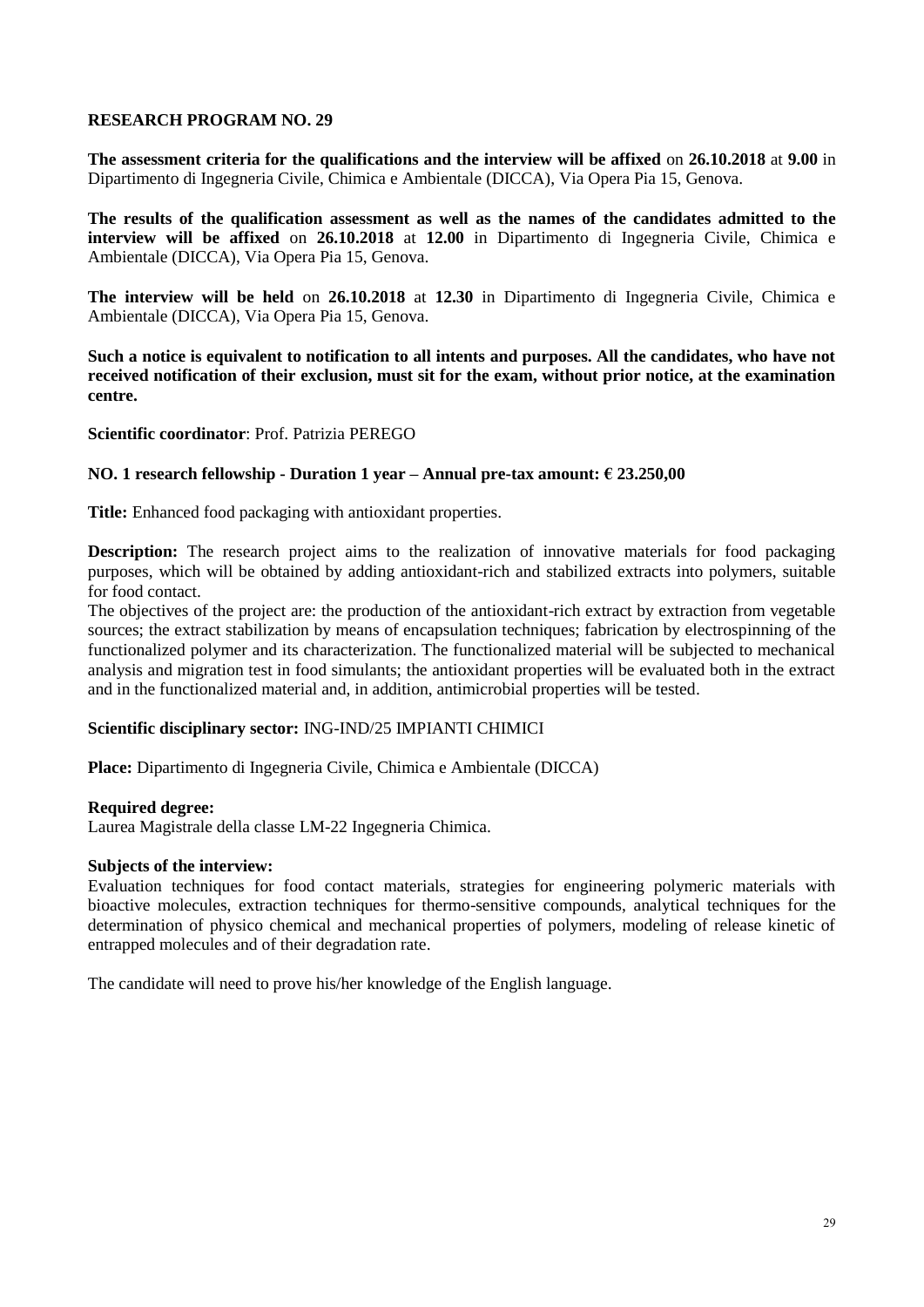**The assessment criteria for the qualifications and the interview will be affixed** on **5.11.2018** at **8.30** in Dipartimento di Ingegneria Navale, Elettrica, Elettronica e delle Telecomunicazioni (DITEN), Laboratorio DSP, Via Opera Pia 13, Genova.

**The results of the qualification assessment as well as the names of the candidates admitted to the interview will be affixed** on **5.11.2018** at **15.00** in Dipartimento di Ingegneria Navale, Elettrica, Elettronica e delle Telecomunicazioni (DITEN), Laboratorio DSP, Via Opera Pia 13, Genova.

**The interview will be held** on **5.11.2018** at **16.00** in Dipartimento di Ingegneria Navale, Elettrica, Elettronica e delle Telecomunicazioni (DITEN), Laboratorio DSP, Via Opera Pia 13, Genova.

**Such a notice is equivalent to notification to all intents and purposes. All the candidates, who have not received notification of their exclusion, must sit for the exam, without prior notice, at the examination centre.**

## **Scientific coordinator**: Prof. Fabio LAVAGETTO

### **NO. 1 research fellowship - Duration 1 year – Annual pre-tax amount: € 19.367,00**

**Title:** Multimedia signal processing for context awareness in IoT environments and Smart Spaces.

**Description:** The activity will tackle the study, analysis and development of context awareness solutions in different applications related to smart mobile environments, such as smart spaces and smart cities. In detail, the work will focus on specific aspects of smart scenarios, such as the design of speaker recognition algorithms, multiple observations, and unauthorized drone detection. The research will be carried out by using machine learning and data analysis techniques applied to different multimedia signals, such as audio samples and WiFi traffic flows.

## **Scientific disciplinary sector:** ING-INF/03 TELECOMUNICAZIONI

**Place:** Dipartimento di Ingegneria Navale, Elettrica, Elettronica e delle Telecomunicazioni (DITEN)

#### **Required degree:**

Laurea Magistrale della classe LM-27 Ingegneria delle Telecomunicazioni.

#### **Subjects of the interview:**

- Signal Processing.
- Machine Learning.
- Context Awareness.
- Internet of Things.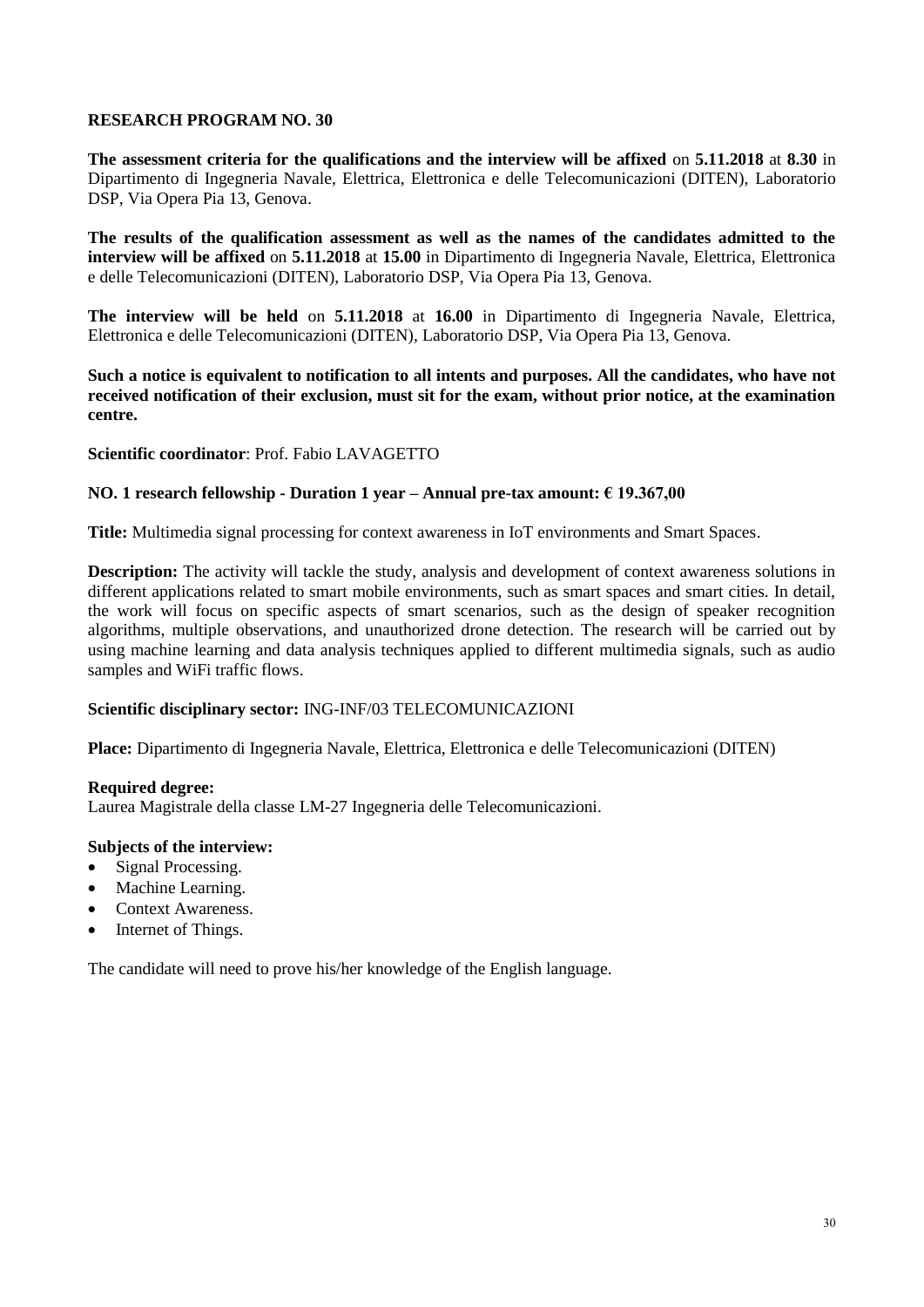**The assessment criteria for the qualifications and the interview will be affixed** on **26.10.2018** at **10.00** in Dipartimento di Ingegneria Navale, Elettrica, Elettronica e delle Telecomunicazioni (DITEN), Laboratorio Satellite Networking Laboratory, Padiglione E, III piano, Via Opera Pia 13, Genova.

**The results of the qualification assessment as well as the names of the candidates admitted to the interview will be affixed** on **26.10.2018** at **15.00** in Dipartimento di Ingegneria Navale, Elettrica, Elettronica e delle Telecomunicazioni (DITEN), Laboratorio Satellite Networking Laboratory, Padiglione E, III piano, Via Opera Pia 13, Genova.

**The interview will be held** on **26.10.2018** at **16.00** in Dipartimento di Ingegneria Navale, Elettrica, Elettronica e delle Telecomunicazioni (DITEN), Laboratorio Satellite Networking Laboratory, Padiglione E, III piano, Via Opera Pia 13, Genova.

**Such a notice is equivalent to notification to all intents and purposes. All the candidates, who have not received notification of their exclusion, must sit for the exam, without prior notice, at the examination centre.**

**Scientific coordinator**: Prof. Mario MARCHESE

## **NO. 1 research fellowship - Duration 2 years – Annual pre-tax amount: € 19.367,00**

**Title:** Security treats in telecommunications networks applied to smart cities/smart industries.

**Description:** The activity concerns the analysis of the issues and the study of the security threats inside a 5G network for distributed and critical systems, which are common in Smart Cities and Smart Industries. Topical will be the investigation of technologies peculiar of these environments and the description of the necessary communication requirements. An analysis of the Quality of Service requirements typical of a challenging environment such as a Smart City, and at the same time a study of the Cybersecurity problems that can arise in the considered scenario are needed. Moreover, possible solutions of the discovered problems need to be investigated.

## **Scientific disciplinary sector:** ING-INF/03 TELECOMUNICAZIONI

**Place:** Dipartimento di Ingegneria Navale, Elettrica, Elettronica e delle Telecomunicazioni (DITEN)

## **Required degree:**

Laurea Magistrale della classe LM-27 Ingegneria delle Telecomunicazioni.

## **Subjects of the interview:**

- Quality of service techniques for telecommunication networks.
- Communication protocols of Smart Cities and Smart Industries.
- Programming languages (Pyhton, C++, etc).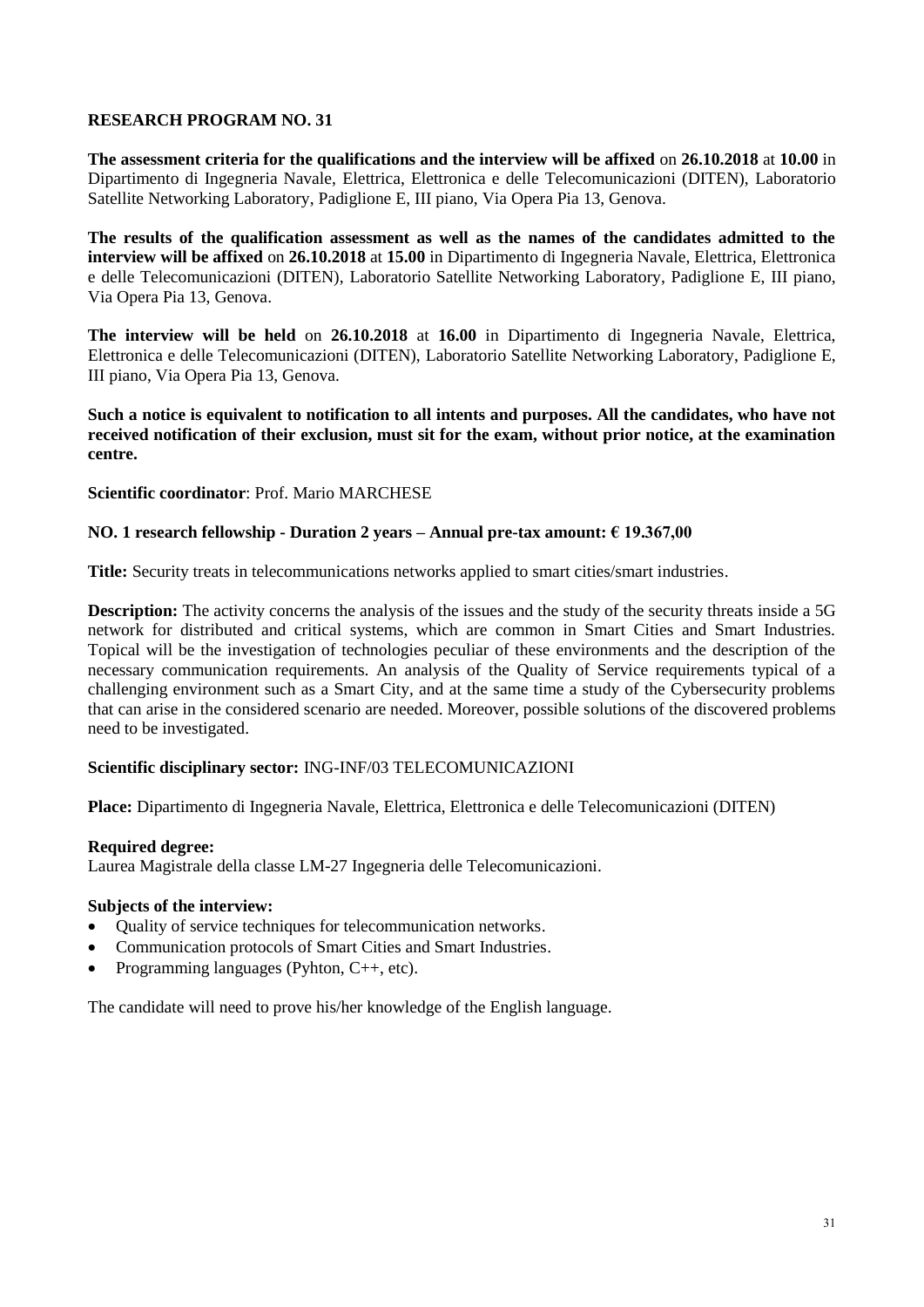**The assessment criteria for the qualifications and the interview will be affixed** on **26.10.2018** at **8.00** in Dipartimento di informatica, bioingegneria, robotica e ingegneria dei sistemi (DIBRIS), Via Opera Pia 13, Genova.

**The results of the qualification assessment as well as the names of the candidates admitted to the interview will be affixed** on **26.10.2018** at **14.30** in Dipartimento di informatica, bioingegneria, robotica e ingegneria dei sistemi (DIBRIS), Via Opera Pia 13, Genova.

**The interview will be held** on **26.10.2018** at **17.00** in Dipartimento di informatica, bioingegneria, robotica e ingegneria dei sistemi (DIBRIS), Via Opera Pia 13, Genova.

**Such a notice is equivalent to notification to all intents and purposes. All the candidates, who have not received notification of their exclusion, must sit for the exam, without prior notice, at the examination centre.**

## **Scientific coordinator**: Prof. Fulvio MASTROGIOVANNI

### **NO. 1 research fellowship - Duration 1 year – Annual pre-tax amount: € 23.250,00**

**Title:** Knowledge representation and reasoning methods for human-robot cooperation in factory scenarios.

**Description:** The main goal of the foreseen research activities is the design and development of novel human-robot interaction techniques in factory scenarios. In particular, the objective is two-fold: (i) the design of a knowledge representation system for human-robot cooperation based on the Fuzzy ontology paradigm; (ii) the implementation of related algorithms allowing a robot and a human operator to cooperate in order to meet certain objectives, e.g., the assembly of a given subassembly. The work to be carried out shall include:

- 1. The analysis of knowledge representation techniques based on the Fuzzy ontologies paradigm.
- 2. The integration of such techniques with models for human-robot cooperation in factory scenarios.
- 3. The implementation of in-the-loop action/task planning techniques.

#### **Scientific disciplinary sector:** ING-INF/05 SISTEMI DI ELABORAZIONE DELLE INFORMAZIONI

**Place:** Dipartimento di informatica, bioingegneria, robotica e ingegneria dei sistemi (DIBRIS)

#### **Required degree:**

Laurea Magistrale delle classi: LM-25 Ingegneria dell'automazione, o LM-32 Ingegneria informatica

#### **Subjects of the interview:**

Knowledge representation methods, ontologies, Fuzzy ontologies, automatic reasoning, software architectures for robotics.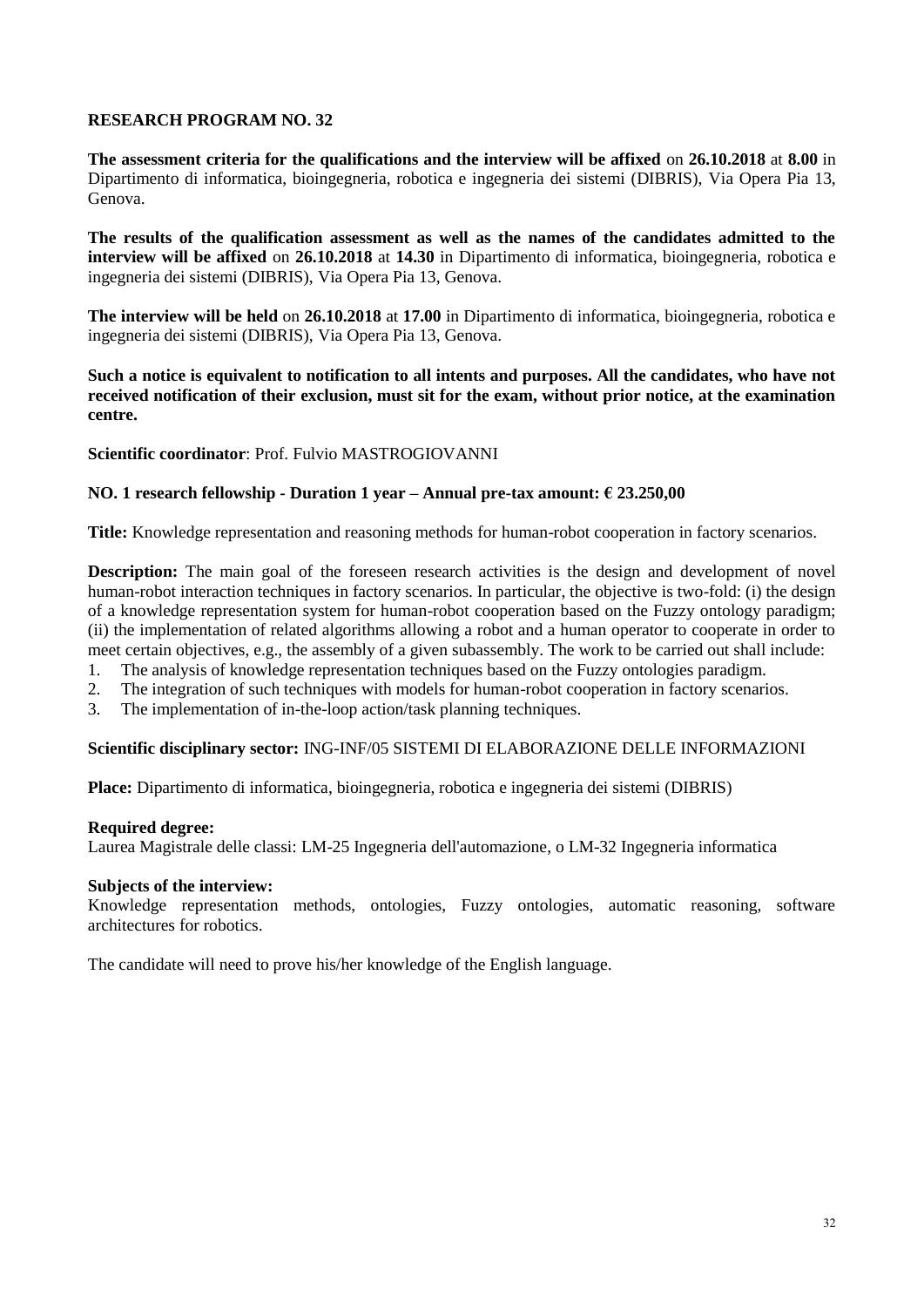**The assessment criteria for the qualifications and the interview will be affixed** on **26.10.2018** at **13.00** in Dipartimento di informatica, bioingegneria, robotica e ingegneria dei sistemi (DIBRIS), Viale F. Causa 13, Genova.

**The results of the qualification assessment as well as the names of the candidates admitted to the interview will be affixed** on **26.10.2018** at **16.00** in Dipartimento di informatica, bioingegneria, robotica e ingegneria dei sistemi (DIBRIS), Viale F. Causa 13, Genova.

**The interview will be held** on **5.11.2018** at **16.00** in Dipartimento di informatica, bioingegneria, robotica e ingegneria dei sistemi (DIBRIS), Viale F. Causa 13, Genova.

## **Such a notice is equivalent to notification to all intents and purposes. All the candidates, who have not received notification of their exclusion, must sit for the exam, without prior notice, at the examination centre.**

*As regards candidates, who are not resident or domiciled in Italy, and those, who are resident or habitually domiciled at a distance of more than 300 Km from the selection centre, the interview, if requested, can also be held by electronic means (SKYPE video conference call) promptly contacting Prof. Alessio MERLO on the phone number +39 010 353 2344 or via the email address: [alessio@dibris.unige.it.](mailto:alessio@dibris.unige.it)*

# **Scientific coordinator**: Prof. Alessio MERLO

# **NO. 1 research fellowship - Duration 1 year – Annual pre-tax amount: € 23.250,00**

**Title:** Methodolgies for the security analysis of IoT devices based on Android Things.

**Description:** The explosion of the Internet of Things brings new challenges in the field of cybersecurity. Such challenges can hardly be solved through approaches already adopted in other paradigms (mobile, pervasive, grid, cloud, etc.) as the IoT operating systems have very specific requirements and functions. In this sense, in order to define new security methods for the IoT, it is necessary to understand the characteristics of IoT operating systems and their security requirements.

To this aim, the purpose of this research project is the definition of a methodology for the study and analysis of Android Things, the emerging OS standard for IoT proposed by Google. The methodology should allow precisely evaluating Android Things in terms of the functionality and the security guarantees it offers.

## **Scientific disciplinary sector:** ING-INF/05 SISTEMI DI ELABORAZIONE DELLE INFORMAZIONI

**Place:** Dipartimento di informatica, bioingegneria, robotica e ingegneria dei sistemi (DIBRIS)

## **Required degree:**

Dottorato di ricerca in Ingegneria Elettronica, Informatica, della Robotica e delle Telecomunicazioni

## **Subjects of the interview:**

- Computer Security.
- Operating Systems.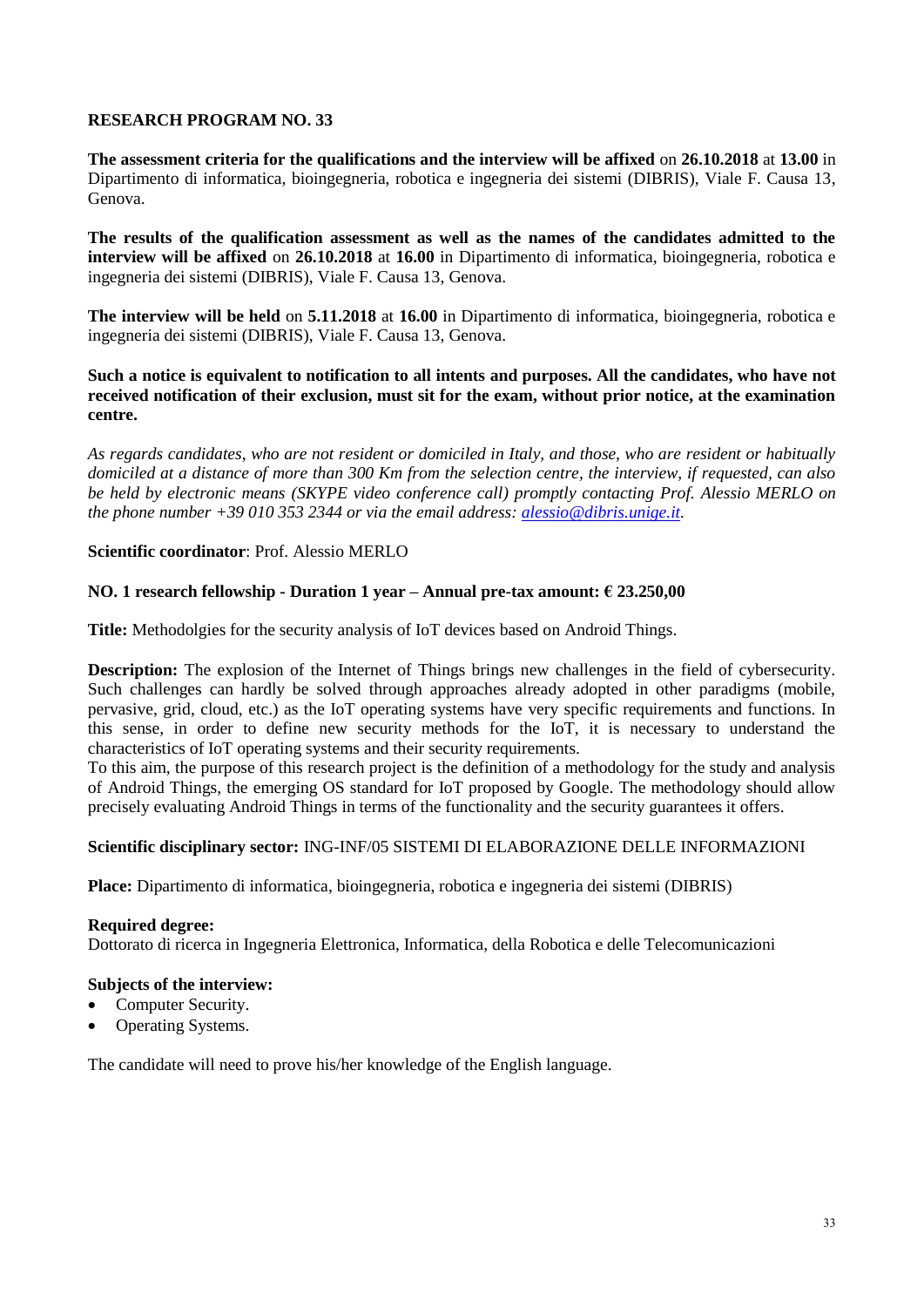**The assessment criteria for the qualifications and the interview will be affixed** on **26.10.2018** at **10.00** in Dipartimento di informatica, bioingegneria, robotica e ingegneria dei sistemi (DIBRIS), Via Opera Pia 13, Genova.

**The results of the qualification assessment as well as the names of the candidates admitted to the interview will be affixed** on **26.10.2018** at **14.30** in Dipartimento di informatica, bioingegneria, robotica e ingegneria dei sistemi (DIBRIS), Via Opera Pia 13, Genova.

**The interview will be held** on **26.10.2018** at **15.00** in Dipartimento di informatica, bioingegneria, robotica e ingegneria dei sistemi (DIBRIS), Via Opera Pia 13, Genova.

**Such a notice is equivalent to notification to all intents and purposes. All the candidates, who have not received notification of their exclusion, must sit for the exam, without prior notice, at the examination centre.**

**Scientific coordinator**: Prof. Gabriele ARNULFO

## **NO. 1 research fellowship - Duration 1 year – Annual pre-tax amount: € 23.250,00**

**Title:** Studying structural and functional connectivity in paediatric patients affected by focal epilesy.

**Description:** The onsets of epilepsy in 80% of the cases is at paediatric age; on average, 25% of the patients are refractory to Anti-Epileptic Drugs. To treat these last cases, surgical ablation of the onset zone can be considered. The localization of this zone is usually performed with highly invasive intra-cerebral recordings. To prevent this, modern inversion techniques and non-invasive EEG recordings can be used. These techniques may require structural information, such as cortical segmentation and the characterization of white matter pathways. The successful candidate will study functional and structural connectivity to help formalize forward/inverse solutions in HDEEG from focal epileptic patients. Implementation will be done with Python or Matlab, the most commonly used tools in neuroscience.

#### **Scientific disciplinary sector:** ING-INF/06 BIOINGEGNERIA ELETTRONICA E INFORMATICA

**Place:** Dipartimento di informatica, bioingegneria, robotica e ingegneria dei sistemi (DIBRIS)

## **Required degree:**

Laurea V.O in: Ingegneria biomedica, o Informatica, o Scienze dell'informazione, o Ingegneria elettronica, o Ingegneria Informatica, o Ingegneria delle telecomunicazioni, o Fisica.

Laurea specialistica delle classi: 20/S Fisica, o 23/S Informatica, o 26/S Ingegneria biomedica, o 30/S Ingegneria delle telecomunicazioni, o 32/S Ingegneria elettronica, o 35/S Ingegneria informatica.

Laurea Magistrale delle classi: LM-17 Fisica, o LM-18 Informatica, o LM-21 Ingegneria biomedica, o LM-27 Ingegneria delle telecomunicazioni, o LM-26 Ingegneria della sicurezza, o LM-29 Ingegneria elettronica, o LM-32 Ingegneria informatica.

#### **Subjects of the interview:**

Segmentaion and coregistration algorithms, Diffusion tensor imaging, structural and functional connectivity, graph theory.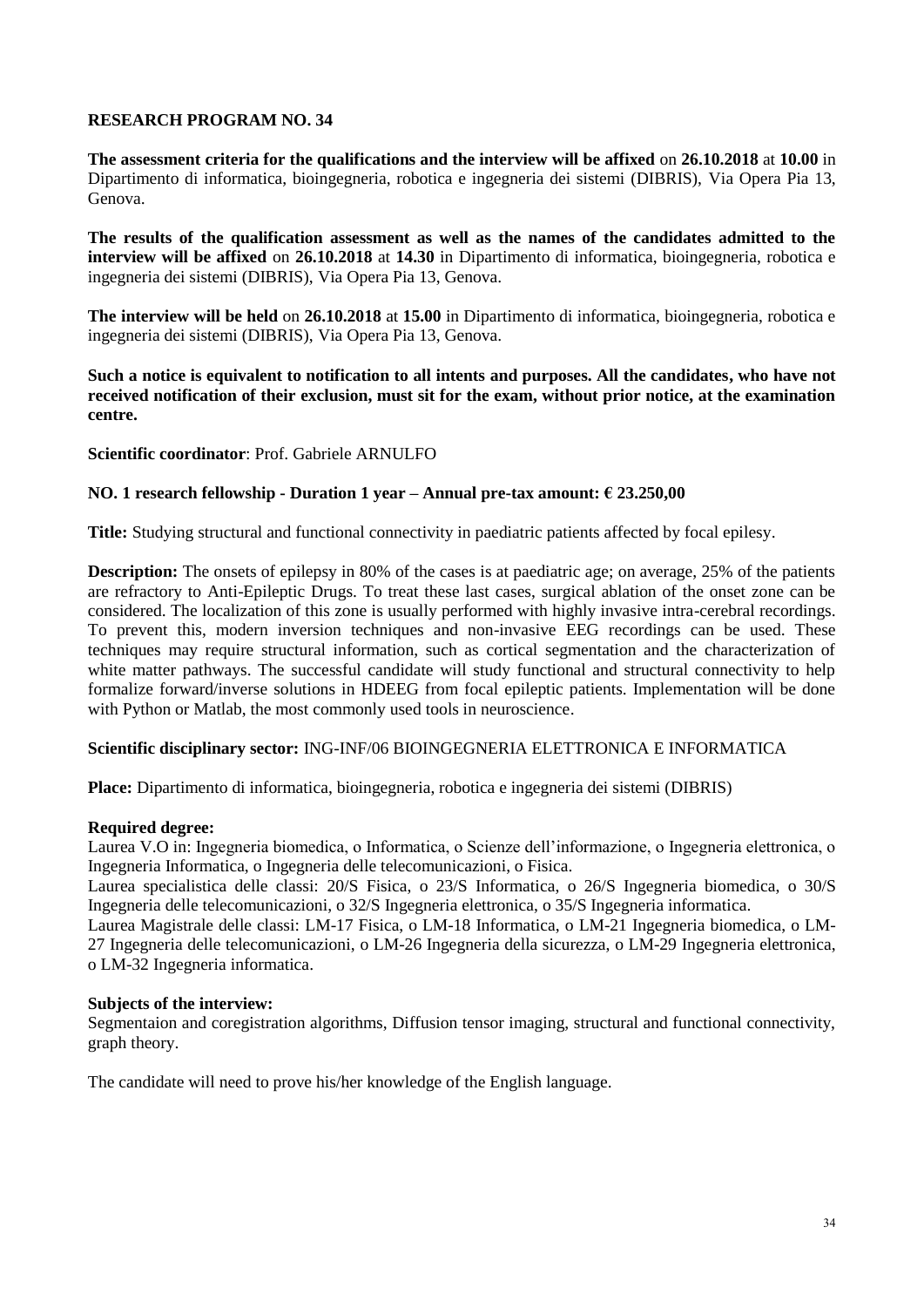# **SCIENTIFIC DISCIPLINARY AREA: ANTIQUITIES, PHILOLOGY, LITERARY STUDIES, ART HISTORY**

## **RESEARCH PROGRAM NO. 35**

**The assessment criteria for the qualifications and the interview will be affixed** on **29.10.2018** at **11.00** in Dipartimento di Italianistica, Romanistica, Antichistica, Arti e Spettacolo (DIRAAS), IV piano, Via Balbi 2, Genova.

**The results of the qualification assessment as well as the names of the candidates admitted to the interview will be affixed** on **29.10.2018** at **15.00** in Dipartimento di Italianistica, Romanistica, Antichistica, Arti e Spettacolo (DIRAAS), IV piano, Via Balbi 2, Genova.

**The interview will be held** on **29.10.2018** at **16.00** in Dipartimento di Italianistica, Romanistica, Antichistica, Arti e Spettacolo (DIRAAS), IV piano, Via Balbi 2, Genova.

## **Such a notice is equivalent to notification to all intents and purposes. All the candidates, who have not received notification of their exclusion, must sit for the exam, without prior notice, at the examination centre.**

**Scientific coordinator**: Prof. Marco BERISSO

## **NO. 1 research fellowship - Duration 1 year – Annual pre-tax amount: € 19.367,00**

**Title:** The dramatic works of Remigio Zena among the unpublished manuscripts in his archive.

**Description:** The project aims to give an interpretative and philological framework for Zena dramatic works referring to the unpublished manuscript materials in the Library of the Società Ligure di Storia Patria in Genoa. The four objective are:

- a) A detailed inventory of the manuscripts concerning his dramatic production.
- b) A litterary and historical analysis of his dramatic production, related to the contemporary experiences in XIX century's second half. It will be also necessary to retrieve the traces, if present, of the scenical reception of his works in the same years.
- c) A philological study of some representative texts to clarify the strategies he followed to create his plays.
- d) A first selection of the plays that can afford nowadays a critical edition and a description of the problems that the future editor of his dramas will deal with.

#### **Scientific disciplinary sector:** L-FIL-LET/13 FILOLOGIA DELLA LETTERATURA ITALIANA

**Place:** Dipartimento di Italianistica, Romanistica, Antichistica, Arti e Spettacolo (DIRAAS)

### **Required degree:**

Dottorato di ricerca in Filologia, interpretazione e storia dei testi italiani e romanzi, o Letterature e culture classiche e moderne.

### **Subjects of the interview:**

- 1) The litterary works of Remigio Zena.
- 2) Methodology of authorial philology.
- 3) Discussion of the presented publications.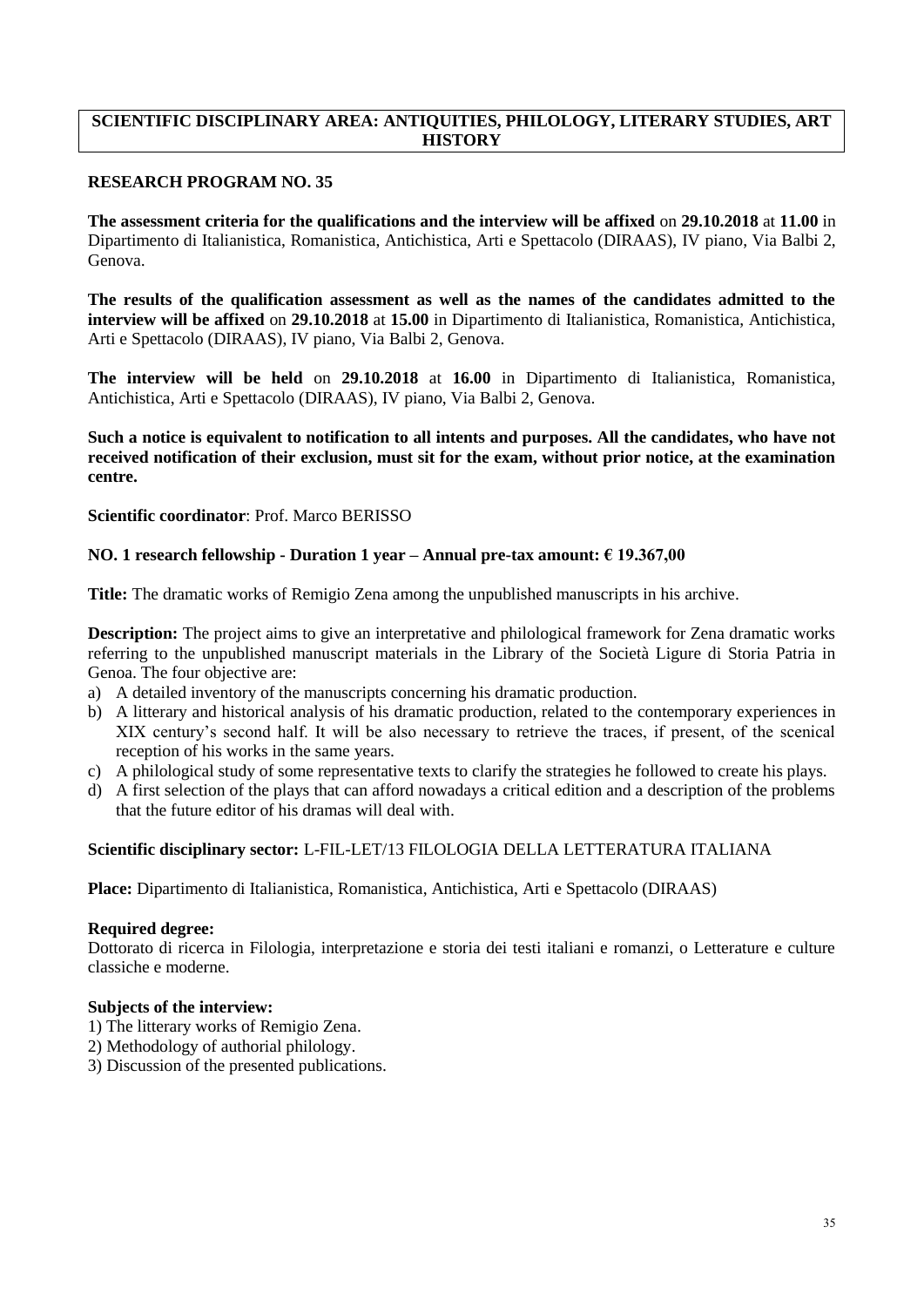**The assessment criteria for the qualifications and the interview will be affixed** on **26.10.2018** at **11.00** in Dipartimento di Lingue e culture moderne (DLCM), Piazza Santa Sabina 2, Genova.

**The results of the qualification assessment as well as the names of the candidates admitted to the interview will be affixed** on **26.10.2018** at **16.00** in Dipartimento di Lingue e culture moderne (DLCM), Piazza Santa Sabina 2, Genova.

**The interview will be held** on **30.10.2018** at **9.00** in Dipartimento di Lingue e culture moderne (DLCM), Piazza Santa Sabina 2, Genova.

**Such a notice is equivalent to notification to all intents and purposes. All the candidates, who have not received notification of their exclusion, must sit for the exam, without prior notice, at the examination centre.**

*As regards candidates, who are not resident or domiciled in Italy, and those, who are resident or habitually domiciled at a distance of more than 300 Km from the selection centre, the interview, if requested, can also be held by electronic means (SKYPE video conference call) promptly contacting Prof. Micaela ROSSI on the phone number +39 345 0868907 or via the email address: [micaela.rossi@unige.it.](mailto:micaela.rossi@unige.it)*

### **Scientific coordinator**: Prof. Micaela ROSSI

### **NO. 1 research fellowship - Duration 1 year – Annual pre-tax amount: € 19.367,00**

**Title:** Towards a model for monitoring neologisms in specialised languages: Anglicisms and Italian language in terminologies, linguistic policies and discourse dynamics.

**Description:** The project will be part of the activities of the Certem (Centro di Ricerca in Terminologia Multilingue) of the University of Genoa. The main aim is to carry out a monitoring system on neologisms in the Italian specialised discourses, on the model of projects already present in the Romance area (among others, Néoveille and Logoscope for the French language, Obneo for the Spanish and Catalan languages). Based on the analysis of extensive textual corpora, the project aims to enucleate the morphological and discursive trends that complement the emergence of new lexical and terminological units. In particular, the project intends to deepen the role and behaviour of Anglicisms in Italian LSP, in comparison with other European languages (French, Spanish, German) and other situations in European linguistic policies.

### **Scientific disciplinary sector:** L-LIN/04 LINGUA E TRADUZIONE - LINGUA FRANCESE

**Place:** Dipartimento di Lingue e culture moderne (DLCM)

### **Required degree:**

Laurea Magistrale delle classi: LM-37 Lingue e letterature moderne europee e americane, o LM-38 Lingue moderne per la comunicazione e la cooperazione, o LM-94 Traduzione specialistica e interpretariato.

#### **Subjects of the interview:**

Current trends in terminology research, linguistic theories on neology, linguistic policies in terminology.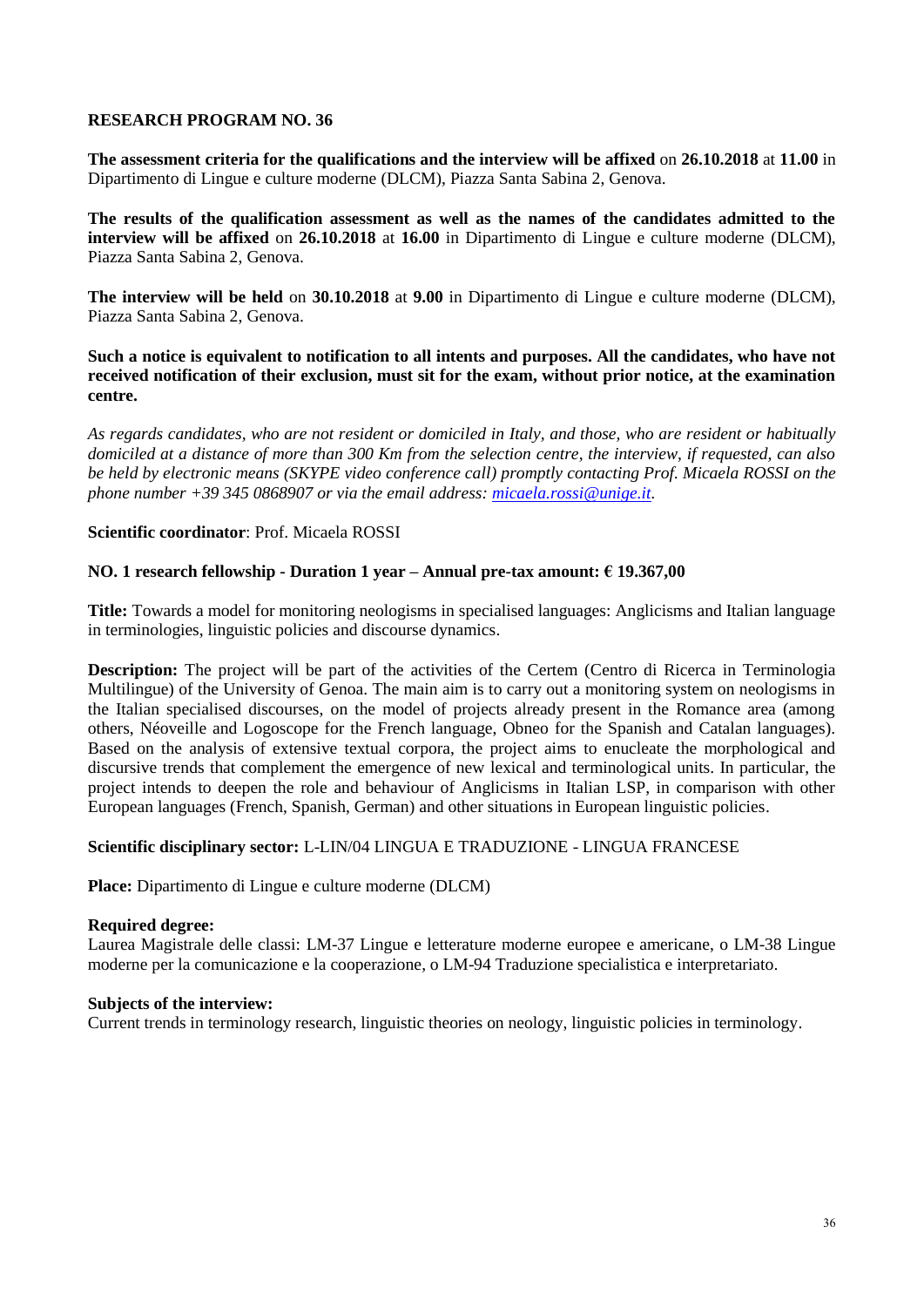# **SCIENTIFIC DISCIPLINARY AREA: HISTORY, PHILOSOPHY, PEDAGOGY AND PSYCHOLOGY**

## **RESEARCH PROGRAM NO. 37**

**The assessment criteria for the qualifications and the interview will be affixed** on **29.10.2018** at **9.30** in Dipartimento di Scienze della Formazione (DISFOR), Laboratory of Language and Social Cognition, Stanza 3c3, C.so Podestà 2, Genova.

**The results of the qualification assessment as well as the names of the candidates admitted to the interview will be affixed** on **29.10.2018** at **14.00** in Dipartimento di Scienze della Formazione (DISFOR), Laboratory of Language and Social Cognition, Stanza 3c3, C.so Podestà 2, Genova.

**The interview will be held** on **31.10.2018** at **15.00** in Dipartimento di Scienze della Formazione (DISFOR), Laboratory of Language and Social Cognition, Stanza 3c3, C.so Podestà 2, Genova.

**Such a notice is equivalent to notification to all intents and purposes. All the candidates, who have not received notification of their exclusion, must sit for the exam, without prior notice, at the examination centre.**

**Scientific coordinator**: Prof. Luca ANDRIGHETTO

# **NO. 1 research fellowship - Duration 1 year – Annual pre-tax amount: € 19.367,00**

**Title:** Social psychological variables in understanding metaphors.

**Description:** The research fellow will be involved in the research activity of the Laboratory of Language and Social Cognition (DISFOR - University of Genoa) directed by Prof. Andrighetto and Dr. Filippo Domaneschi. The work of the researcher will focus on an experimental research line concerning the social psychological factors involved in understanding metaphors. In particular, the researcher will be involved in the preparation and administration of two experimental works based on the use of both behavioral and neurolinguistic methods (E.g EEG) aimed at investigating the role of the gender and socioeconomic status of a language user in the comprehension of metaphorical utterances.

## **Scientific disciplinary sector:** M-PSI/05 PSICOLOGIA SOCIALE

**Place:** Dipartimento di Scienze della Formazione (DISFOR)

## **Required degree:**

Laurea V.O in: Lettere, o Lingue e civiltà orientali, o Lingue e Letterature straniere, o Psicologia. Laurea Specialistica delle classi: 44/S Linguistica, o 58/S Psicologia. Laurea Magistrale delle classi: LM-39 Linguistica, o LM-51 Psicologia.

## **Subjects of the interview:**

The interview will focus on the specific skills of the candidate and on the adequacy of his/her profile with respect to the activity required by the research project. The candidate will be evaluated in particular with respect to her/his methodological skills and her/his knowledge of the linguistic and psycholinguistic theories taken into account in the research project.